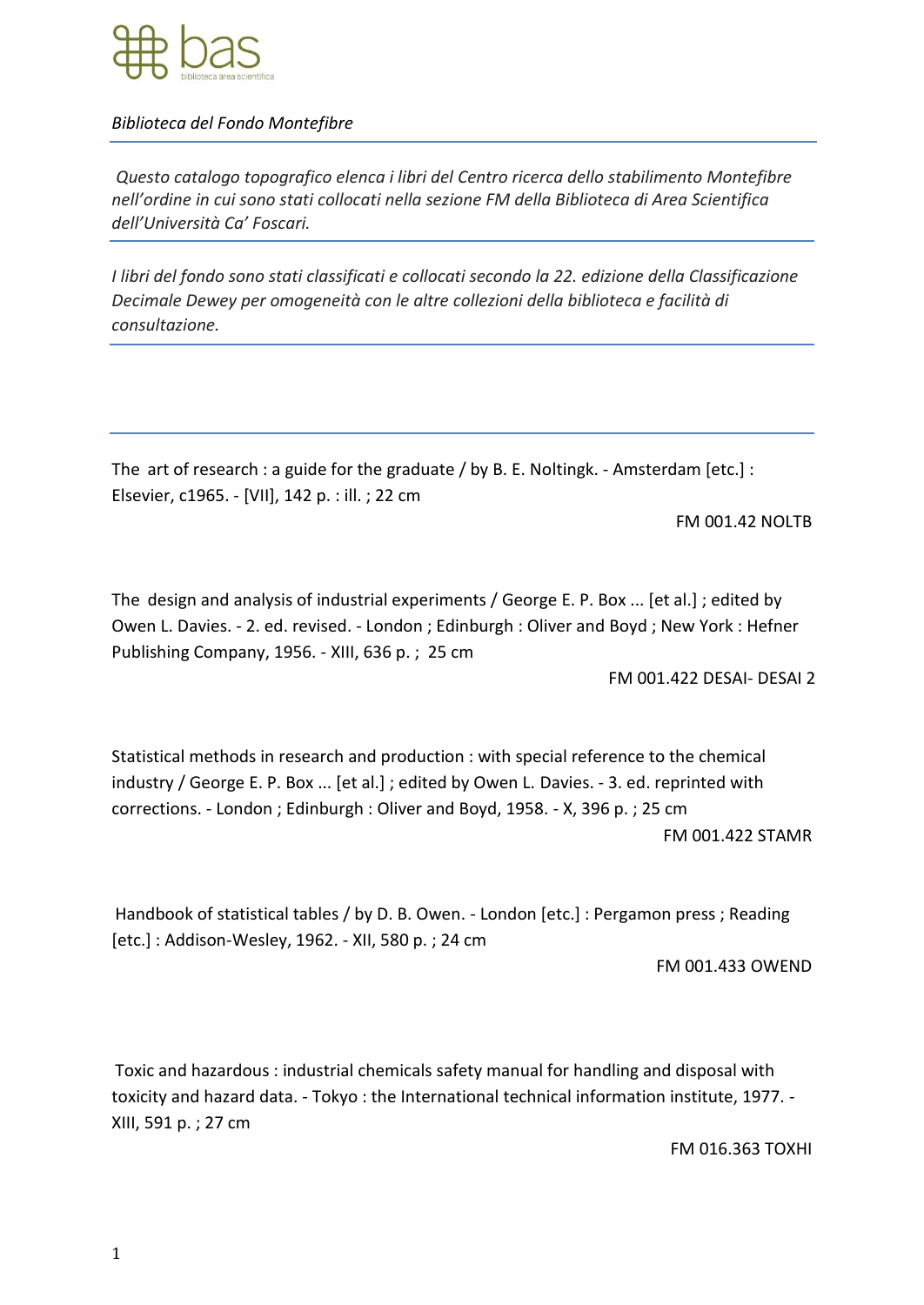A bibliography of dyeing and textile printing comprising a list of books from the sixteenth century to the present time (1946) / by L. G. Lawrie. - London : Chapman and Hall, 1949. - 143 p. ; 23 cm

FM 016.667 LAWRL

Computer-based library and information systems / J. P. Henley. - London : Macdonald ; New York : American Elsevier, 1970. - 84 p. ; 22 cm

FM 025.04 HENLJ

Statistical methods for chemists / W.J. Youden. - New York : Wiley, 1964. - 126 p. : ill. ; 24 cm FM 311.23 YOUDW

Graphical rational patterns : a new approach to graphical presentation of statistics / by Roberto Bachi. - Jerusalem (etc.) : Israel Universities Press, 1968. - XVII, 243 p, [8] c. di tav : ill. ; 25 cm

FM 311.26 BACHR

Gli oli minerali e le imposte di fabbricazione / Aldo Prati. - Ediz. aggiornata al 31 luglio 1963. - Vicenza : Edistampa, 1963. - LXII, 952 p., 6 c. di tav. ; 24 cm

FM 336.271 PRATA

Nuove strategie per l'industria chimica del 2000 / Carlo Mario Guerci. - Milano : Il sole 24 ore libri, 1991. - 111 p. ; 24 cm

FM 338.766 GUERCM

Economics of research and development / edited by Richard A. Tybout. - [S.l.] : Ohio state university press, c1965. - XX, 458 p. ; 24 cm

FM 338.9 TYBOR

Normativa italiana sulle acque / Vittorio Bearzi. - Milano : Tecniche nuove, [1992]. - VII, 135 p. : ill. ; 21 cm

FM 344.046 BEARV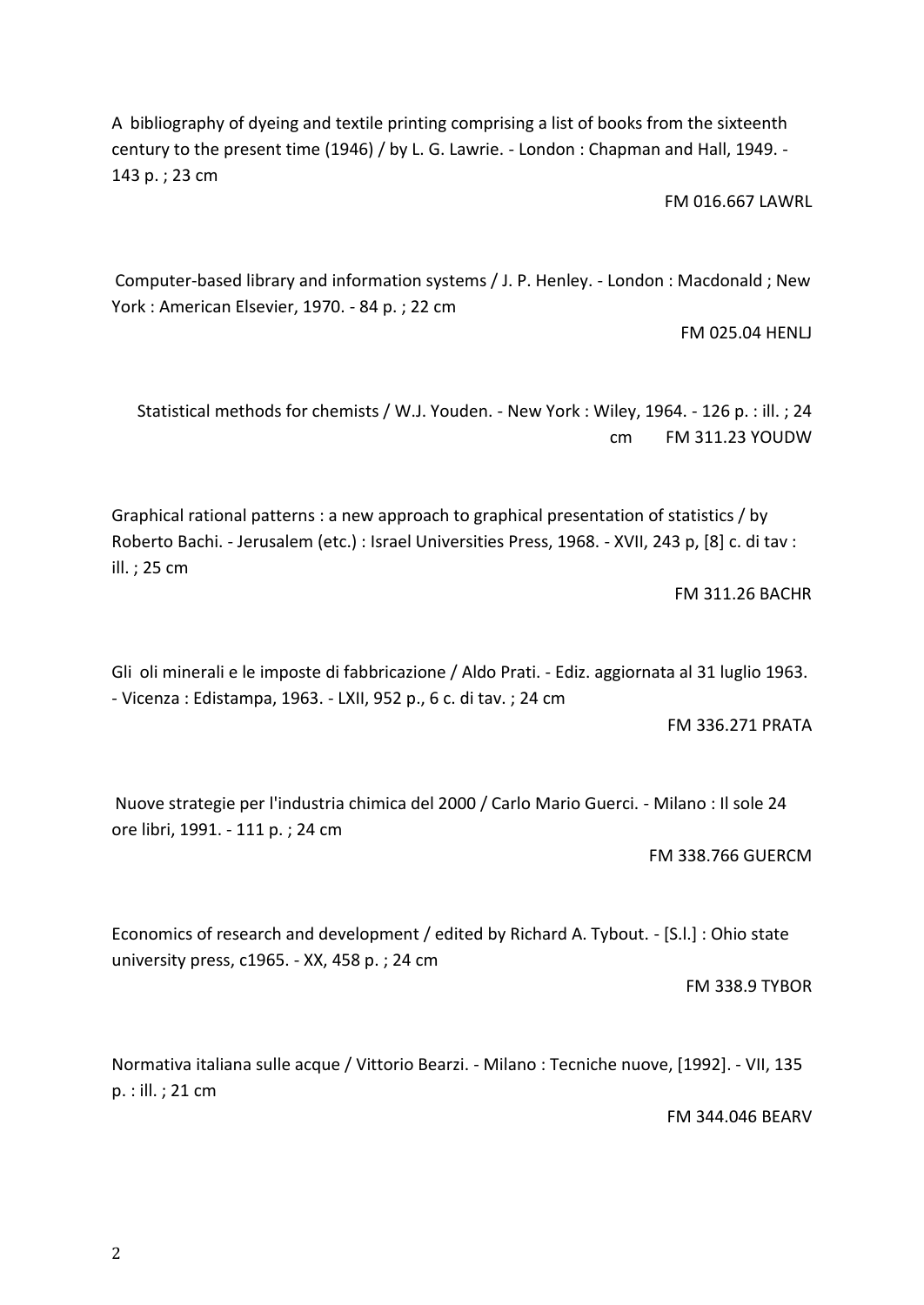3

Inquinamenti : abitato, acqua, aria, suolo : tutela dell'equilibrio ecologico : legislazione completa, giurisprudenza, circolari ministeriali / a cura di Lionello Rizzatti. - Milano : G. Pirola, 1972. - 278 p. ; 24 cm

FM 344.046 RIZZL

Handbook of environmental data on organic chemicals / Karel Verschueren. - 2.ed. - New York : Van Nostrand Reinhold Co., 1983. - VI, 1310 p. ; 24 cm

FM 363.7 VERSK

Selected papers on electricity and electronics. - Washington : National bureau of standards, 1961. - VII, 3 volumi. : ill. ; 30 cm

FM 389.16 PREMC I-II-III

The use of the scanning electron microscope / by J. W. S. Hearle, J. T. Sparrow and P. M. Cross. - Oxford [etc.] : Pergamon press, 1972. - XI, 278 p. : ill. ; 26 cm

FM 502.8 HEARJ

The encyclopedia of microscopy / edited by George L. Clark. - New York : Reinhold Publishing Corporation, c1961. - XIII, 693 p. : ill. ; 26 cm

FM 502.82 ENCM

Techniques for electron microscopy / edited by Desmond Kay ; with a preface by V. E. Cosslett. - Oxford : Blackwell scientific, 1961. - XVII, 331 p. : ill. ; 25 cm

FM 502.825 TECEM

The politics of research / Richard J. Barber. - Washington : Public affairs press, c1966. - VI, 167 p. ; 24 cm

FM 507.2 BARBR

Les methodes mathematiques en chimie / par Georges Alexits, Etienne Fenyo ; traduction par Pascal Deschamps. - Paris : Masson ; Budapest : Akademiai Kiado, 1969. - 427 p. ; 25 cm FM 510 ALEXG

Numerical calculus : approximations, interpolation, finite differences, numerical integration, and curve fitting / William Edmund Milne. - Princeton : Princeton University Press, 1949. - X, 393 p. : ill. ; 23 cm

FM 515 MILNW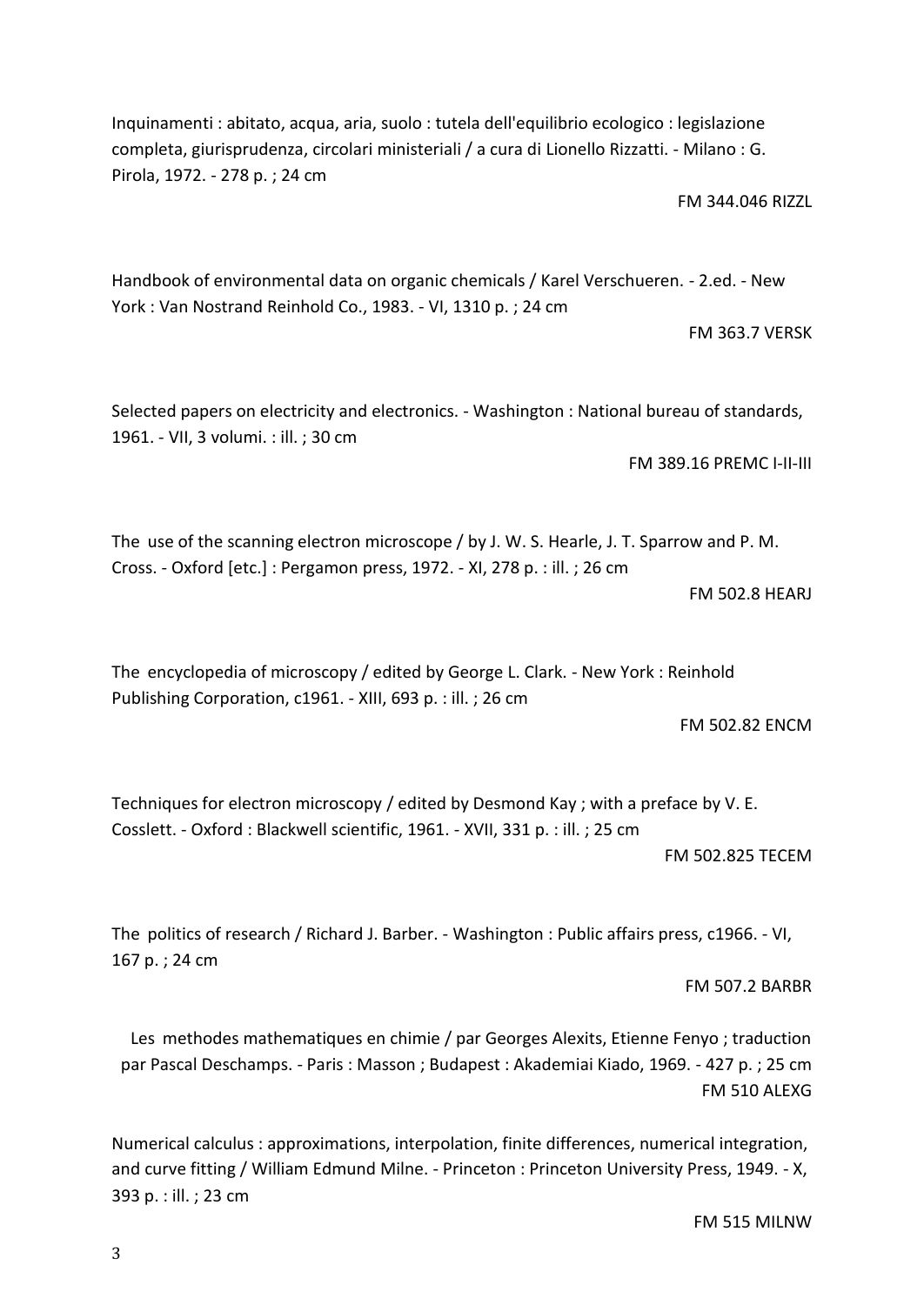Asymptotic expansions / A. Erdelyi. - New York : Dover, c1956. - VI, 108 p. ; 21 cm FM 515.24 ERDEA

The calculus of finite differences / by L. M. Milne-Thomson. - London : Macmillan ; New York : St Martin Press, 1960. - XXIII, 558 p. ; 22 cm

Methods of mathematical physics. 2: Partial differential equations / by R. Courant. - New York [etc.] : Interscience, 1962. - XXII, 830 p. ; 24 cm

FM 515.35 COURR II

FM 515.3 MILNL

Ordinary differential equations / by Wilfred Kaplan. - Reading, Mass. : Addison-Wesley, c1958. - XV, 534 p. : ill ; 24 cm

FM 515.35 KAPLW

Tables of integrals and other mathematical data / Herbert Bristol Dwight. - 4. ed. - New York : Macmillan, c1961. - X, 336 p. ; 22 cm

FM 515.43 DWIGH

Singular integral equations : boundary problems of function theory and their application to mathematical physics / by N. I. Muskhelishvili ; revised translation from the Russian edited by J. R. M. Radok. - Groningen (Holland) : P. Noordhoff N.V., 1953. - 447 p. ; 22 cm

FM 515.45 MUSKN

Tensor calculus / Barry Spain. - 3. ed. - Edinburgh ; London : Oliver and Boyd ; New York : Interscience publishers, 1960. - VIII, 126 p. ; 19 cm

FM 515.63 SPAIB

Transformation de Fourier et theorie des distributions / par J. Arsac ; preface de A. Danjon. Paris : Dunod, 1961. - XV, 347 p. ; 25 cm

FM 515.723 ARSAJ

Distribution-free statistical tests / James V. Bradley. - Englewood Cliffs, N.J. : Prentice-Hall, c1968. - XII, 388 p. ; 24 cm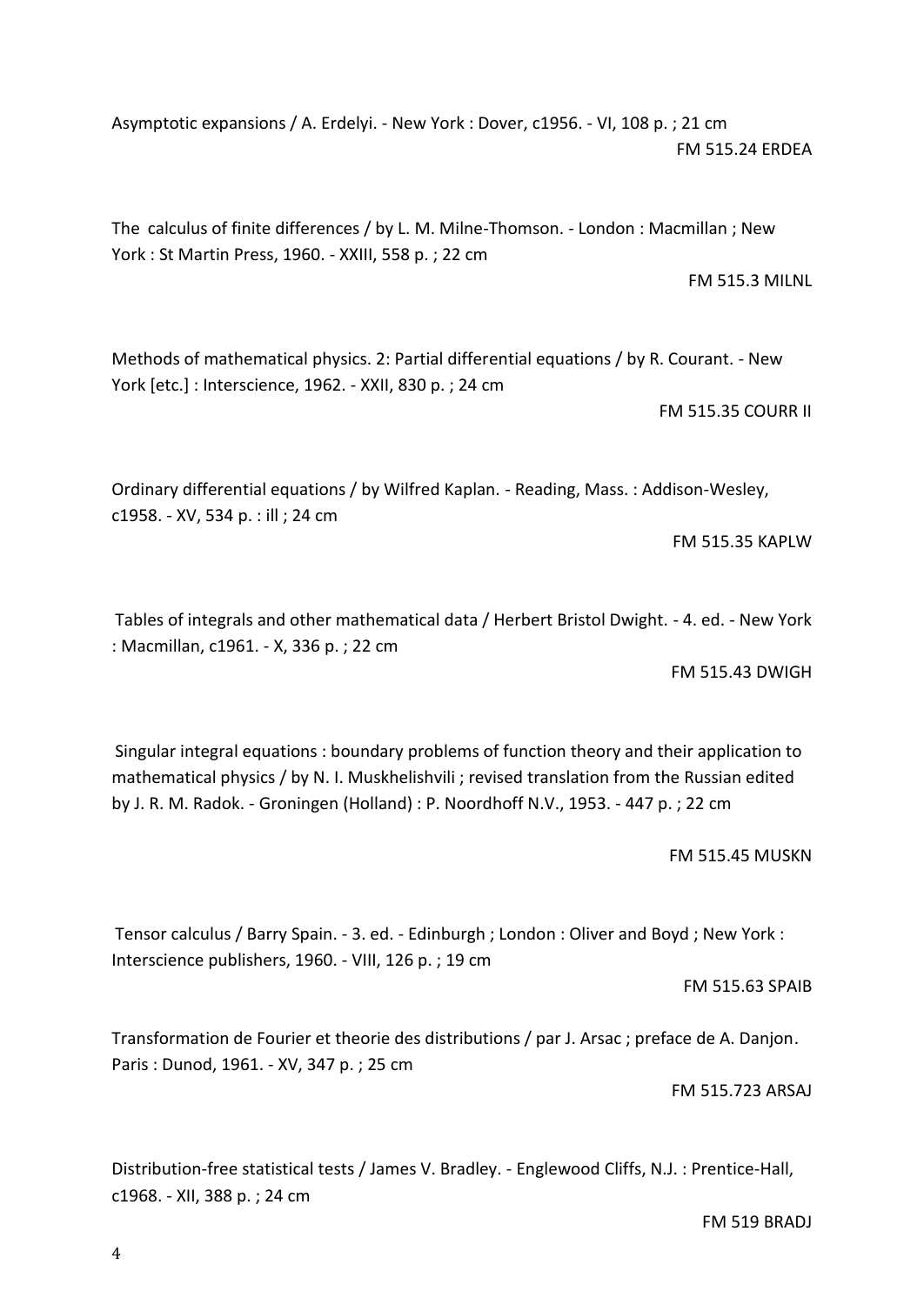Contributions to probability and statistics : essays in honor of Harold Hotelling / edited by Ingram Olkin ... [et al.]. - Stanford : Stanford University Press, 1960. - X, 517 p. : ill. ; 25 cm FM 519 CONPS

Introduction to statistical analysis / Wilfrid J. Dixon, Frank J. Massey, jr. - 2. ed. - New York [etc.] : McGraw-Hill, 1957. - XIII, 488 p. ; 24 cm

FM 519 DIXOW

Sulla funzione di potenza del test t multiplo per il confronto di piu trattamenti con uno di controllo / Angelo Zanella. - Milano : Vita e pensiero, 1971. - XI, 211 p. ; 23 cm FM 519 ZANEA

The elements of stochastic processes with applications to the natural sciences / Norman T.J. Bailey. - New York [etc.] : Wiley, c1964. - XI, 249 p. ; 23 cm

FM 519.23 BAILN

Stochastic processes with applications / Rabi N. Bhattacharya, Edward C. Waymire. - New York [etc.] : Wiley, c1990. - XIII, 672 p. : graf. ; 25 cm

FM 519.23 BHATR

Mathematical methods for digital computers / edited by Anthony Ralston, Herbert S. Wilf. - New York [etc.] : John Wiley & amp; Sons, 1960.1967. - 2 volumi ; 27 cm FM 519.4 MATDC I e II

[Enciclopedia di direzione ed organizzazione aziendale. -](https://polovea.sebina.it/sebina/catalogazione/D_TIT_RET2.do?codFnz=D_TIT_RET2&operation=visualizzaDettaglio&typeCall=INSTANCE&id=119884&idIndice=CFI0024464) Milano : F. Angeli. - v. ; 2[2 cm](https://polovea.sebina.it/sebina/catalogazione/D_TIT_RET2.do?codFnz=D_TIT_RET2&operation=visualizzaDettaglio&typeCall=INSTANCE&id=119884&idIndice=CFI0024464)  Sez. 1: Principi generali di direzione ed organizzazione aziendale 4. Metodi statistici nella ricerca scientifica e nella programmazione industriale. Parte 1, Il risultato sperimentale come entità casuale / di A. Naddeo, G. Landenna. 1966. - 320 p.

FM 519.5 NADDA I

Methodes sequentielles en statistique / par G. Barrie Wetherill ; traduit par P. Gabe. - Paris : Dunod, 1969. - IX, 211 p. ; 24 cm

FM 519.5 WETHG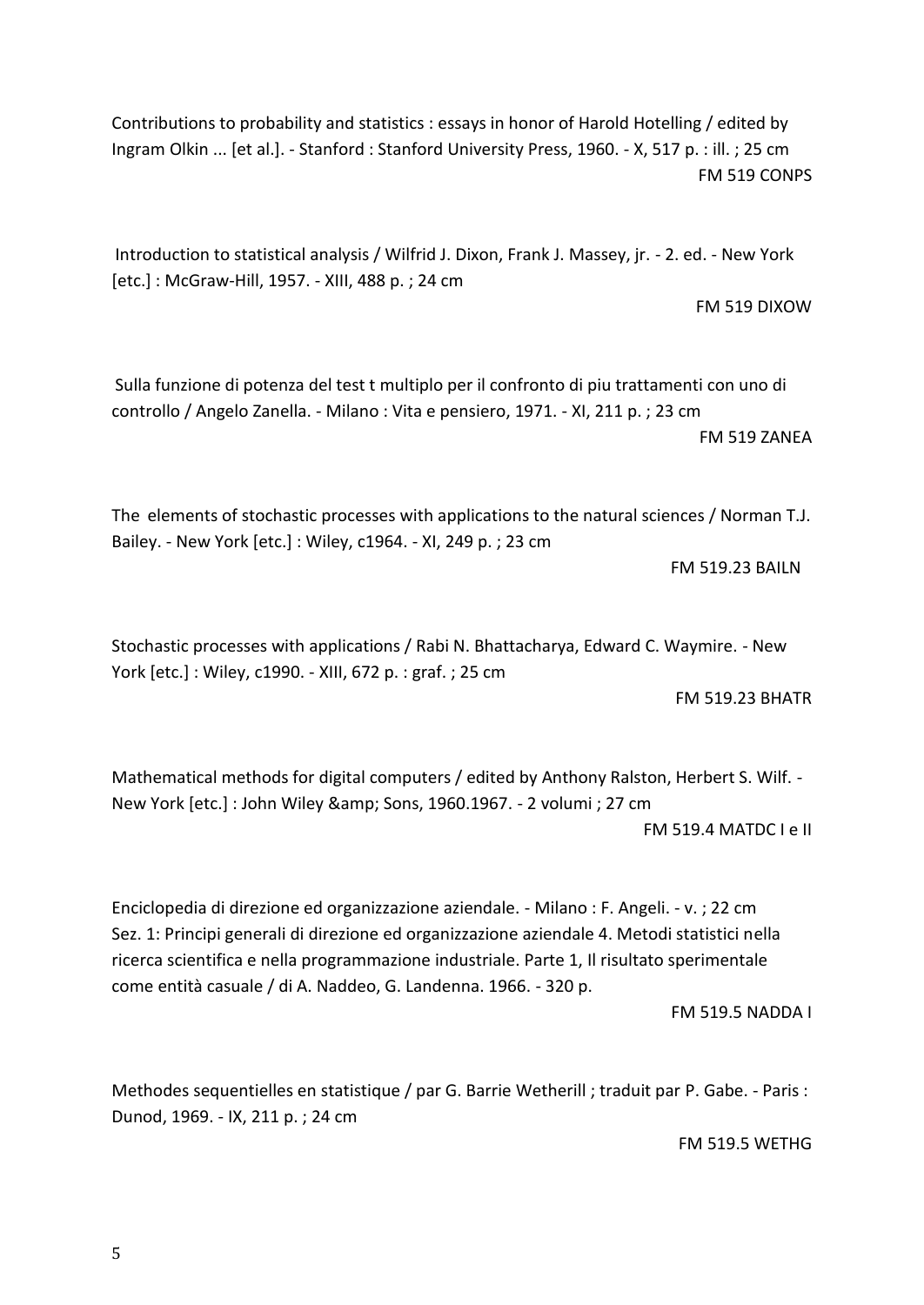Categorical data analysis / Alan Agresti. - New York [etc.]: Wiley, c1990. - XV, 558 p. : graf.; 24 cm

FM 519.535 AGREA

Sampling theory of surveys : with applications / Pandurang Vasudeo Sukhatme and Balkrishna V. Sukhatme. - [2. rev. edition]. - Bombay : Asia Pub. House, 1970. - XVI, 452 p; 25 cm

FM 519.93 SUKHP

[Fisica generale e sperimentale / Eligio Perucca. -](https://polovea.sebina.it/sebina/catalogazione/D_TIT_RET2.do?codFnz=D_TIT_RET2&operation=visualizzaDettaglio&typeCall=INSTANCE&id=136811&idIndice=RAV0217288) Torino : UTET. - v. ; 25 cm 2: \*Ottica, elettricita e magnetismo / Eligio Perucca. 2.2 / Eligio Perucca. - 8. ed. interamente rived. - Torino : UTET, [1963]. - XI, 646-1264 p

FM 530 PERUE II.II

Quantum theory of solids / C. Kittel. - New York [etc.] : John Wiley & Sons, c1963. - XI, 435 p. : ill. ; 24 cm

FM 530.12 KITTC

Quantum theory of solids / by R. E. Peierls. - Oxford : at the Clarendon press, 1955. - VIII, 229 p. ; 24 cm

FM 530.12 PEIER

Quantum theory of atomic structure / John C. Slater. - New York [etc.] : McGraw-Hill, 1960. - 2 volumi / John C. Slater. - New York [etc.] : McGraw-Hill, 1960. - 25 cm

FM 530.12 SLATJ I e II

Partial differential equations of mathematical physics / H. Bateman. - [Cambridge] : Cambridge University Press, 1959. - XXII, 522 p. : 25 cm

FM 530.15 BATEH

Mathematics in physics and engineering / J. Irving, N. Mullineux. - New York ; London : Academic Press, 1959. - XVII, 883 p. ; 24 cm

FM 530.15 IRVIJ

Manual of mathematical physics / by Paul I. Richards. - London [etc.] : Pergamon press, 1959. - XI, 486 p. ; 26 cm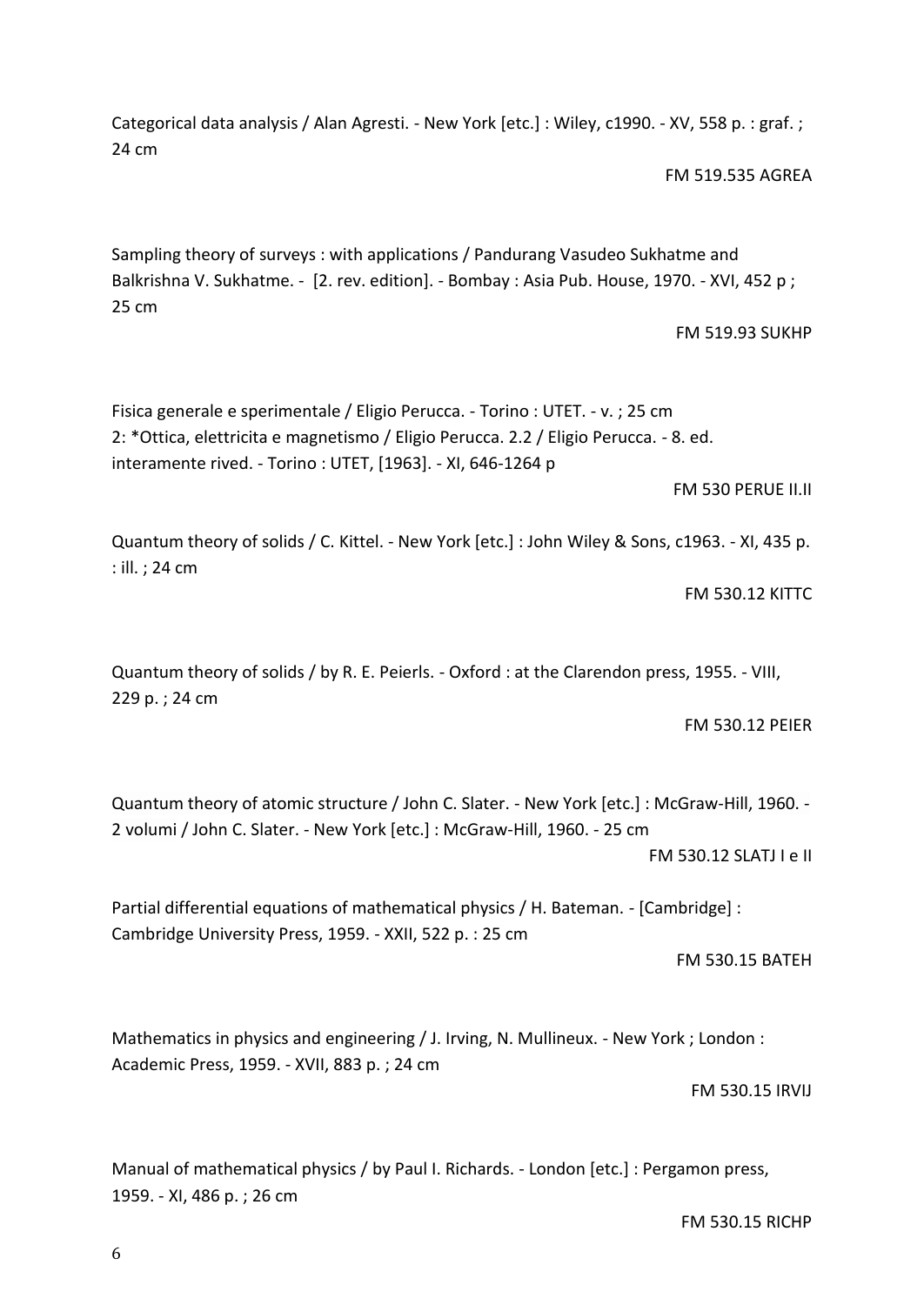Methods of mathematical physics / by R. Courant and D. Hilbert. - 1. English edition translated and revised from the German original. - New York [etc.] : Interscience. - 2 volumi. ; 24 cm

1 / by R. Courant and D. Hilbert. - 1. English ed. translated and revised from the German original. - New York [etc.] : Interscience, 1953. - XV, 561 p.

FM 530.151 COURR I

Applied analysis / by Cornelius Lanczos. - Englewood Cliffs : Prentice Hall, 1956. - XX, 539 p. ; 23 cm

FM 530.151 LANCC

Introduction to electron spin resonance / H. M. Assenheim. - London : Hilger & Watts, c1966. - VII, 200 p. ; 22 cm

FM 530.3 ASSEH

Solid state physics / by Adrianus J. Dekker. - Englewood Cliffs, N.J. : Prentice-Hall, 1965. - XVI, 540 p. ; 23 cm

#### FM 530.41 DEKKA

Introduction to solid state physics / Charles Kittel. - 2. ed. - New York : J. Wiley & sons ; London : Chapman & Hall, c1956. - XVII, 617 p. : ill. ; 23 cm

#### FM 530.41 KITTC

Physics of non-crystalline solids : proceedings of the international conference : Delft, july, 1964 / under the auspices of the international union of pure and applied physics ; edited by J. A. Prins. - Amsterdam : North- Holland, 1965. - XVI, 667 p. : ill. ; 23 cm

FM 530.41 PHYNC

[Physics of thin films : advances in research and development / edited by Georg Hass. -](https://polovea.sebina.it/sebina/catalogazione/D_TIT_RET2.do?codFnz=D_TIT_RET2&operation=visualizzaDettaglio&typeCall=INSTANCE&id=2107671&idIndice=RMS0058577) New [York ; London : Academic Press. -](https://polovea.sebina.it/sebina/catalogazione/D_TIT_RET2.do?codFnz=D_TIT_RET2&operation=visualizzaDettaglio&typeCall=INSTANCE&id=2107671&idIndice=RMS0058577) 19 volumi. ; 24 cm - 3. / edited by Georg Hass and Rudolf E. Thun. - New York and London : Academic Press, 1966. - XIII, 318 p. : ill., tab. ; FM 530.41 PHYTF III

The modern theory of solids / Frederick Seitz. - New York : Dover, c1987. - XV, 698 p. ; 22 cm

FM 530.41 SEITF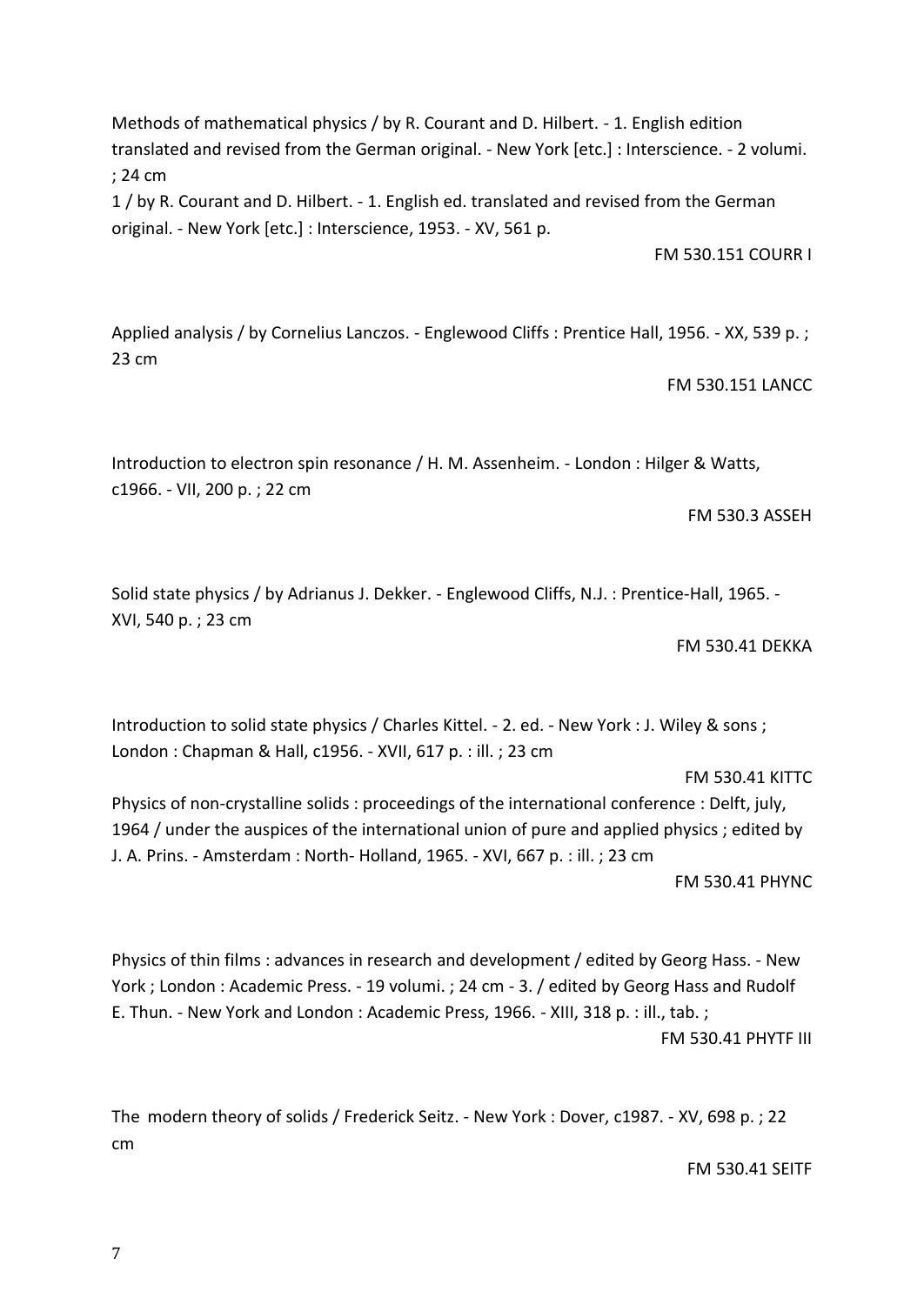8

Solid state physics. Part A: Preparation, structure, mechanical and thermal properties / edited by K. lark-Horovitz and Vivian A. Johnson. - New York ; London : Academic press, 1959. - XVI, 466 p. : ill. ; 24 cm

FM 530.41 SOLSP I

Solid state physics. Pt. B: Electrical, magnetic, and optical properties. - New York : Academic press, 1959. - XIV, 416 p. ; 24 cm

FM 530.41 SOLSP II

Non-crystalline solids : conference on non-crystalline solids, Alfred, New York, September 3- 5, 1958 / edited by V. D. Frechette. - New York ; London : John Wiley & Sons, c1960. - XVIII, 536 p. ; 23 cm

FM 530.413 NONCS

Liquids : structure, properties, solid interactions : proceedings of the Symposium on liquids: structure, properties, solid interactions, General Motors research laboratories, Warren, Michigan, 1963 / edited by Thomas J. Hughel. - Amsterdam : Elsevier, 1965. X, 384 p. ; 25 cm FM 530.42 LIQSP

The fundamental constants of physics / E. Richard Cohen, Kenneth M. Crowe, Jesse W. M. Dumond. - New York : Interscience, 1957. - XII, 287 p. ; 24 cm

FM 530.81 COHEE

Classical mechanics / Herbert Goldstein. - Reading, Mass. : Addison-Wesley, c 1959. - XII, 399 p. : ill. ; 23 cm

FM 531 GOLDH

Second-order effects in elasticity, plasticity and fluid dynamics : international symposium, Haifa, Israel April 23-27, 1962 / edited by Markus Reiner and David Abir. - Jerusalem : Jerusalem academic press ; Oxford [etc.] : Pergamon press, 1964. - XVI, 795 p. ; 25 cm FM 531 INTUT 1962

Irreversible aspects of continuum mechanics and transfer of physical characteristics in moving fluids : symposia Vienna, June 22-28, 1966 / editors H. Parkus, L. I. Sedov. - Wien ; New York : Springer, 1968. - XII, 424 p. : ill. ; 24 cm

#### FM 531 IRRAC

Progress in solid mechanics. Vol. 1 / contributors S. C. Hunter ... [et al.]. - Amsterdam : North Holland, 1960. - XII, 448 p. : ill. ; 23 cm

FM 531 PROSM I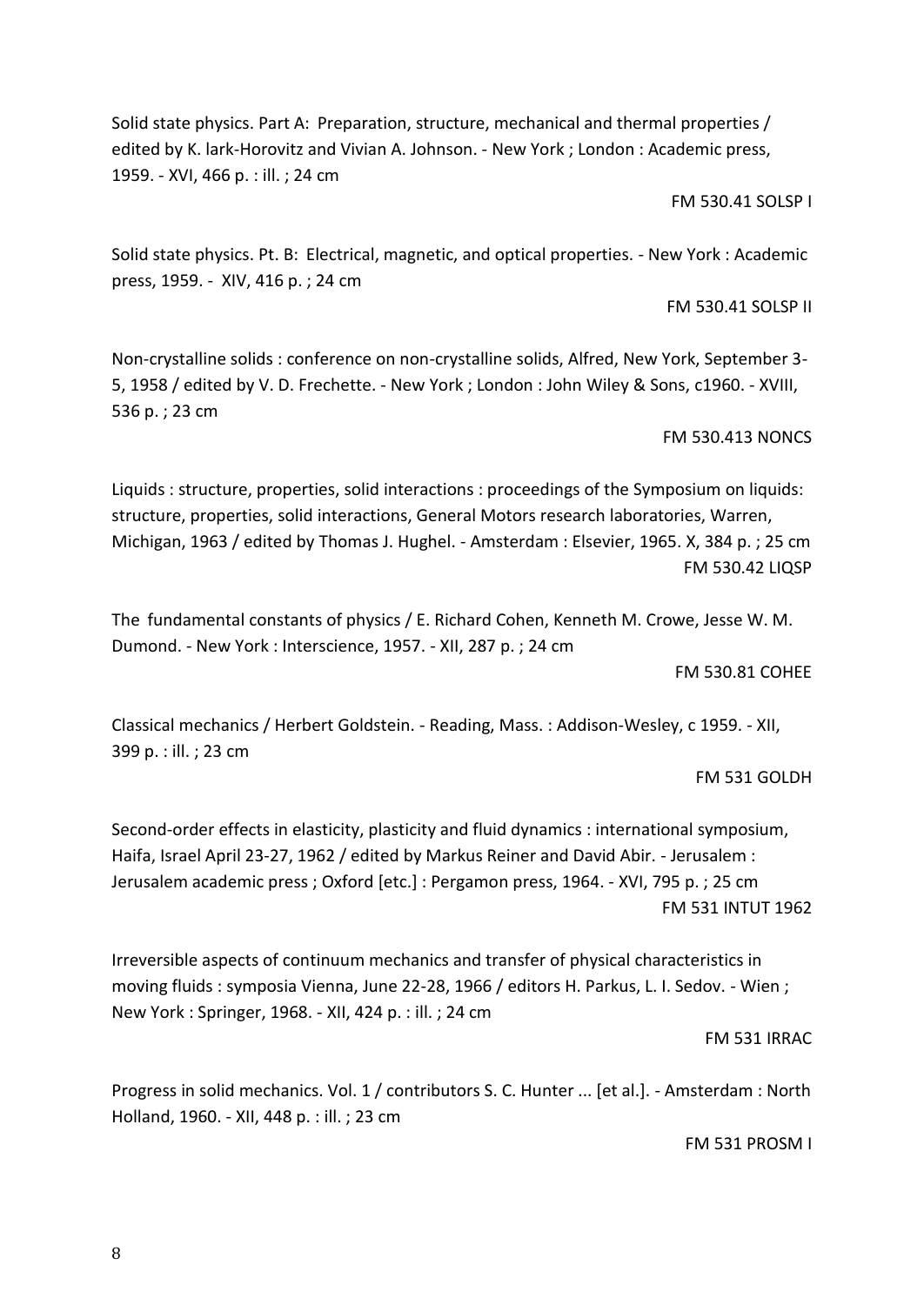Progress in solid mechanics. Vol. 2 / contributors J. E Adkins ... [et al.]. - Amsterdam : North Holland, 1961. - XI, 331 p. : ill. ; 23 cm

FM 531 PROSM II

Symposium on rheology, presented at ASME Applied Mechanics and Fluids Engineering Conference, Catholic university of America, Washington D. C., june 7-9, 1965 / edited by Andrew W. Marris, James Ting-Shun Wang. - New York : American society of mechanical engineers, 1965. - 188 p. : ill. ; 26 cm

FM 531 RHE 1965

Elements of solid state theory / by Gregory H. Wannier. - Cambridge : Cambridge at the University press, 1960. - VI, 270 p. ; 22 cm

FM 531 WANNG

Phénomènes de relaxation et de fluage en rhéologie non-linéaire, Paris, 27 juin-2 juillet, 1960. - Paris : C.N.R.S., 1961. - 274 p. ; 28 cm

FM 531.113 PHERF

1st Proceedings of the fifth congress on rheology / edited by Shigeharu Onogi. - Tokyo : University of Tokyo press, 1969. - 619 p., (1) p. di tav. : ill. ; 24 cm

FM 531.113 RHE I

3rd Proceedings of the fifth congress on rheology / edited by Shigeharu Onogi. - Tokyo : University of Tokyo press, 1970. - 496 p. : ill. ; 24 cm

FM 531.113 RHE III

Proceedings of the fourth international congress on rheology. - New York : Interscience publishers. - v. ((Periodicità non determinata. - Descrizione basata su: 1. (Brown university, Providence, Rhode Island, August 26-30, 1963)

FM 531.113 RHEO 1963

Elementary rheology / G. W. Scott Blair. - London ; New York : Academic press, 1969. - XI, 158 p. ; 24 cm

The mechanics of vibrations / by R. E. D. Bishop and D. C. Johnson. - Cambridge : at The University Press, 1960. - XII, 592 p. ; 27 cm

FM 531.32 BISHR

FM 531.113 SCOTG

Elasticity, fracture and flow with engineering and geological applications / J. C. Jaeger. - 2. ed. - London : Methuen ; New York : John Wiley & sons, 1962. - VIII, 208 p. : ill. ; 19 cm FM 531.38 JAEGJ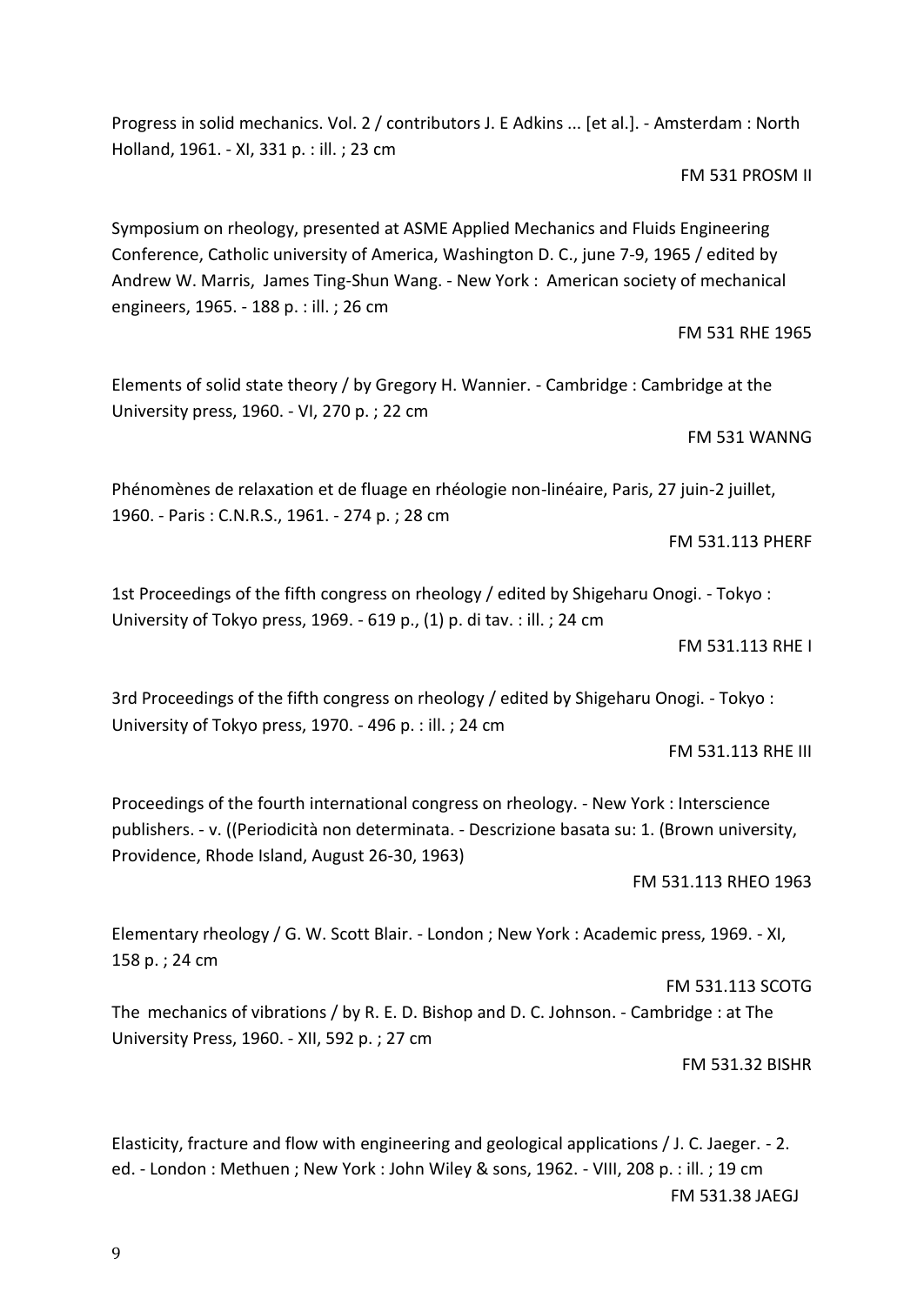Theory of elasticity of an anisotropic elastic body / S. G. Lekhnitskii ; translated by P. Fern ; edited by Julius J. Brandstatter. - San Francisco : Holden-Day, 1963. - IX, 404 p. ; 26 cm FM 531.38 LEKHS

Plastic flow and fracture in solids / Tracy Y. Thomas. - New York ; London : Academic press, 1961. - IX, 267 p. ; 24 cm

Theory of elasticity / by M. Filonenko-Borodich ; translated from the Russian by M. Konayeva ; edited by G. Ivanov-Mumjiev. - [Unabridged and unaltered reepublication]. - New York : Dover, 1965. - 378 p. ; 22 cm

#### FM 531.382 FILOM

FM 531.38 THOMT

Energy transfer in radiation processes : chemical, physical and biological aspects : proceedings of the International symposium held at Cardiff January, 1965 / edited by Glyn O. Phillips. - Amsterdam [etc.] : Elsevier, 1966. - XVI, 182 p. : ill. ; 22 cm

FM 531.68 ENETR

Electrons and phonons : the theory of transport phenomena in solids / by J. M. Ziman. - Oxford : at the Clarendon press, 1960. - XIV, 554 p. : ill. ; 24 cm

FM 531.7 ZIMAJ

Fundamentals of momentum, heat and mass transfer / James R. Welty, Charles E. Wicks, Robert E. Wilson. - New York : Wiley, 1969. - XV, 697 p. ; 24 cm

FM 532 WELTJ

Viscometric flows of non-Newtonian fluids : theory and experiment / B. D. Coleman, H. Markovitz, W. Noll. - Berlin [etc.] : Springer, 1966. - X, 130 p. : ill. ; 24 cm

FM 532.05 COLEB

Proceedings of the 1962 Heat transfer and fluid mechanics institute : held at University of Washington, June 13, 14, 15, 1962 / edited by F. Edward Ehlers ... [et al.]. - Stanford, CA : printed and distributed by Stanford university press, for the Heat transfer and fluid mechanics institute, c1962. - IX, 294 p. : ill. ; 26 cm

FM 532.05 PROHT

Streamline flow : an introduction to the mechanics of viscous flow, film lubrication, the flow of heat by conduction, and heat transfer by convection / By H. F. P. Purday. - London : Constable & Company, 1949. - VIII, 185 p.; 22 cm FM 532.1 PURDH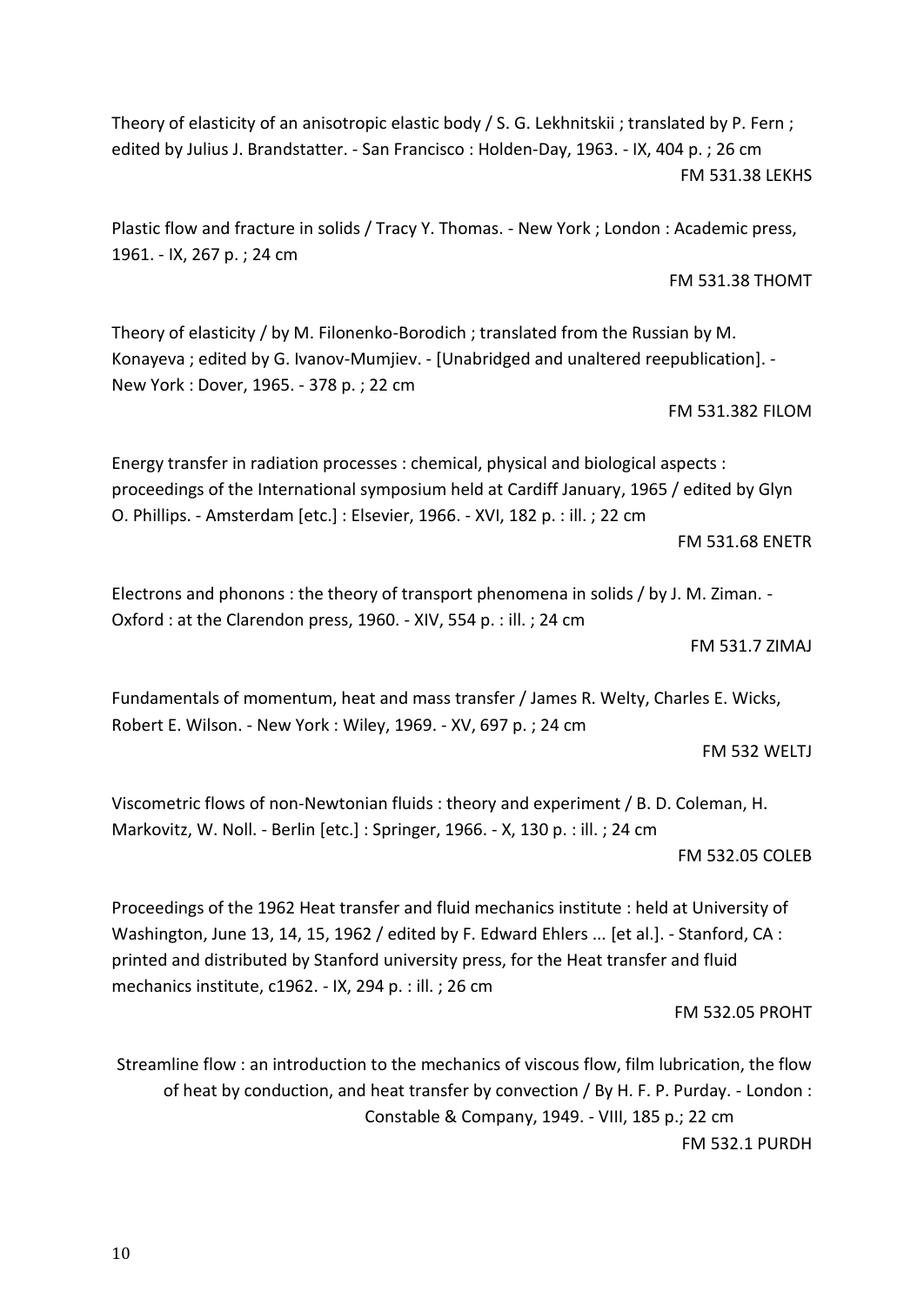Physicochemical hydrodynamics / Veniamin G. Levich ; Translated by Scripta Technica, inc. - Englewood Cliffs, N.J. : Prentice-Hall, c1962. - XVI, 700 p : ill. ; 24 cm

FM 532.5 LEVIV

Theoretical hydrodynamics / by L. M. Milne-Thomson. - 4. ed. - London : Macmillan & Co. ; New York : St. Martin's press, 1960. - XXIII, 660 p., 4 c. di tav. : ill. ; 25 cm

FM 532.51 MILNM

Principles of optics : electromagnetic theory of propagation, interference and diffraction of light / by Max Born and Emil Wolf; with contributions by A. B. Bhatia ... [et al.]. - 3. rev. ed. -Oxford [etc.] : Pergamon, 1965. - XXVIII, 808 p. : ill. ; 25 cm

FM 535 BORNM

Contributions to interference microscopy / Wolfgang Krug, Joachim Rienitz, Günter Shulz ; translated by J.Home Dickson. - London : Hilger & Watts, c1964. - VI, 394 p. : : ill. ; 30 cm FM 535.3 KRUGW

Analytical absorption spectroscopy : absorptimetry and colorimetry / edited by M. G. Mellon. - New York: John Wiley&Sons ; London: Chapman&Hall, c1950.-VII, 618 p.: ill.; 24cm FM 535.3 MELLM

Direct analysis of diffraction by matter / By R. Hosemann and S.N. Bagchi. - Amsterdam : North-Holland Publ. Co., 1962. - XXI, 734 p. : ill. ; 24 cm

FM 535.42 HOSER

Theory of electric polarisation / by C. J. F. Bottcher. - Amsterdam [etc.] : Elsevier Publishing Company, c1952. - XIII, 492 p. : ill. ; 22 cm

FM 535.52 BOTTC

Color : a guide to basic facts and concepts / Robert W. Burnham, Randall M. Hanes, C. James Bartleson. - New York ; London : John Wiley & Sons, c1963. - XI, 249 p., [16] p. di tav. color. : fot. ; 24 cm

FM 535.6 BURNR

Handbook of colorimetry : prepared by the staff of the color measurement laboratory ; under the direction of Arthur C. Hardy. - Cambridge, Massachusetts : The Technology Press, 1936. - [VII], 87 p. : grafici ; 34 cm

FM 535.6 HANC

Color in business, science, and industry / Deane B. Judd. - New York ; John Wiley & Sons : London ; Chapman & Hall, 1952. - IX, 401 p. : ill. ; 23 cm

FM 535.6 JUDDD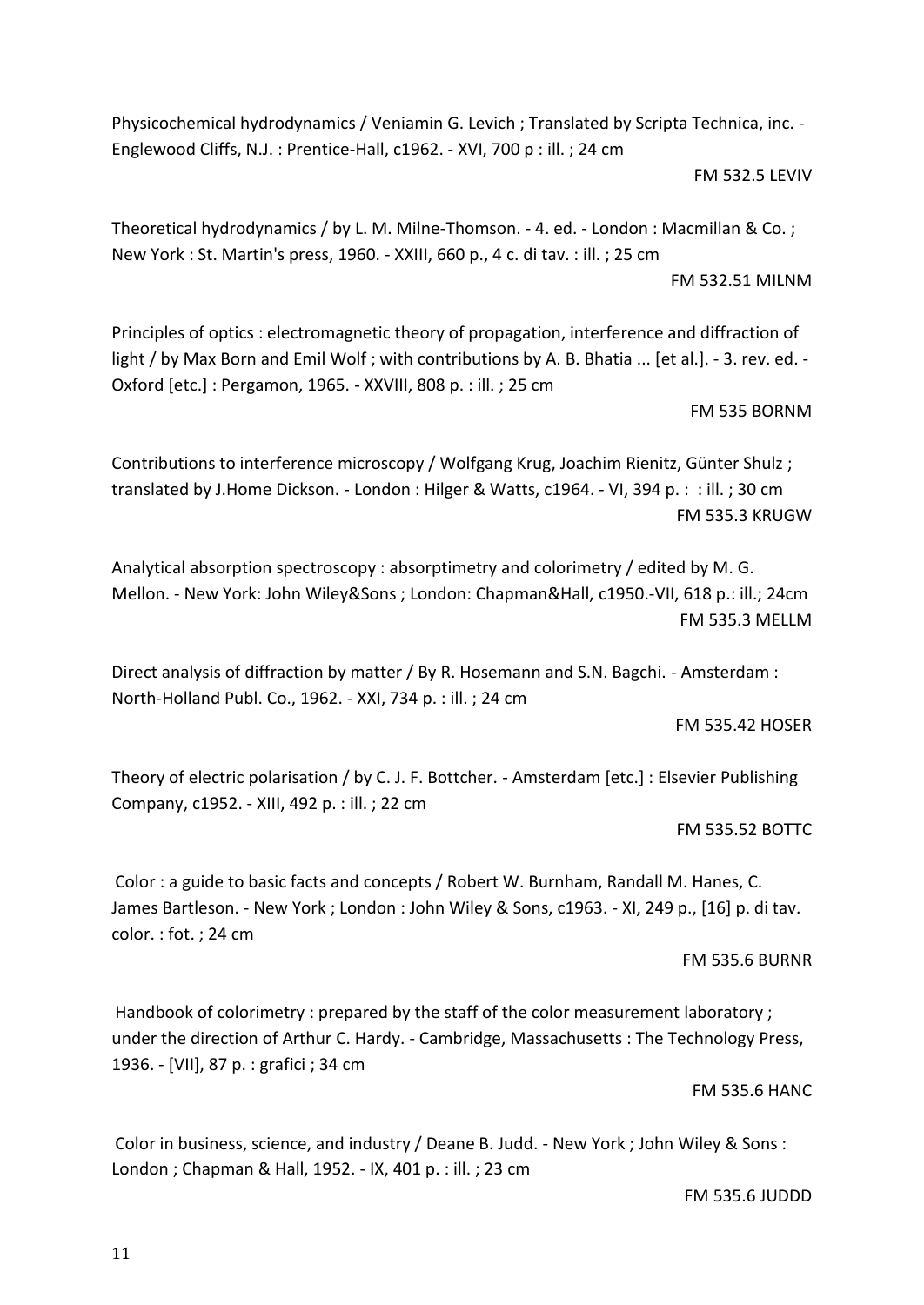Color in business, science, and industry / Deane B. Judd, Gunter Wyszecki. - 2. ed. - New York [etc.] : John Wiley and Sons, c1963. - X, 500 p. : ill. ; 24 cm

#### FM 535.6 JUDDD 2

Munsell book of color. - Pocket ed. - Baltimore : Munsell color company inc., 1929-1960. - 1 v. : ill. ; 19 cm

FM 535.6 MUNBC

Color science : concepts and methods, quantitative data and formulas / Gunter Wyszecki & W. S. Stiles. - New York [etc.] : John Wiley & sons, c1967. - XIV, 628 p : ill. ; 26 cm FM 535.6 WISZG

The measurement of colour / W. D. Wright. - 2. ed. - London : Hilger & Watts, c1958. - IX, 263 p., 6 p. di tav. ; 22 cm

> FM 535.6 WRIGW e FM 535.6 WRIGW 2

The rays are not coloured : essays on the science of vision and colour / W. D. Wright. - London : Adam Hilger, 1967. - X, 154 p., 7 p. di tav. color ;

FM 535.6 WRIGW RAYC

Fiber optics : principles and applications / N. S. Kapany. - New York : Academic press, 1967. - XVIII, 429 p. ; 24 cm

FM 535.8 KAPAN

Conference on molecular spectroscopy : proceedings of the Institute of Petroleum Hydrocarbon Research Group, held in London, 27-28 february 1958 / edited by E. Thornton and H. W. Thompson. - London [etc.]: Pergamon Press, c1959. - VII, 352 p., ; 23 cm FM 535.84 CONMS 1958

Spettri atomici e struttura atomica / Gerhard Herzberg ; trad. di Clemente Giusto e Stefano Polezzo . - Torino : Boringhieri, 1961. - VIII, 258 p. : ill. ; 21 cm

FM 535.84 HERZG

Molecular spectra and molecular structure 1: Spectra of diatomic molecules / by Gerhard Herzberg ; with the co-operation, in the first edition, of J. W. T. Spinks. - 2. ed. - Princeton, New Jersey [etc.] : Van Nostrand, c1950. - XV, 658 p. : ill. ; 24 cm

FM 535.84 HERZG

Molecular spectra and molecular structure 2: Infrared and Raman spectra of polyatomic molecules / by Gerhard Herzberg. - New York [etc.] : Van Nostrand Reinhold, c1945. - XIII, 632 p. : ill. ; 24 cm

FM 535.84 HERZG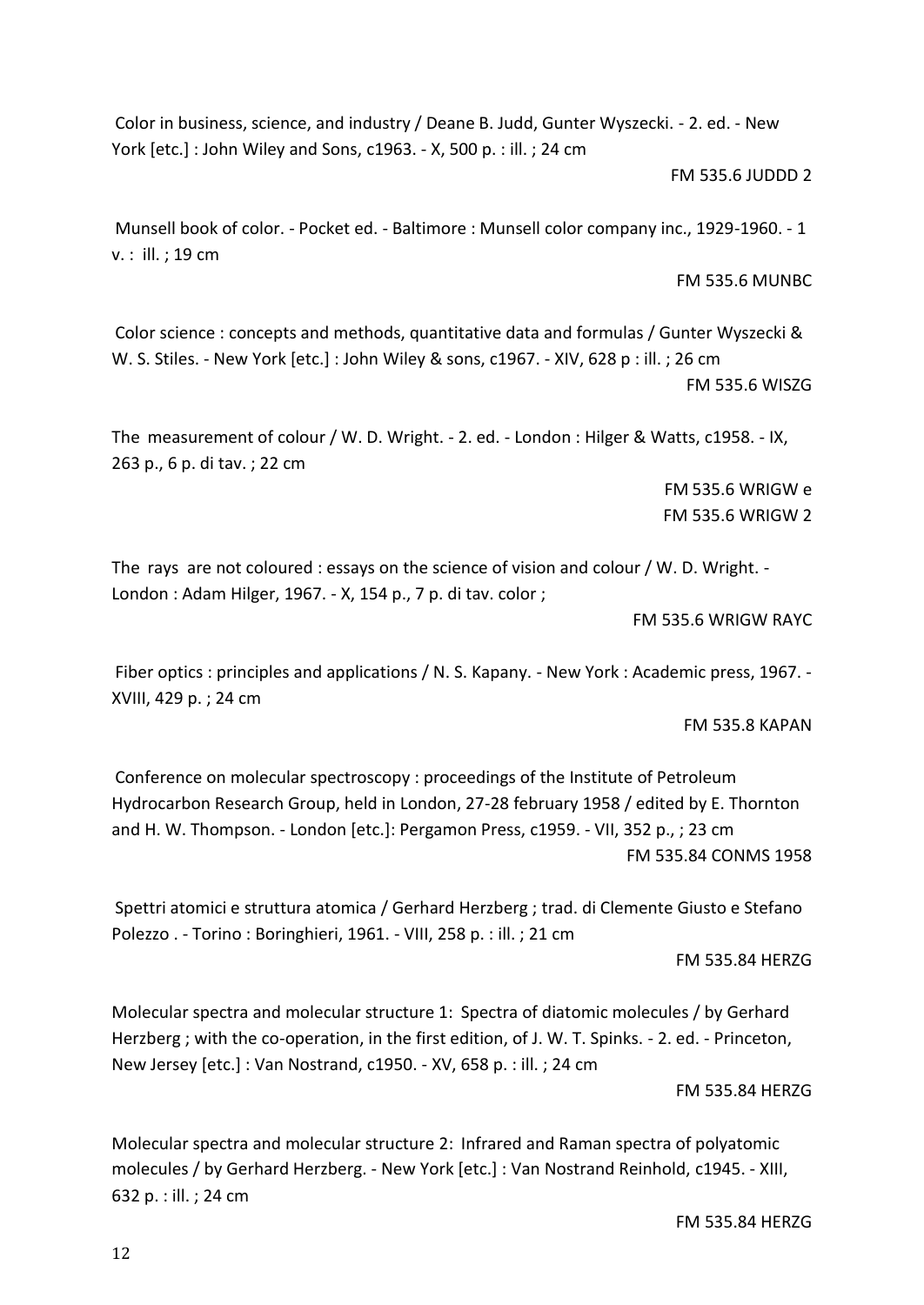Molecular spectroscopy : general and introductory lectures presented at the 5. European congress on molecular spectroscopy held in Amsterdam, May 29.-June 3., 1961. - London : Butterworths, 1962. - 189 p. ; 26 cm

FM 535.84 MOLS 1961

Infrared determination of organic structures / by H. M. Randall ... [et al.]. - New York [etc.] : D. Van Nostrand Company, c1949. - V, 239 p., [1] c. di tav. ripieg. : ill. ; 29 cm FM 535.84 RANDH

The infra-red spectra of complex molecules / by L. J. Bellamy. - 2. ed. - London : Methuen & Co. ; New York : John Wiley & Sons, c1958. - XVII, 425 p. ; 23 cm

> FM 535.842 BELLL FM 535.842 BELLL 2

An Introduction to practical infra red spectroscopy / A. D. Cross. - 2. ed. - London : Butterworths, 1964. - VIII, 86 p. ; 23 cm

> FM 535.842 CROSA FM 535.842 CROSA 2

Basic infrared spectroscopy / by J. H. van der Maas. - London : Heyden & Son, c1969. - VIII, 108 p. ; 24 cm

FM 535.842 MAASJ

Tables of wavenumbers for the calibration of infra-red spectrometers / International Union of Pure and Applied Chemistry, Commission on Molecular Structure and Spectroscopy. - London : Butterworths, c1961. - P. 537-699 ; 26 cm

FM 535.842 TABWC

La trasmissione industriale del calore : nella teoria e nella pratica con esempi numerici fondamentali / Alfred Schack. - 2. ed. italiana, riproduzione della 6. ed. tedesca / a cura di Manlio Cavarretta e Nino Serratrice - Milano : U. Hoepli, 1965. - XXIV, 502 p. : ill; 24 cm FM 536.2 SCHAA

Changes of state : a mathematical-physical assessment / by H. N. V. Temperley. - London : Cleaver-Hume press, 1956. - XI, 324 p. ; 26 cm

FM 536.4 TEMPH

Fundamentals of temperature, pressure and flow measurements / Robert P. Benedict. - New York [etc.] : Wiley, c1969. - XIV, 353 p. : ill. ; 24 cm

FM 536.5 BENER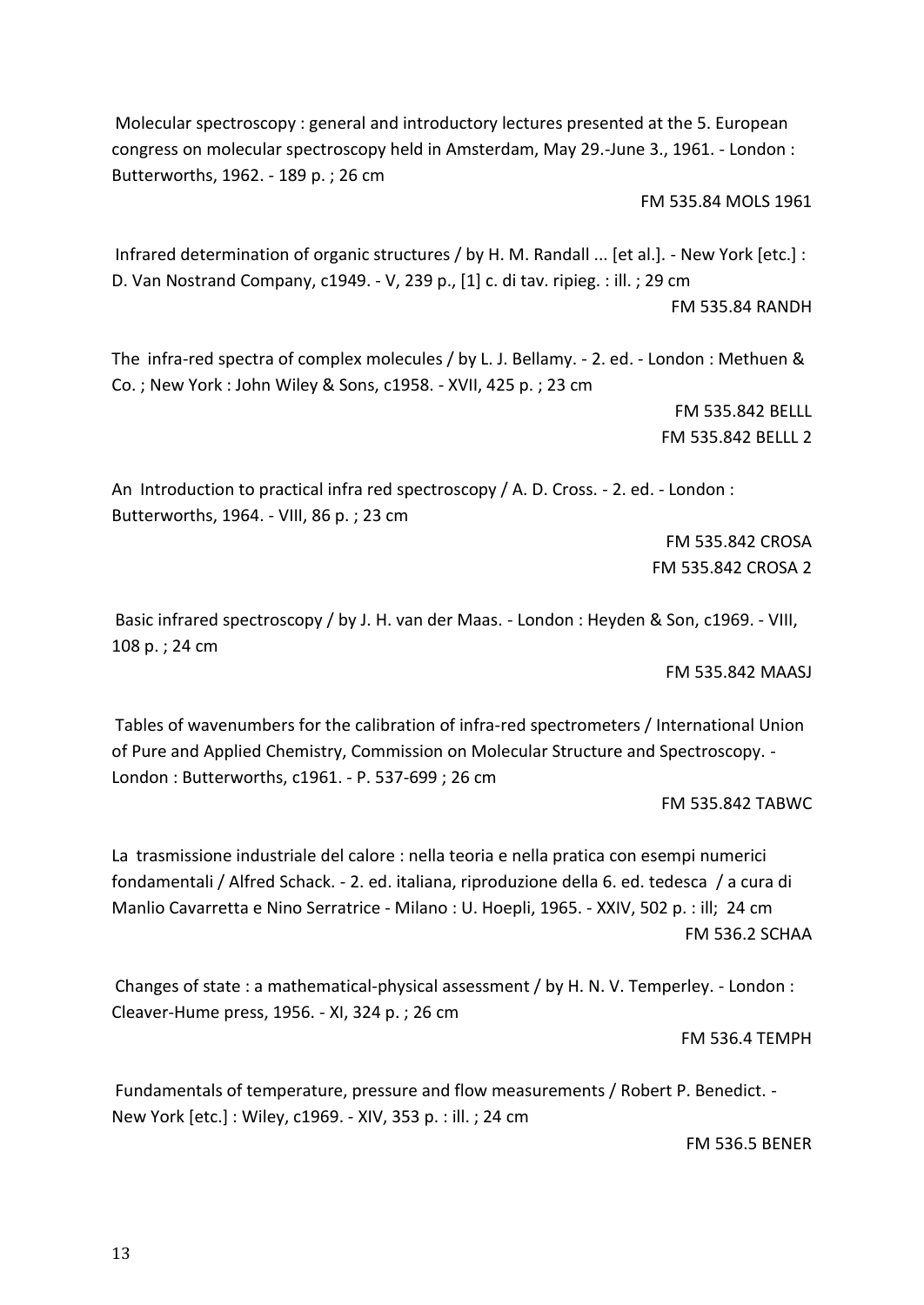Thermodynamics : an advanced treatment for chemists and physicists / by E. A. Guggenheim. - 4. ed. - Amsterdam : North Holland Publishing company, 1995. - XXII, 476 p. : grafici ; 23 cm

FM 536.7 GUGGE Statistical thermodynamics : an introduction to its foundations / by H. J. G. Hayman. - Amsterdam [etc.] : Elsevier, 1967. - VII, 256 p. : ill. ; 23 cm

FM 536.7 STAT

Photoelectricity and its applications / by V. K. Zworykin and E. G. Ramberg. - New York : Wiley ; London : Chapman & Hall, c1949. - XII, 494 p. ; 25 cm

### FM 537 ZWORV

Static electrification / by Leonard B. Loeb. - Berlin [etc.] : Springer, 1958. - XII, 240 p. : 26 cm FM 537.2 LOEBL

Dielectric behavior and structure : dielectric constant and loss, dipole moment and molecular structure / Charles Phelps Smyth. - New York [etc.] : McGraw-Hill, 1955. - X, 441 p. ; 24 cm

FM 537.5 SMYTC

Solid state physical electronics / by Aldert van der Ziel. - Englewood Cliffs, N. J. : Prentice-Hall, 1957. - X, 604 p. : ill. ; 22 cm

#### FM 537.5 ZIELA

Quantum electron theory of amorphous conductors / by Aleksander Ivanovitch Gubanov ; translated from Russian by A. Tybulewicz. - New York : Consultants Bureau, c1965. - XV, 277 p. : 24 cm

# FM 537.622 GUBAA

The physical principles of magnetism / by Allan H. Morrish. - New York [etc.] : John Wiley and Sons, c1965. - XV, 680 p. : ill. tab. ; 24 cm

#### FM 538 MORRA

Electron spin resonance spectrometers / T. H. Wilmshurst. - London : A. Hilger, 1967. - VIII, 280 p. : ill. ; 23 cm

# FM 538.3 WILMT

Thin ferromagnetic films / M. Prutton. - London : Butterworths, 1964. - VIII, 269 p.; 25 cm FM 538.44 PRUTM

Molecular vibrations and mean square amplitudes / Sven J. Cyvin. - Oslo : Universitets Forlaget ; Amsterdam : Elsevier Publishing Company, 1968. - 424 p. : ill. ; 25 cm

FM 539 CYVIS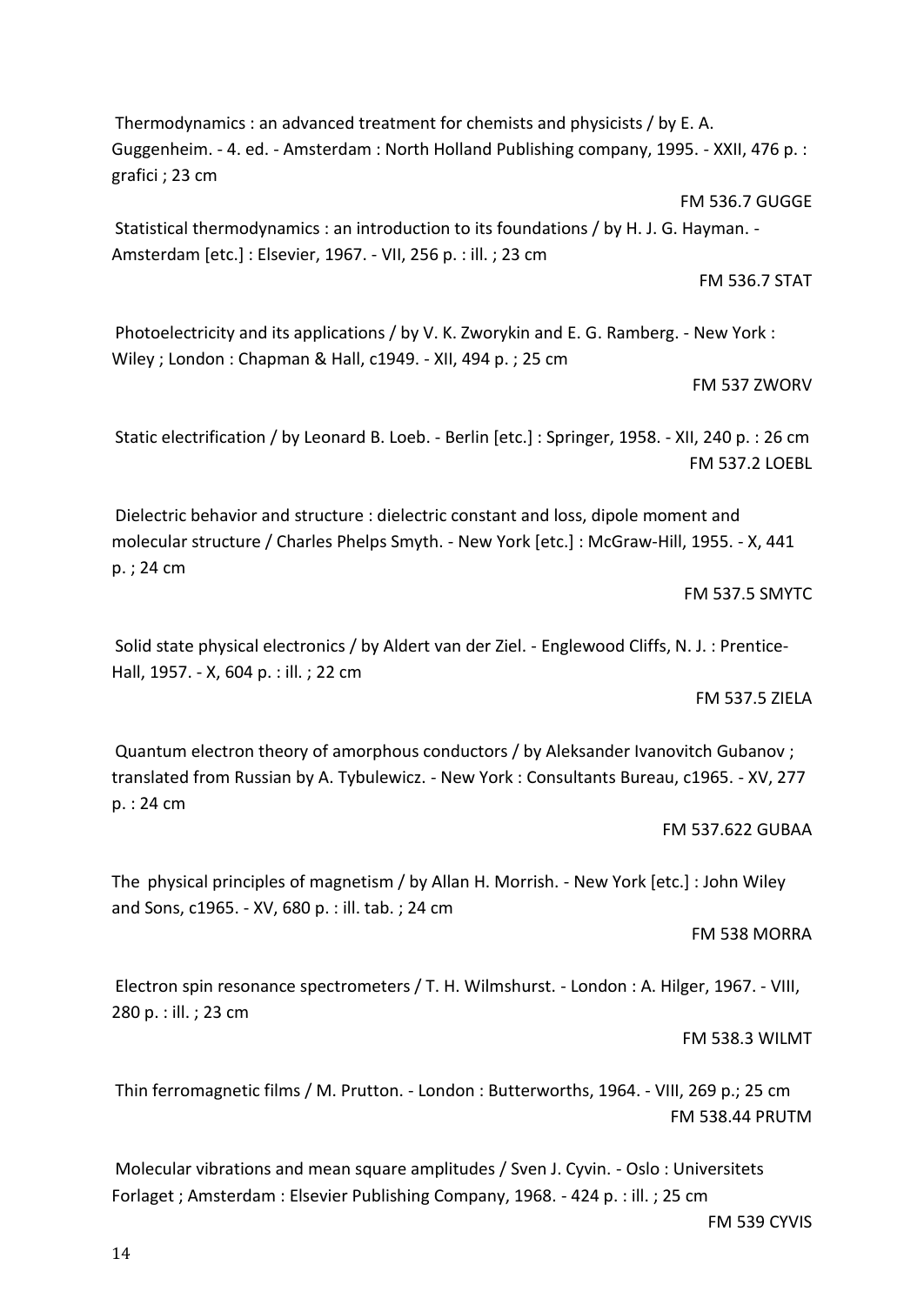Radiation effects in solids / G. J. Dienes, G. H. Vineyard. - New York ; London : Interscience publishers, 1957. - VIII, 226 p. : ill. ; 24 cm

Nuclear magnetic resonance in a flowing liquid / by Aleksandr Ivanovich Zhernovoi and Georgii Dimitrievich Latyshev ; authorized translation from the Russian by C. Nigel Turton and Tatiana I. Turton. - New York : Consultants Bureau, 1965. - VIII, 166 p. : ill. ; 28 cm FM 539.1 ZHERA

Molecular spectroscopy-9. : general lectures presented at the ninth European congress on molecular spectroscopy, held in Madrid, Spain, 10-15 September 1967. - London : Butterworths, c1969. - VII, P. 275-403 : ill. ; 26 cm

FM 539.12 MOLS 9

FM 539 DIENGJ

X-Ray diffraction tables / by J. H. Fang and F. Donald Bloss. - London ; Amsterdam : Feffer & Simons, 1966. - 1 v. ; 22 cm

FM 539.14 FANGJ

Theoretical elasticity / by A. E. Green and W. Zerna. - Oxford : at the Clarendon press, 1954. - XIII, 442 p. ; 24 cm

FM 539.2 GREEA

Advances in X ray analysis : proceedings of the ... annual Conference on applications of Xray analysis. - Vol. 1 (Aug. 1957)-vol. 39 (Aug. 1995). - New York, N.Y. ; London : Plenum Press, 1960-1997. - 39 v. : ill. ; 24-28 cm ((Annuale

FM 539.7 ADVXR

Nuclear physics / by Irving Kaplan-Reading, Mass.:Addison-Wesley,1955.- XI, 609 p.; 24 cm FM 539.7 KAPLI

Physics and applications of secondary electron emission / by H. Bruining. - London : Pergamon press, 1954. - IX, 178 p. : ill. ; 23 cm

FM 539.72 BRUIH

Introduction to neutron physics / by L. F. Curtiss. - New York : D. Van Nostrand Company, c1959. - XI, 380 p. : ill. ; 23 cm

FM 539.72 CURTL

Inelastic scattering of neutrons in solids and liquids / proceedings of the Symposium ... sponsored by the International Atomic Energy Agency and held in Vienna, 11-14 October 1960. - Vienna : International Atomic Energy Agency, 1961. - 1 v. : ill ; 24 cm FM 539.721 INESN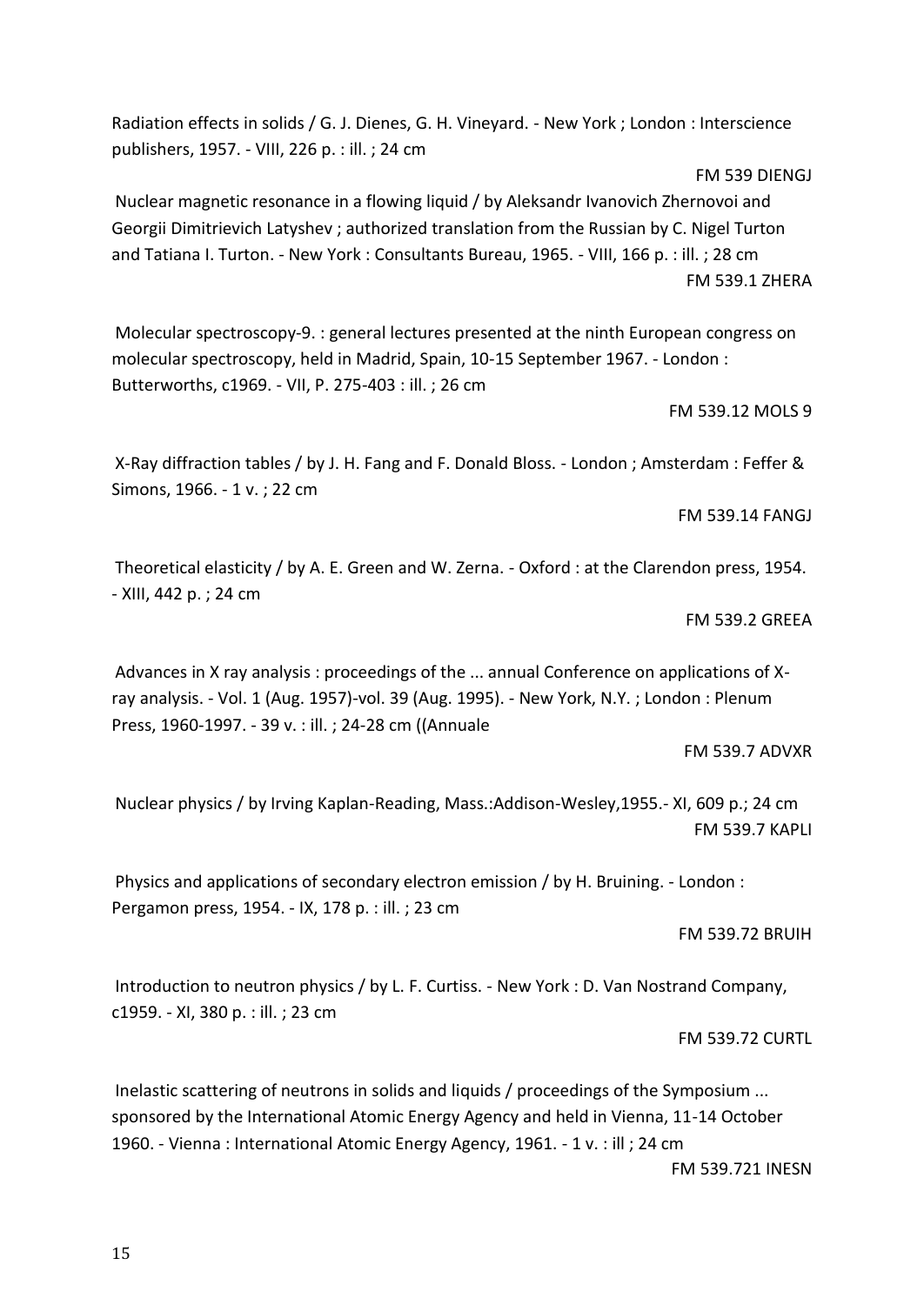16

X-rays and their applications / James Graham Brown. - [U.S. edition]. - New York : Plenum press, 1966. - 258 p. : ill ; 23 cm

FM 539.722 BROWJ

Organic scintillation detectors : counting of low-energy beta emitters / by E. Schram ; with a chapter on scintillation equipment by R. Lombaert. - Amsterdam ; London ; New York : Elsevier, c1963. - X, 212 p. : ill. ; 19 cm

FM 539.775 SCHRE

Trattato di chimica generale ed applicata all'industria. 1.1: Chimica inorganica / Ettore Molinari. - 6. ed. riv. ed ampliata dai figli dell'A. Henry ... [et al.] ; con la collaborazione [di] Giulio Natta e di Rolando Rigamonti. - Milano : Ulrico Hoepli, c1943. - XX, 597 p. : ill. ; 25 cm ((In cop. e sul front.: 185 figure e 2 tavole a colori fuori testo.

FM 540 TRACG I.I

Trattato di chimica generale ed applicata all'industria. 1.2: Chimica inorganica. - 6. ed. riveduta ed ampliata. - Milano : Ulrico Hoepli, c1945. - P. XI, 601-1198 : ill. ; 25 cm FM 540 TRACG I.II

Physical chemistry / by E. A. Moelwyn-Hughes. - 2. revised ed. - Oxford [etc.] : Pergamon press, 1961. - VII, 1334 p. : ill. ; 25 cm

FM 541 MOELE

The architecture of molecules / Linus Pauling and Roger Hayward. - San Francisco and London : W. H. Freeman, c1964. - X, 57 carte : tav. color. ; 25 cm

FM 541.22 LINUP

Stereochemistry of carbon compounds / Ernest L. Eliel. - New York [etc.] : McGraw-Hill Book Company inc., 1962. - XV, 486 p. ; 24 cm

FM 541.223 ELIEE

The structure of inorganic radicals : an application of electron spin resonance to the study of molecular structure / by P. W. Atkins and M. C. R. Symons. - Amsterdam [etc.] : Elsevier Publishing Company, 1967. - X, 280 p. ; 23 cm

FM 541.224 ATKIP

Free radicals in solution : plenary lectures presented at the International symposium on free radicals in solution, held in Ann Arbor, Michigan 21-24 August 1966 / scritti di Aaron J. Ihde ... [et a]). - London : Butterworths, copyr. 1967. - 206 p. ; 26 cm

FM 541.224 FRERS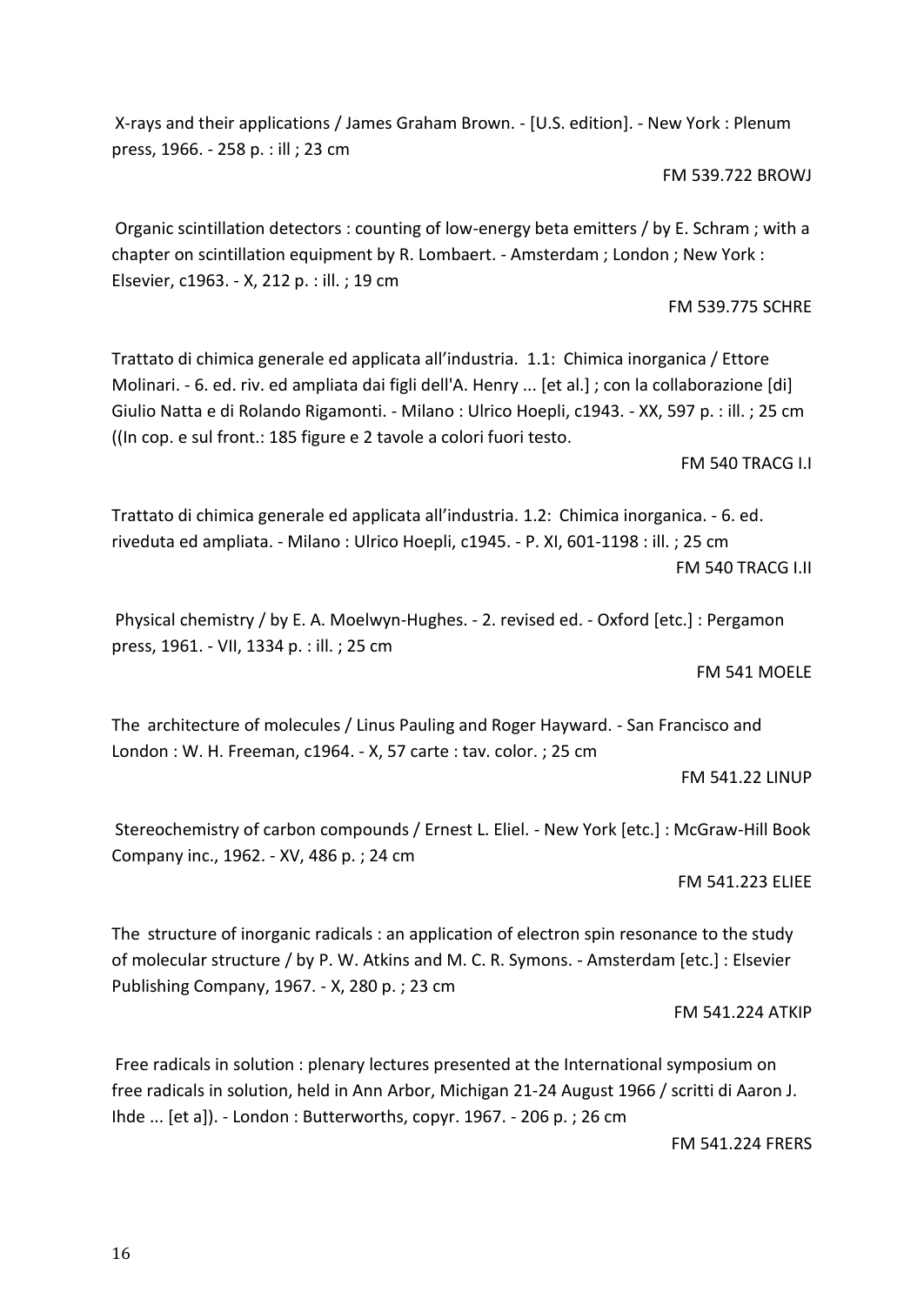Microwave study of chemical structures / Peter Hedvig, Gyorgyi Zentai. - London : Iliffe, 1969. - 445 p.: ill. ; 23 cm

FM 541.224 HEDVP

FM 541.224 TROTA

FM 541.225 LEWIO

Free radicals : an introduction / A. F. Trotman-Dickenson. - London : Methuen & Co ltd ; New York : John Wiley & sons inc., 1959. - 142 p. ; 17 cm

Physical constants of linear homopolymers / by O. Griffin Lewis. - Berlin [etc.] : Springer, 1968. - 173 p. ; 23 cm

Zeta potential in colloid science : principles and applications / Robert J. Hunter. - London [etc.] : Academic press, c1981. - XI, 386 p. ; 23 cm

Practical physical chemistry / by Arthur M. James. - London : J. & A. Churchill, 1961. - XIV, 339 ; ill. ; 24 cm

FM 541.3 JAMEA

FM 541.3 HUNTR

Clean surfaces: their preparation and characterization for interfacial studies : based on a Symposium held at North Carolina State university at Raleigh / edited by George Goldfinger. - New York : Marcel Dekker, 1970. - XIX, 385 p. ; 24 cm

FM 541.33 GOLDG

The surface chemistry of solids / S. J. Gregg. - 2. ed. - London : Chapman & Hall, c1961. - XVII, 393 p., [15] carte di tav. ; 24 cm

FM 541.33 GREGS

The physical chemistry of surface films / by William D. Harkins ; with a foreword by Peter Debye. - New York : Reinhold Publishing Corporation, c1952. - XVI, 413 p. : ill. ; 23 cm FM 541.33 HARKW

Recent progress in surface science. 1 / edited by J. F. Danielli, K. G. A. Pankhurst, A. C. Riddiford. - New York ; London : Academic press, 1964. - XII, 414 p. ; 24 cm

FM 541.33 I

Recent progress in surface science. 2 / J. F. Danielli, K. G. A. Pankhurst, A. C. Riddiford. - New York ; London : Academic press, 1964. - XIII, 541 p. ; 24 cm

FM 541.33 II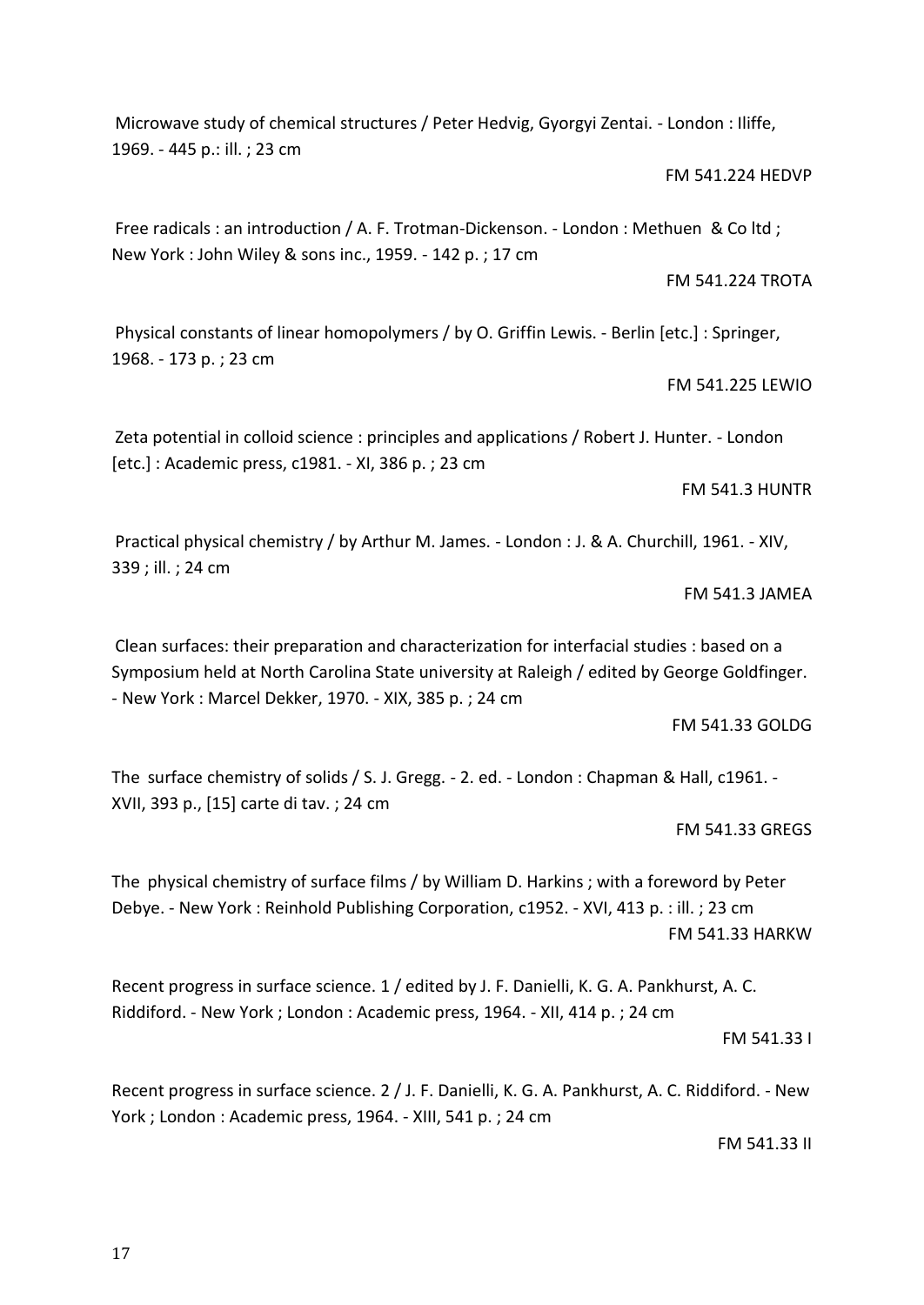Theory of the stability of lyophobic colloids : the interaction of sol particles having an electric double layer / by E.J.W. Verwey and J. Th. G. Overbeek ; with the collaboration of K. Van Nes. - Amsterdam [etc] : Elsevier, 1948. - VIII, 205 p. ; 25 cm

FM 541.34 VERWE

Viscosity and flow measurement : a laboratory handbook of rheology / by J. R. Van Wazer ... [et al.]. - New York ; London : Interscience Publishers, a division of John Wiley & Sons, c1963. - XX, 406 p. : ill. ; 24 cm

FM 541.341 VISFM E FM 541.341 VISFM 2

Emulsions : theory and practice / Paul Becher. - New York : Reinhold Publishing Corporation, c1957. - IX, 382 p. ; 23 cm

FM 541.345 BECHP

Emulsions : theory and practice / Paul Becher. - 2. edition. - New York : Reinhold, 1965. - XI, 440 p. : ill. ; 24 cm

FM 541.345 BECHP 2

Physical chemistry of surfaces / Arthur W. Adamson. - New York : Interscience Publishers, 1960. - XIV, 629 p. : ill. ; 24 cm

> FM 541.345 ADAMA FM 541.345 ADAMA 2

Practical emulsions. 1: Materials and equipment / Harry Bennet, Jack L. Bishop, Max F. Wulfinghoff. - New York : Chemical Publ. Co., 1968. - VII, 181 p. : ill. ; 22 cm FM 541.345 BENNH I

Practical emulsion. 2: Applications / H. Bennett, Jack L. Bishop, Max F. Wulfinghoof. - New York : Chemical publishing company, 1968. - VII, 204 p. ; 22 cm

FM 541.345 BENNH II

Colloid science. 1: Irreversible systems / edited by H. R. Kruyt. - Amsterdam [etc.] : Elsevier, c1952. - XX, 389 p. ; 26 cm extending the state of FM 541.345 COLLS I

Colloid science. 2: Reversible systems / edited by H. R. Kruyt. - Amsterdam [etc.] : Elsevier, c1949. - XIX, 753 p. ; 26 cm

FM 541.345 COLLS II

Colloid stability in aqueous and non-aqueous media. - London : The Faraday Society, c1967. - 322 p., [4] c. di tav. : ill. ; 25 cm

FM 541.345 COLSA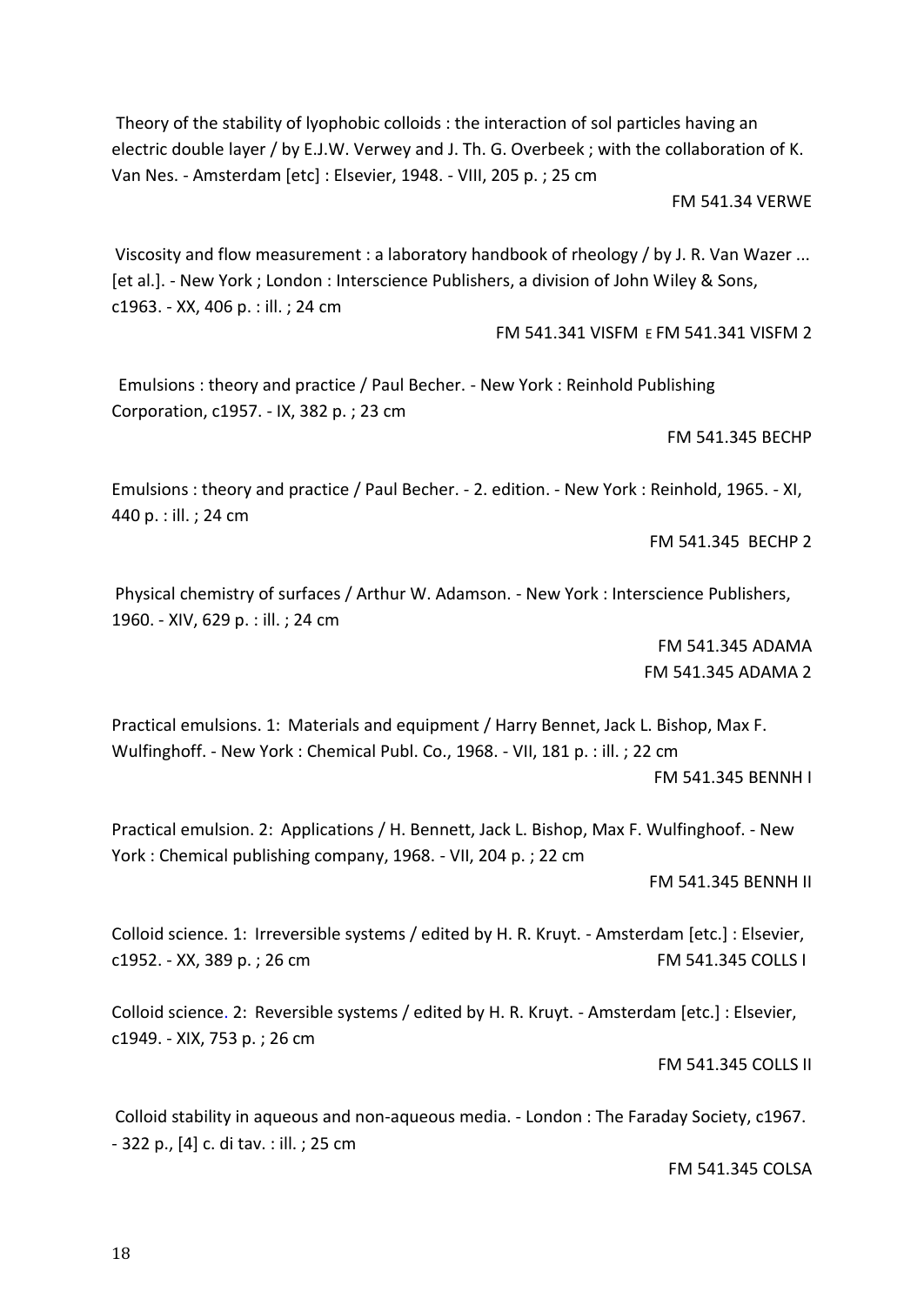Emulsion science / edited by Philip Sherman. - London ; New York : Academic Press, 1968. - X, 496 p. : ill. ; 24 cm

FM 541.345 EMUS

Surface chemistry : theory and industrial applications / Lloyd I. Osipow. - New York ; London : Reinhold Publishing Corporation ; Chapman & Hall, c1962. - XIII, 473 p. : ill. ; 23 cm FM 541.345 OSIPL

Surface chemistry : theory and industrial applications / Lloyd I. Osipow. - New York ; London : Reinhold Publishing Corporation ; Chapman & Hall, c1962. - XIII, 473 p. : ill. ; 23 cm FM 541.345 OSIPL 2

Rheology of emulsions : proceedings of a symposium held by the British Society of Rheology at the St. George's Hotel, Harrogate, October 1962 / edited by P. Sherman. - Oxford [ect.] : Pergamon Press, 1963. - VII, 146 p. ; 23 cm

FM 541.345 RHEEP e FM 541.345 RHEEP 2

Colloidal surfactants : some physicochemical properties / by Kozo Shinoda, Toshio Nakagawa, Bun-Ichi Tamamushi, Toshizo Isemura. - New York ; London : Academic Press, c1963. - [VIII], 310 p. ; 24 cm

FM 541.345 SHINK

Physical chemistry of macromolecules / Charles Tanford. - New York ; London : John Wiley & Sons, c1961. - XIV, 710 p. : ill. ; 24 cm

FM 541.345 TANFC

Physicochemical measurements at high temperatures / edited by J. O'M. Bockris, J. L. White, J. D. Mackenzie. - London : Butterworths, 1959. - VIII, 394 p., [3] c. di tav. : ill. ; 26 cm FM 541.362 PHYMH

New instrumental methods in electrochemistry : theory, instrumentation, and applications to analytical and physical chemistry / Paul Delahay ; with a chapter on high-frequency methods by Charles N. Reilley ; foreword by I.M. Kolthoff. - New York : Interscience Publishers, Inc. ; London : Interscience Publishers, Ltd., c1954. - XVII, 437 p. : ill. ; 24 cm FM 541.37 DELAP

An introduction to electrochemistry / by Samuel Glasstone. - Princeton, New Jersey [etc.] : D. Van Nostrand Company, c1942. - VII, 557 p. ; 24 cm

FM 541.37 GLASS

Textbook of electrochemistry. 2 / by G. Kortüm and J. O'M. Bockris. - Amsterdam [etc.] : Elsevier Publishing Company, c1951. - P. XIII, 354-882 : ill. ; 25 cm

FM 541.37 KORTG II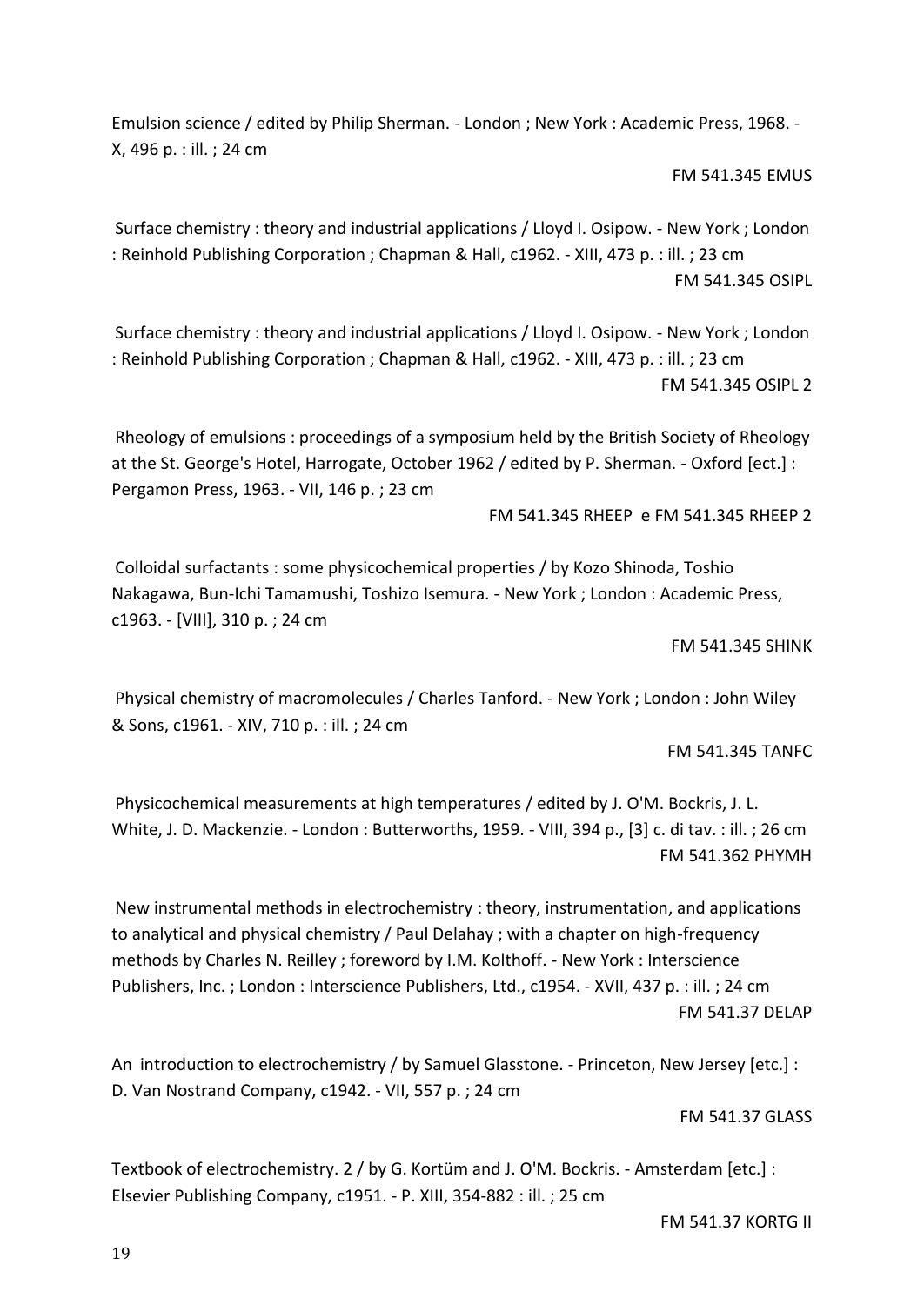An introduction to ion exchange / by Russell Paterson. - London : Heyden ; Philadelphia : Sadtler research laboratories, c1970. - VI, 109 p. ; 25 cm

FM 541.372 PATER

Polyelectrolyte solutions : a theoretical introduction / Stuart A. Rice and Mitsuru Nagasawa ; with a contribution by Herbert Morawetz. - London ; New York : Academic Press, c1961. - XV, 568 p. ; 24 cm

FM 541.372 RICES

Polyelectrolyte solutions : a theoretical introduction / Stuart A. Rice and Mitsuru Nagasawa ; with a contribution by Herbert Morawetz. - London ; New York : Academic Press, c1961. - XV, 568 p. ; 24 cm

FM 541.372 RICES 2

Magnetochemistry / Pierce W. Selwood. - 2. ed. - New York ; London : Interscience Publishers, c1956. - XII, 435 p. : ill. ; 23 cm

FM 541.378 SELWP

Radioisotope techniques / Ralph T. Overman, Herbert M. Clark. - New York [etc.] : McGraw-Hill, c1960. - XIV, 476 p. ; 25 cm

FM 541.38 OVERR

Radioisotopes in the physical sciences and industry : proceedings of the Conference on the use of radioisotopes in the physical sciences and industry held by the International atomic energy agency, with the co-operation of the United nations educational, scientific and cultural organization, at Copenhagen, 6-17 September 1960 . - Vienna : International atomic energy agency, 1962. - 2 volumi . : ill. ; 24 cm

FM 541.388 RADPS I-II

Chemical kinetics / by G. Pannetier and P. Souchay ; translated by H. D. Gesser and H. H. Emond. - Amsterdam [etc.] : Elsevier, [c1967]. - XVI, 455 p. : ill. ; 22 cm FM 541.39 PANNG e FM 541.39 PANNG 2

Principles of phase equilibria / F. E. W. Wetmore and D. J. LeRoy. - New York [etc.] : McGraw Hill, 1951. - X, 200 p : ill. ; 24 cm

FM 541.39 WETMF

Chemistry and physics of interfaces : based on the Symposium on interfaces, Washington, June 15 and 16, 1964 / Sydney Ross, chairman ; [edited by David E. Gushee]. - Washington : American chemical society, copyr. 1965. - X, 177 p. ; 31 cm

FM 541.392 CHEPI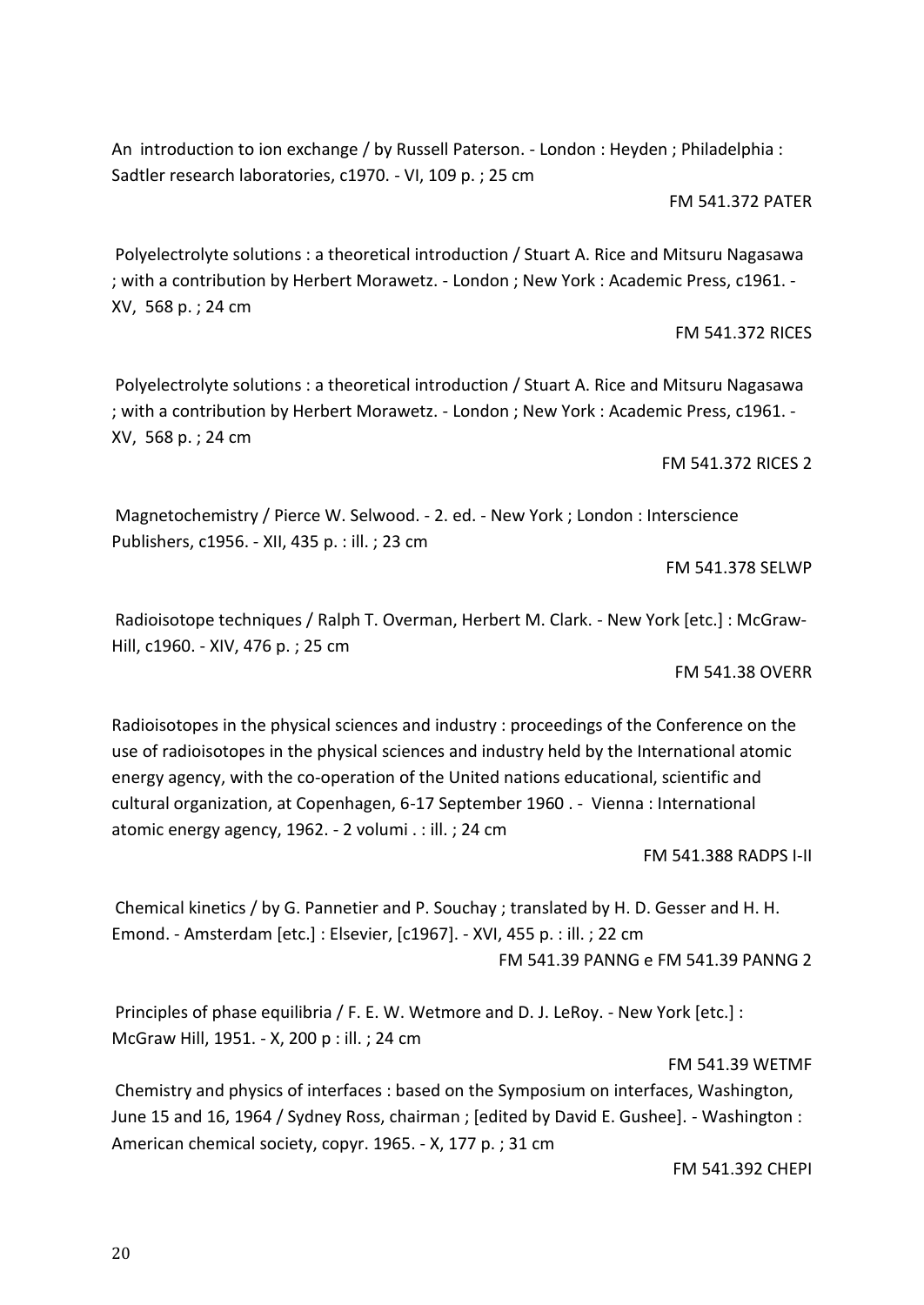FM 543 METDA

21

The foundations of chemical kinetics / Sidney W. Benson. - New York : McGraw-Hill Book Company, c1960. - XVII, 703 p. ; 23 cm

#### FM 541.394 BENSS

The foundations of chemical kinetics / Sidney W. Benson. - New York : McGraw-Hill Book Company, c1960. - XVII, 703 p. ; 23 cm

FM 541.394 BENSS 2

Modern chemical kinetics / Henry Eyring and Edward M. Eyring. - New York : Reinhold ; London : Chapman & Hall, 1963. - IX, 114 p. ; 19 cm

### FM 541.394 EYRIH

Handbook of laboratory distillation / by Erich Krell ; edited by E. C. Lumb ; translated from the 2. German ed. by C. G. Verver. - [1. Engl. ed.]. - Amsterdam [etc.] : Elsevier, 1963. - X, 561 p. : ill. ; 24 cm

#### FM 542.4 KRELE

Membrane filtration : a users guide and reference manual / Thomas D. Brock. - Berlin [etc.] : Springer, 1983. - XII, 381 p. : ill. ; 23 cm

FM 542.6 BROCT

Analytical chemistry : plenary lectures presented at the International symposium on analytical chemistry held in Birmingham, U. K. 21-25 july 1969 / symposium editors A. M. G. MacDonald and W. I. Stephen. - London : Butterworths, 1970. - VII, 531 p. ; 26 cm FM 543 ANAC

Chimica analitica / Ugo Croatto. - Padova : Photograph, [1956]. - 800 p. ; 24 cm FM 543 CROAU

Errors, measurement and results in chemical analysis / by K. Eckschlager ; Translation editor: R. A. Chalmers. - London : Van Nostrand Reinhold Co, c1969. - 155 p : ill. ; 24 cm FM 543 ECKSK e FM 543 ECKSK 2

Practical instrumental analysis / edited by J. Krugers and A.I.M. Keulemans. - Amsterdam : Elsevier, 1965. - IX, 263 p. : ill. ; 23 cm

FM 543 KRUGJ

Methodes d'analyse unifiees par la section des matieres grasses de l'I.U.P.A.C. / Union Internationale de Chimie Pure et Appliquee. Division chimie appliquee. Section des matieres grasses. - 5. ed. incorporant premier supplement jusqu'a 1965 inclus. - Londres : Butterworths, 1966. - 1 v. ; 25 cm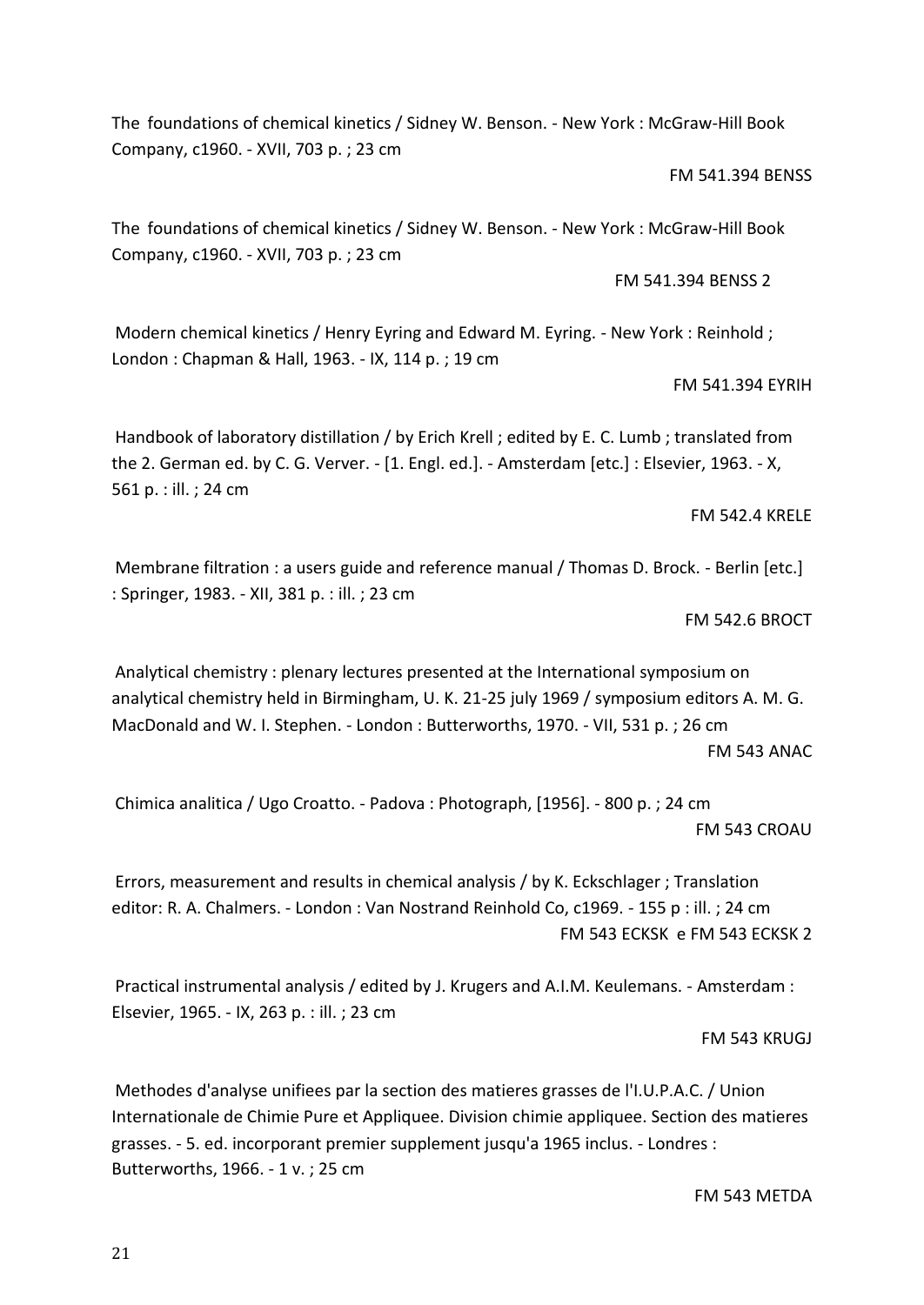Principles and methods of chemical analysis / Harold F. Walton. - Second edition. - New York : Prentice-Hall, 1964. - XVI, 484 p. : ill. ; 22 cm

### FM 543 WALTH

Correlation between physical constants and chemical structure : graphical statistical methods of identification of mineral and fatty oils, glass, silicones, and catalysts / by H. I. Waterman ; in collaboration with C. Boelhouwer and J. Cornelissen. - Amsterdam [etc.] : Elsevier Publishing Company, c1958. - IX, 120 p. : ill. ; 25 cm

FM 543 WATEH

Absorption spectroscopy / Robert P. Bauman. - New York ; London : John Wiley & Sons, c1962. - XIV, 611 p. : fot. ; 24 cm

FM 543.08 BAUMR e FM 543.08 BAUMR 2

Gas-liquid chromatography : theory and pratice / Stephen Dal Nogare, Richard S. Juvet jr. - New York ; London : Interscience Publishers, a division of John Wiley & Sons, c1962. - XVIII, 450 p. : ill. ; 24 cm

# FM 543.08 DALNS

Spettrometria a raggi X in pratica / R. Jenkins, J. L. De Vries. - Ed. italiana traduzione della 2. ed. inglese / a cura di Francesco Rinaldi. - Milano : Biblioteca tecnica Philips, 1971. - XIII, 209 p. : ill. ; 24 cm

# FM 543.08 JENKR

An introduction to electronic absorption spectroscopy in organic chemistry / by A. E. Gillam and E. S. Stern ; with a foreword by E. R. H. Jones. - 2. ed. - London : Edward Arnold, c1957. - XI, 326 p., [3] c. di tav. : ill. ; 23 cm

# FM 543.085 GILLA

Laboratory methods in infrared spectroscopy / edited by R. G. J. Miller ; contributors: D. M. Adams ... [et al.]. - London : Heyden & son, 1965. - 164 p. : ill. ; 25 cm

FM 543.085 LABMI

Reflectance spectroscopy / Wesley WM. Wendlandt and Harry G. Hecht. - New York [etc.] : Interscience Publishers, c1966. - VIII, 298 p. : ill. ; 24 cm

# FM 543.085 WENDW

Handbook of differential thermal analysis / by W. J. Smothers and Yao Chiang. - New York : Chemical Publishing Company, 1966. - IX, 633 p. ; 23 cm

FM 543.086 SMOTW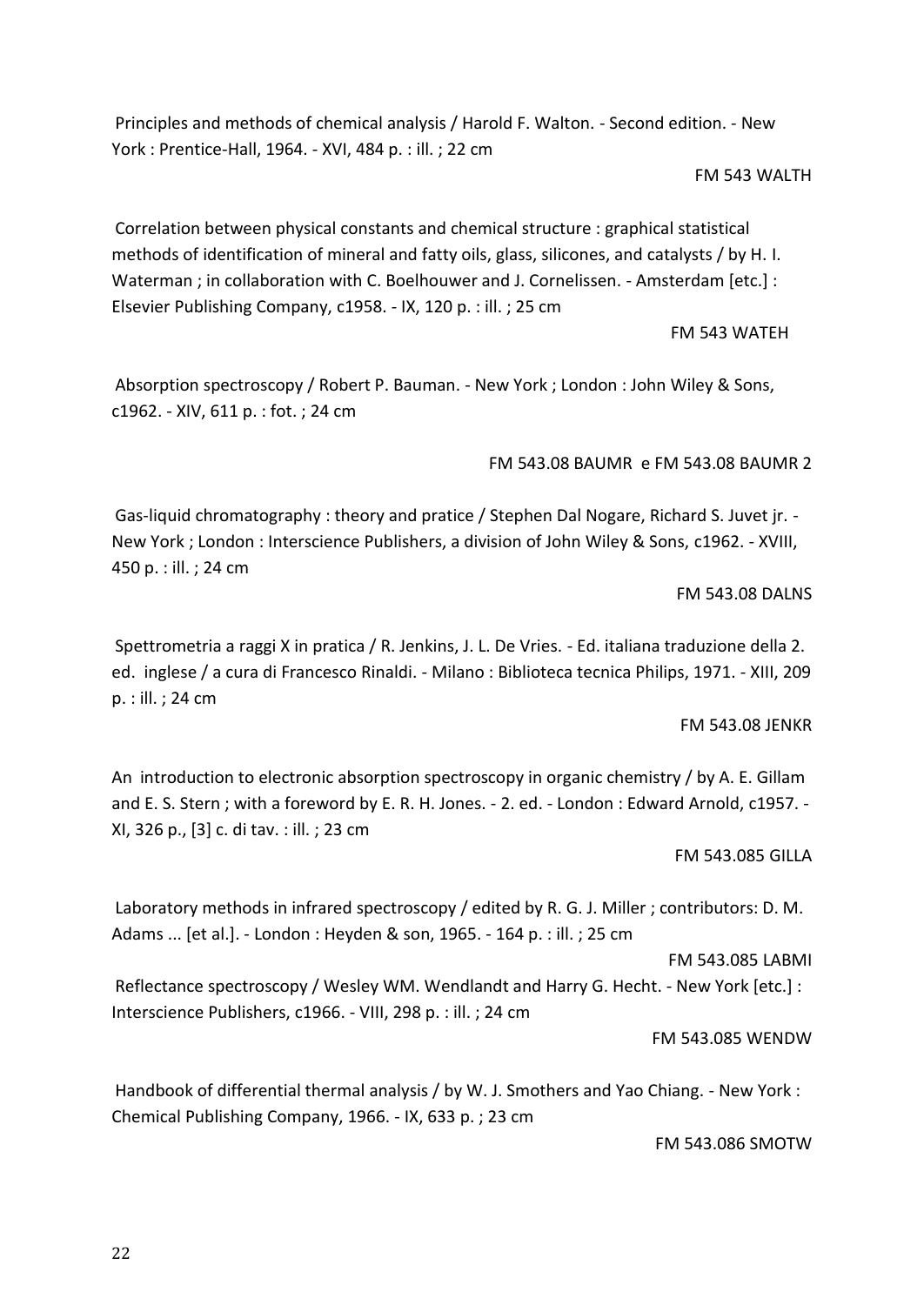High resolution nuclear magnetic resonance spectroscopy. Vol. 1 / J. W. Emsley, J. Feeney and L. H. Sutcliffe. - Oxford [etc.] : Pergamon press, c1965. - L, 663 p. : ill. ; 25 cm FM 543.087 EMSLJ I

High resolution nuclear magnetic resonance spectroscopy. Vol. 2 / J. W. Emsley, J. Feeney and L. H. Sutcliffe. - Oxford [etc.] : Pergamon press, 1966. - LII, 665-1154 p. ; 25 cm FM 543.087 EMSLJ II

Organic polarography / Petr Zuman and Charles L. Perrin. - New York [etc.] : Interscience Publishers, c1969. - V, 219-316, 81-206 p. ; 21 cm

FM 543.087 ZUMAP

Ancillary techniques of gas chromatography / edited by Leslie S. Ettre, and William H. McFadden. - New York [etc.] : Wiley-Interscience, a division of John Wiley & Sons, c1969. - XI, 395 p. : ill. ; 24 cm

FM 543.089 ANCTG

Chromatographie en chimie organique et biologique. 1: Généralités, applications en chimie organique / ouvrage publié sous la direction de E. Lederer. - Paris : Masson, 1959. - XI, 671 p. : ill. ; 25 cm

FM 543.089 CHRCO I

Basic relationships of gas chromatography / Leslie S. Ettre, John V. Hinshaw. - Cleveland : Advanstar, 1993. - XI, 177 p. : ill. ; 23 cm

FM 543.089 ETTRL

Introduction to open-tubolar column gas chromatography / John V. Hinshaw, Leslie S. Etttre. - Cleveland : Advanstar communications, 1994. - X, 189 p. ; 23 cm

FM 543.089 HINSJ

Gas chromatography / L. Szepesy ; English translation edited by E. D. Morgan, . - London : Iliffe, 1970. - 8, 384 p. ; 22 cm

FM 543.089 SZEPL

Polarography. 1: Theoretical principles ; instrumentation and technique / I. M. Kolthoff, James J. Lingane. - 2. completely revised and augmented ed. - New York ; London : Interscience Publishers, c1952. - XVII, 420 p. : ill. ; 24 cm

FM 543.4 KOLTI I

Polarography. 2: Inorganic polarography ; organic polarography ; biological applications ; amperometric titrations/ I. M.Kolthoff, James J. Lingane. 2. completely revised and augmented ed.New York ; London : Interscience Publishers, c1952. - XVII, P. 423-990 ; 24 cm FM 543.4 KOLTI II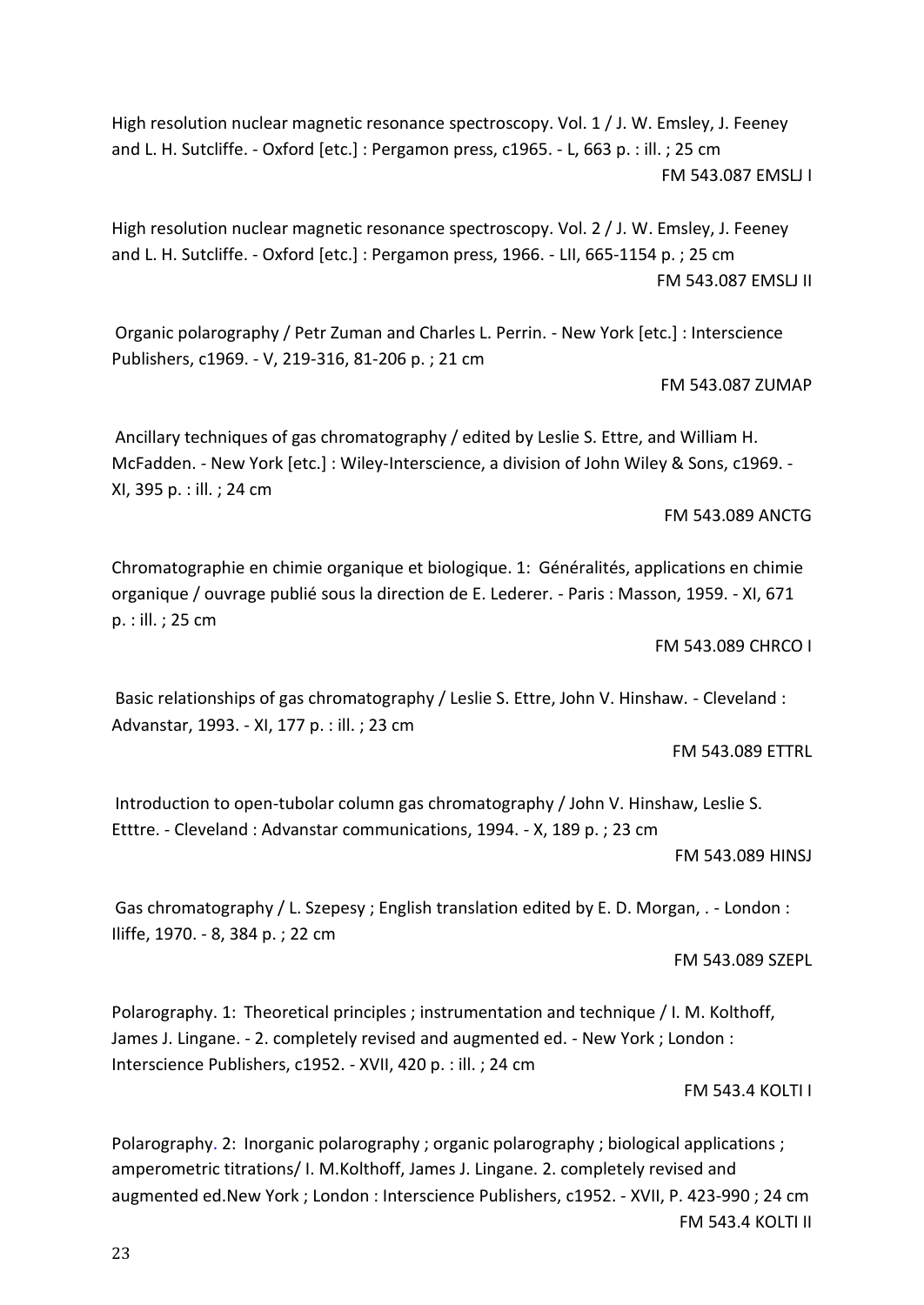Modern aspects of polarography: a tribute to Isamu Tachi / edited by Tomihito Kambara. - New York : Plenum Press, 1966. - 245 p. : ill. ; 26 cm

FM 543.4 MODAP

Introduzione alla spettrometria di massa / H. C. Hill ; riveduto e tradotto dal Dr. S. Maroni. - London : Heyden & Son, c1969. - XI, 143 p. : ill. ; 24 cm

FM 543.65 HILLH

A text-book of macro and semimicro qualitative inorganic analysis / by Arthur I. Vogel. - 4. edition. - London [etc.] : Longmans, Green and Co., 1954. - XV, 663 p. : ill. ; 23 cm FM 544 VOGEA

Characteristic frequencies of chemical groups in the infra-red / by C. Flett. - Amsterdam [etc.] : Elsevier Publishing Company, c1963. - IX, 98 p. : ill. ; 20 cm

FM 544.6 FLETM

Infra-red spectroscopy and molecular structure : an outline of the principles / edited by Mansel Davies. - Amsterdam [etc.] : Elsevier, c1963. - XIII, 468 p. ; 25 cm FM 544.6 INFRS e FM 544.6 INFRS 2

Chemical applications of infrared spectroscopy / C. N. R. Rao. - New York ; London : Academic Press, c1963. - XIII, 683 p. : ill. ; 24 cm

FM 544.6 RAOC

Spettroscopia di assorbimento atomico / Walter Slavin ; trad. di Gino Caroti e Nino Oddo ; . - Milano : Etas Kompass, c1969. - XV, 311 p. : ill. ; 21 cm

FM 544.6 SLAVW

Progress in infrared spectroscopy. 3 : based on lectures presented at the 1966 infrared spectroscopy institute held at Canisius college, Buffalo, New York. - New York : Plenum Press, 1967. - VII, 159 p. : ill. ; 24 cm

FM 544.63 PROIS III

IR, theory and practice of infrared spectroscopy / Herman A. Szymanski. - New York : Plnum press, 1964. - XIV, 375 p. : ill. ; 24 cm

FM 544.63 SZYMH

Progress in industrial gas chromatography : proceedings of the Third Annual Gas Chromatography Institute held at Canisius College in Buffalo, New York, April 4-6, 1961. 1 / edited by Herman A. Szymanski. - New York : Plenum, 1961. - 235 p. : ill. ; 24 cm

FM 544.9 PROIG I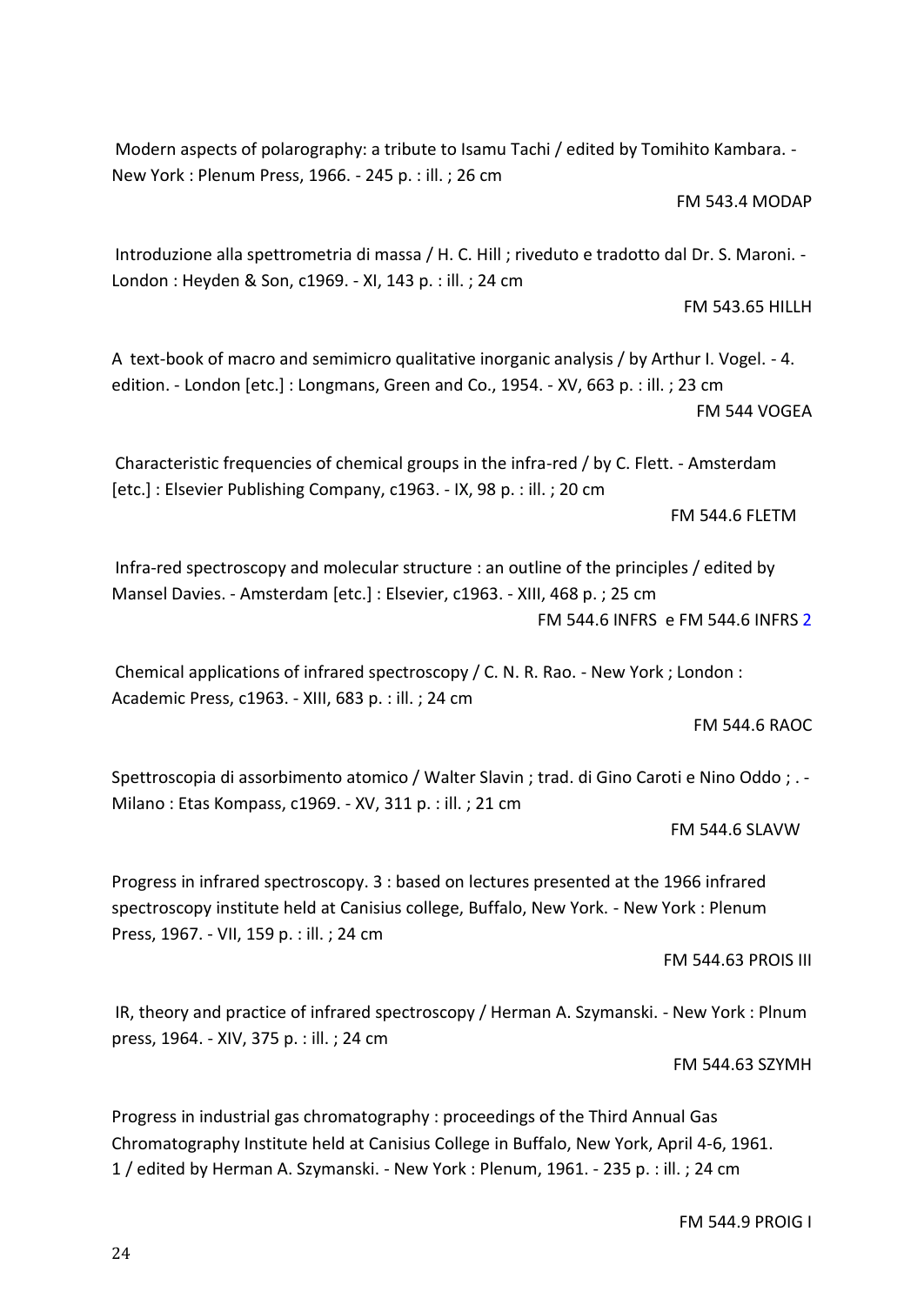Gas chromatography / by Ernst Bayer. - Amsterdam [etc.] : Elsevier Publishing Company, c1961. - XII, 240 p. : ill. ; 20 cm

FM 544.92 BAYEE

Practical chromatography / by R. C. Brimley and F. C. Barrett ; with a foreword by E. C. Bate-Smith. - 2. impression. - London : Chapman & Hall, c1954. - 128 p. : ill. ; 21 cm FM 544.92 BRIMR

Chromatography / Erich Heftmann. - 2. ed. - New York : Reinhold Publishing Corporation, c1967. - XLI, 851 p. : ill. ; 24 cm

FM 544.92 HEFTE

Vapour phase chromatography : proceedings of the symposium sponsored by the Hydrocarbon research group of the Institute of petroleum held at the Institution of electrical engineers, London, on 30 May-1 June, 1956 / edited by D. H. Desty, assisted by C. L. A. Harbourn. - London : Butterworths, c1957. - XV, 436 p. ; 26 cm

FM 544.92 VAPPC

Analytical reaction gas chromatography : translated from Russian / by Viktor G. Berezkin ; translation editor: L. S. Ettre. - New York : Plenum Press, c1968. - X, 193 p. : ill. ; 24 cm FM 544.926 BEREV

Titration in non-aqueous media / I. Gyenes ; english translation edited by D. Cohen and I. T. Millar. - London : Iliffe Books ltd ; Princeton, N.J. : D. Van Nostrand company, inc., c1967. - 13, 461 p. : ill. ; 25 cm

FM 545.2 GYENI

Electrochemical reactions : the electrochemical methods of analysis / G. Charlot, J. Badoz-Lambling, B. Tremillon. - Amsterdam ; New York : Elsevier Publishing Company, 1962. - IX, 376 p. : ill. ; 25 cm

FM 545.3 CHARG

Colorimetric determination of elements : principles and methods / by G. Charlot. - Amsterdam [etc.] : Elsevier, 1964. - IX, 449 p. ; 25 cm

#### FM 545.812 CHARG

Photometric titrations / by J. B. Headridge. - Oxford [etc.] : Pergamon Press, 1961. - X, 131 p. : ill. ; 23 cm

FM 545.812 HEADJ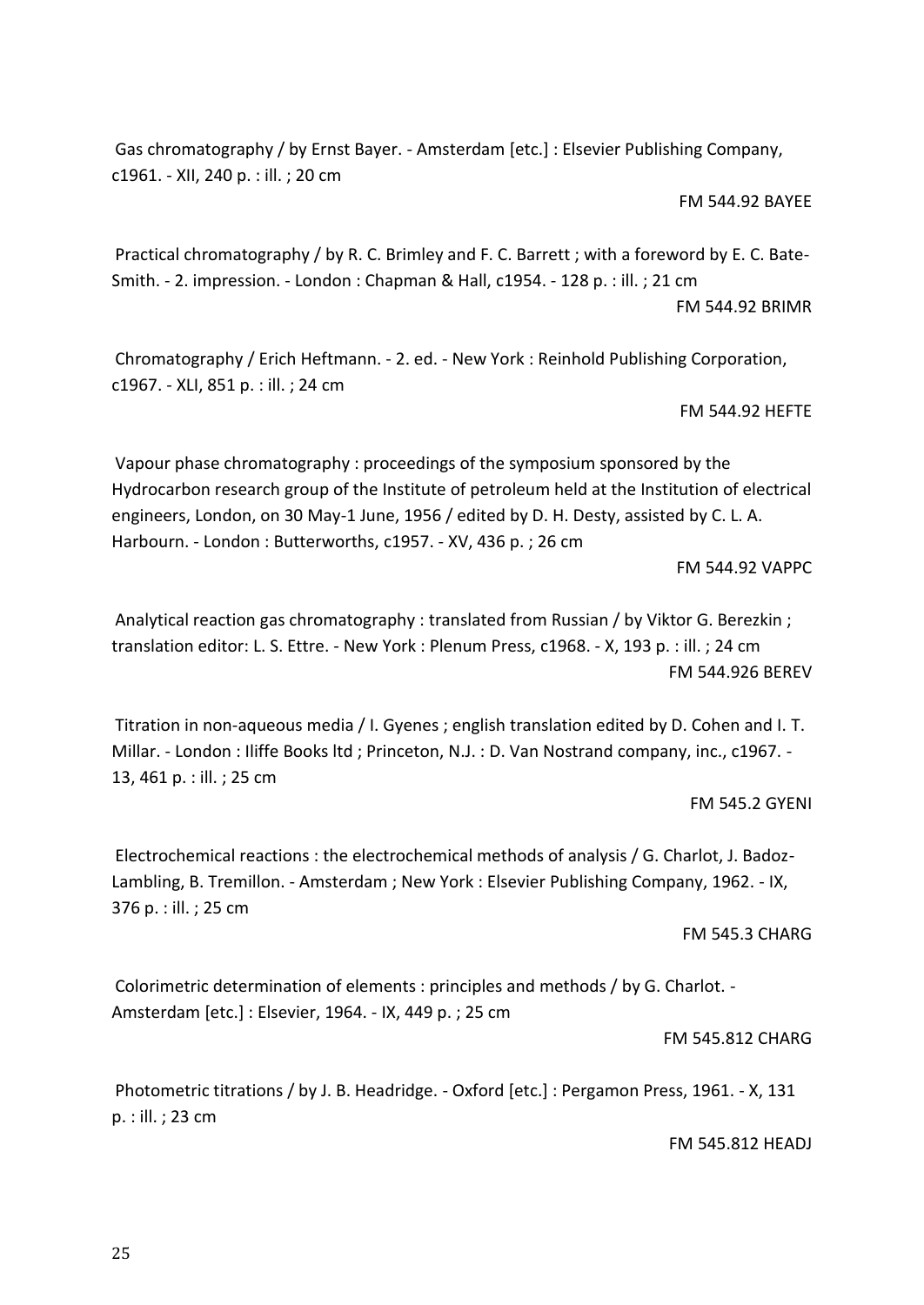The practice of absorption spectrophotometry / E. I. Stearns. - New York [etc.] : Wiley-Interscience, c1969. - X, 353 p. : ill. ; 24 cm

# FM 545.83 STEAE

Theoretical inorganic chemistry / M. Clyde Day, jr., Joel Selbin. - New York : Reinhold ; London : Chapman & Hall, c1962. - XIV, 413 p. : ill. ; 24 cm

FM 546 DAYM

Structural chemistry of inorganic compounds. 1 / Walter Hückel ; translated by L. H. Long. - New York [etc.] : Elsevier Publishing Company, c1950. - XII, 437 p. ; 26 cm

FM 546 HUCKW I

Structural chemistry of inorganic compounds. 2 / Walter Hückel ; translated by L. H. Long. - New York [etc.] : Elsevier Publishing Company, 1951. - 1 v. ; 26 cm

FM 546 HUCKW II

Organic peroxides : their chemistry, decomposition, and role in polymerization / Arthur V. Tobolsky and Robert B. Mesrobian. - New York ; London : Interscience publ., c1954. - X, 197 p. ; 24 cm

FM 546.21 TOBOA

Reactions of transition-metal complexes / J. P. Candlin, K. A. Taylor, D. T. Thompson. - Amsterdam [etc.] : Elsevier Publishing Company, c1968. - XVI, 483 p. ; 23 cm

FM 546.6 CANDJ

Progress in Boron chemistry. 1 / editors H. Steinberg, A. L. McCloskey. - Oxford [etc.] : Pergamon press, 1964. - VII, 487 p. : ill. ; 24 cm

FM 546.671 PROBC I

Inorganic sulphur chemistry / edited by G. Nickless. - Amsterdam [etc.] : Elsevier, 1968. - X, 770 p. ; 25 cm

FM 546.723 NICKG

Organic chemistry / by Louis F. Fieser and Mary Fieser. - Boston : D.C.Heath and company, 1944. - XII, 1091 p. ; 23 cm

FM 547 FIESL

Trattato di chimica organica / Paolo Karrer ; traduzione italiana sulla 7. edizione tedesca a cura di Lamberto Malatesta e Giovanni Jacini. - Ristampa riveduta della 1. edizione. - Firenze : Sansoni, 1949. - XXIV, 1081 p. ; 25 cm

FM 547 KARRP

Les théories électroniques de la chimie organique / Bernard Pullman et Alberte Pullman ; préface de Louis de Broglie. - Paris : Masson et C.ie, c1952. - X, 665 p. ; 26 cm

FM 547 PULLB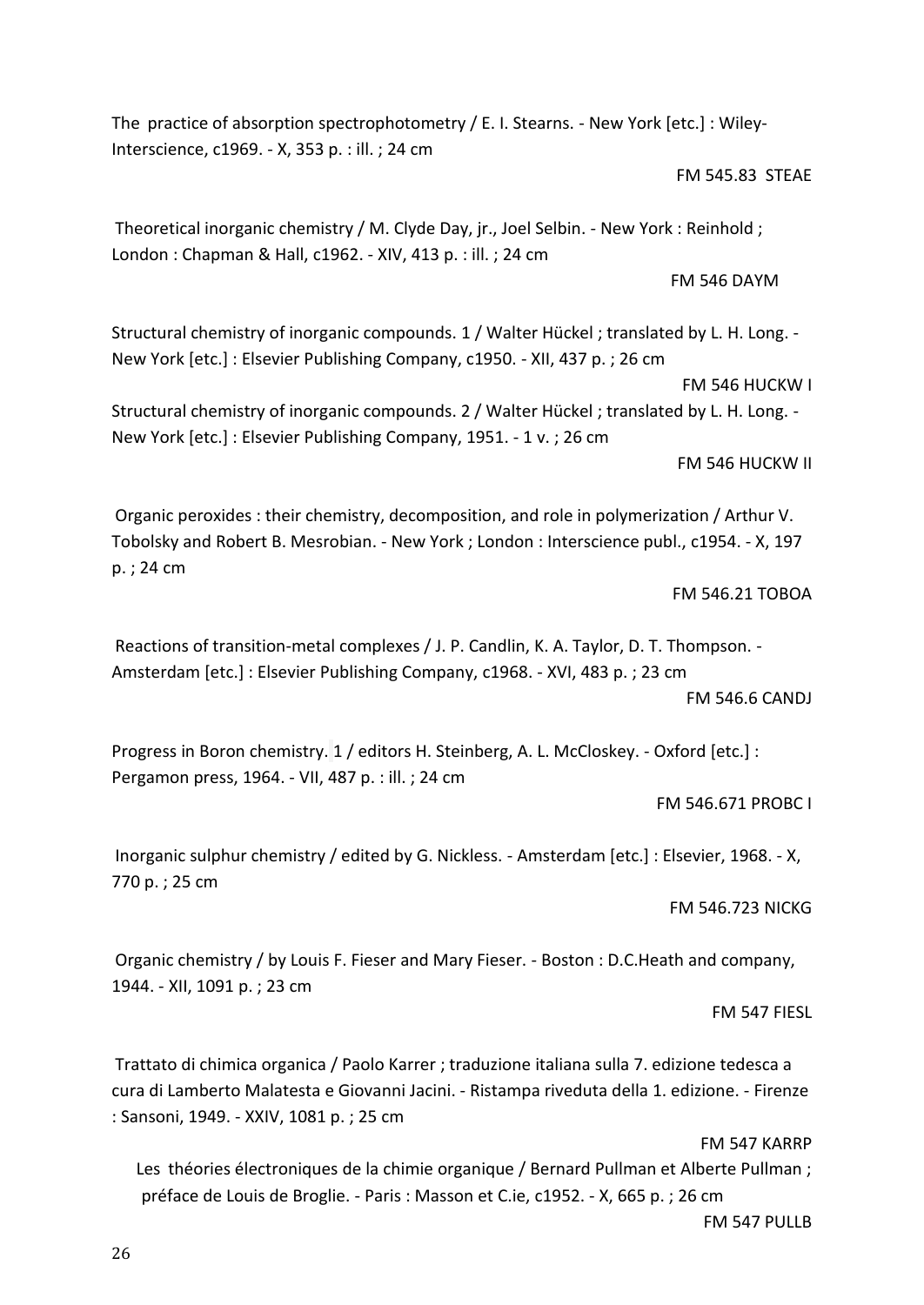Organometallic chemistry / Eugene G. Rochow. - New York : Reinhold Publishing Corporation ; London : Chapman & Hall, c1964. - IX, 112 p. : ill. ; 19 cm FM 547 ROCHE

Techniques and methods of organic and organometallic chemistry. 1 / edited by Donald B. Denney. - New York : Marcel Dekker, 1969. - X, 232 p. ; 23 cm

FM 547 TECMO I Adsorption and chromatography / Harold Gomes Cassidy. - New York ; London : Interscience Publishers, c1951. - XIX, 360 p. : ill. ; 24 cm

FM 547 TECOC V

Physical properties of hydrocarbons. 1 / Robert W. Gallant. - Houston : Gulf publishing company, c1968. - VII, 222 p. ; 28 cm

FM 547.01 GALLR I

Organic peroxides / Alwyn G. Davies. - London : Butterworths, c1961. - X, 215 p. ; 26 cm FM 547.03 DAVIA

Handbook of organometallic compounds / Robert C. KauFMan. - Princeton, N.J. [etc.] : D. Van Nostrand Company inc., c1961. - IV, 1546 p. ; 25 cm

FM 547.05 KAUFH

Silylation of organic compounds : a technique for gas-phase analysis / by Alan E. Pierce. - Rockford (Illinois) : Pierce chemical company, c1968. - XIII, 487 p. ; 24 cm

FM 547.08 PIERA

Radical polymerization / J. C. Bevington. - London ; New York : Academic Press, c1961. - VIII, 188 p. ; 24 cm

FM 547.1 BEVIJ

Nucleophilic substitution at a saturated carbon atom / by C. A. Bunton. - Amsterdam [etc.] : Elsevier Publishing Company, c1963. - IX, 172 p. ; 22 cm

FM 547.1 BUNTC

Dissoziationskonstanten organischer Sauren in wasseriger Losung / G. Kortum, W. Vogel und K. Andrussow. - London : Butterworths, 1961. - 190-536, [11], XXII p. ; 26 cm FM 547.1 KORTG Topics in stereochemistry. 2 / editors Norman L. Allinger, Ernest L. Eliel. - New York [etc.] : Interscience Publishers, c1967. - XI, 252 p. ; 29 cm

FM 547.12 TOPS II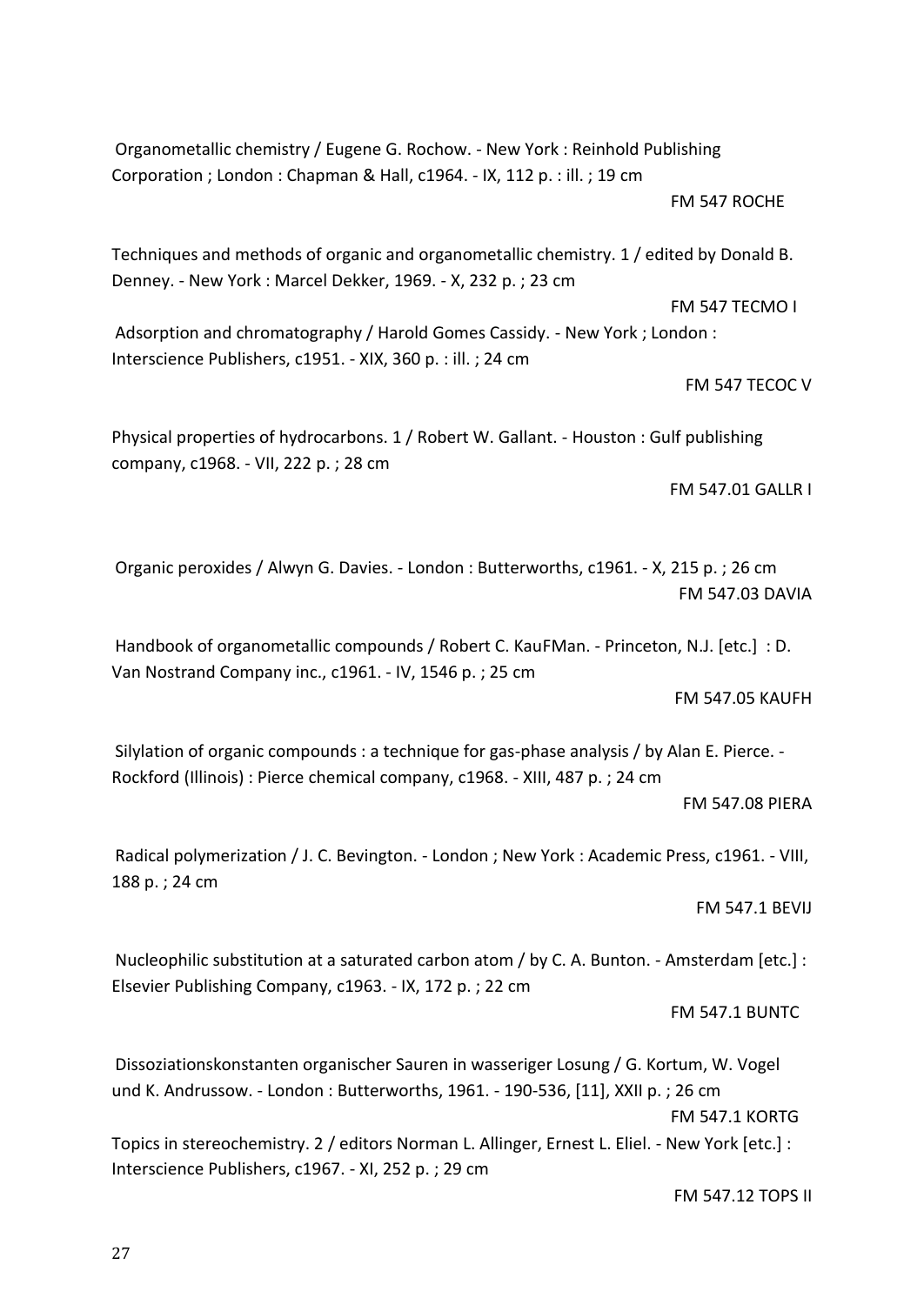556 p. ; 22 cm FM 547.138 CHARA Newer methods of polymer characterization / edited by Bacon Ke. - New York [etc.] : Interscience Publishers, c1964. - XVI, 722 p. : ill. ; 24 cm

Atomic radiation and polymers / A. Charlesby. - Oxford [etc.] : Pergamon press, c1960. - XIII,

FM 547.17 NEWMP e FM 547.17 NEWMP 2 Named organic reactions / Ronald C. Denney. - New York : Plenum press ; London : Butterworths, c1969. - VIII, 252 p. ; 22 cm

FM 547.2 DENNR

Dissociation constants of organic bases in aqueous solution / D. D. Perrin. - London : Buttherworths, c1965. - VII, 473, XLII p. ; 26 cm

FM 547.2 PERRD

Synthetic organic chemistry / Romeo B. Wagner, Harry D. Zook. - New York : John Wiley & Sons ; London : Chapman & Hall, c1953. - XII, 887 p. ; 24 cm

FM 547.2 WAGNR

Liquid-phase oxidation of hydrocarbons / N. M. Emanuel, E. T. Denisov, Z. K Maizus. - New York : Plenum press, 1967. - XIV, 350 p. : ill. ; 28 cm

FM 547.23 EMANN

Free-radical polymerisation. - Amsterdam [etc.] : Elsevier, 1976. - XIII, 594 p. ; 25 cm FM 547.28 FRERP

Kinetics and mechanisms of polymerization. 1.1: Vinyl polymerization / edited by George E. Ham. - New York : Marcel Dekker, 1967. - XI, 546 p. ; 24 cm

FM 547.28 KINMP I.I

Kinetics and mechanisms of polymerization. 1.2: Vinyl polymerization / edited by George E. Ham. - New York : Marcel Dekker, 1969. - XI, 416 p. ; 24 cm

FM 547.28 KINMP I.II

Kinetics and mechanisms of polymerization. 2: Ring-opening polymerization / edited by Kurt C. Frisch, Sidney L. Reegen. - New York : Marcel Dekker, 1969. - XII, 528 p. ; 24 cm

FM 547.28 KINMP II

Physical chemistry of high polymeric systems / H. Mark and A. V. Tobolsky. - 2. completely rev. and augmented ed. - New York ; London : Interscience Publishers, c1950. - XI, 506 p. : ill. ; 24 cm

FM 547.28 MARKH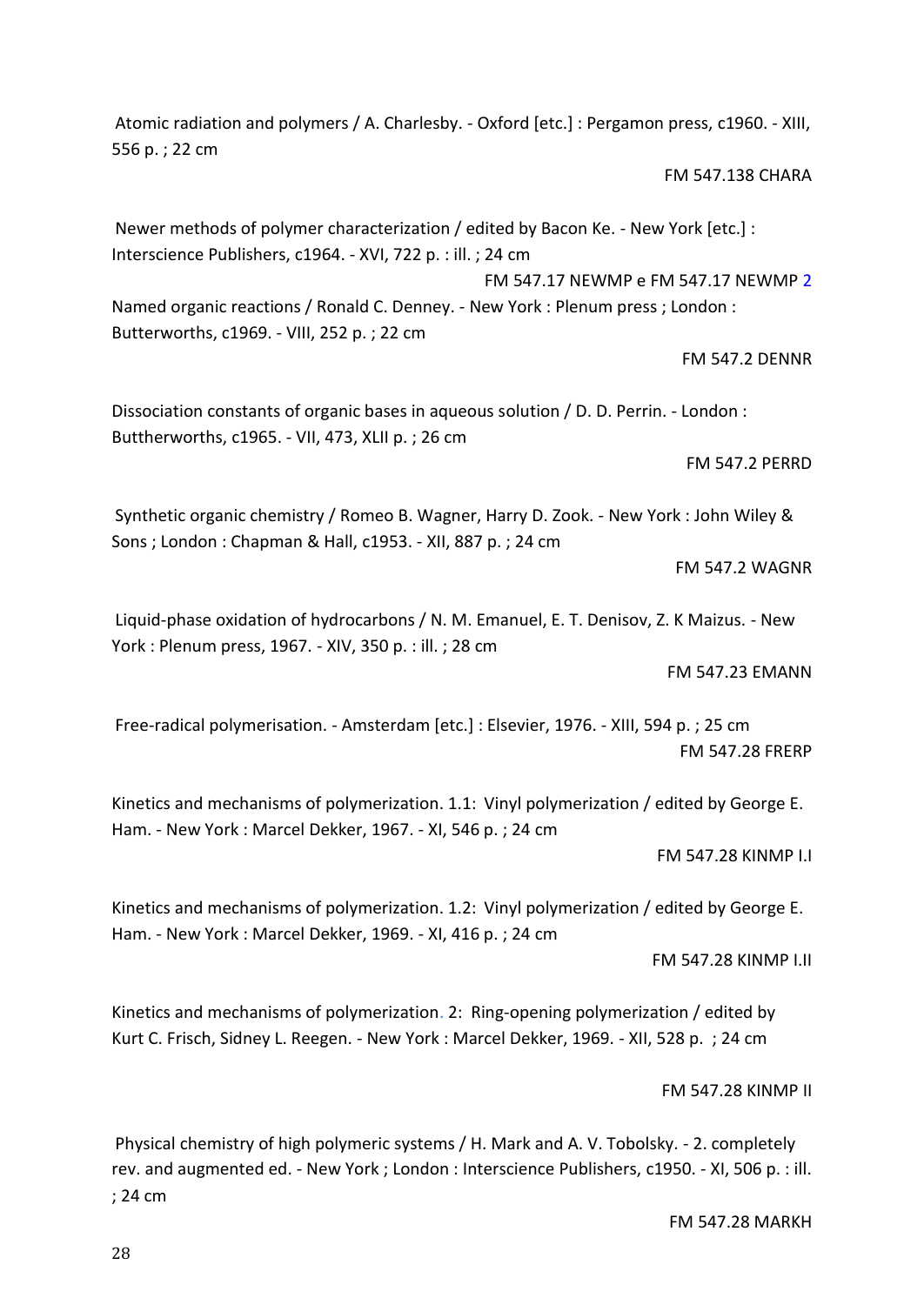29

Techniques of polymer characterization / edited by P. W. Allen ; contributors R. J. Ceresa ... [et al.]. - London : Butterworths Scientific Publications, c1959. - XIV, 256 p. : ill. ; 22 cm

FM 547.28 TECPC

Physics and chemistry of cellulose fibres : with particular reference to rayon / P. H. Hermans. - New York [etc.] : Elsevier, c1949. - XXII, 534 p. ; 25 cm

FM 547.3 HERMP

Fundamentals of chromatography / Harold Gomes Cassidy. - New York [etc.] : Interscience Publisher, c1957. - XVII, 447 p. ; 23 cm

FM 547.34 CAGOH

Semimicro qualitative organic analysis : the systematic identification of organic compounds / Nicholas D. Cheronis, John B. Entrikin, Ernest M. Hodnett. - 3. ed. - New York [etc.] : John Wiley & Sons, c1965. - XI, 1060 p. : ill. ; 23 cm

FM 547.34 CHERN

Characterization and analysis of polymers by gas chromatography / Malcom P. Stevens. - New Yorh ; London : Marcel Dekker, 1969. - XII, 198 p. ; 24 cm

FM 547.34 STEVM

Identification and analysis of surface-active agents by infrared and chemical methods. Text volume / by Dieter Hummel. - New York [etc.] : Interscience, 1962. - 1 v. ; 24 cm FM 547.346 HUMMD I

Identification and analysis of surface-active agents by infrared and chemical methods. Spectra volume / by Dieter Hummel. - New York [etc.] : Interscience, 1962. - 1 v. ; 24 cm FM 547.346 HUMMD II

Organic electronic spectral data. 1. : 1946-1952 / editor Mortimer J. KaOrganic electromlet. - New York ; London : Interscience publishers, c1960. - XIII, 1208 p. ; 24 cm

FM 547.346 ORGES I

Organic electronic spectral data. 2. : 1953-1955 / editor Mortimer J. Kamlet. - New York ; London : Intersciencepublishers, c1960. - X, 919 p. ; 24 cm

FM 547.346 ORGES II

Organic electronic spectral data. 4. : 1958-1959 / editors J. Phillips and F. C. Nachod. - New York ; London : Interscience publishers, c1963. - 1179 p. ; 24cm

FM 547.346 ORGES IV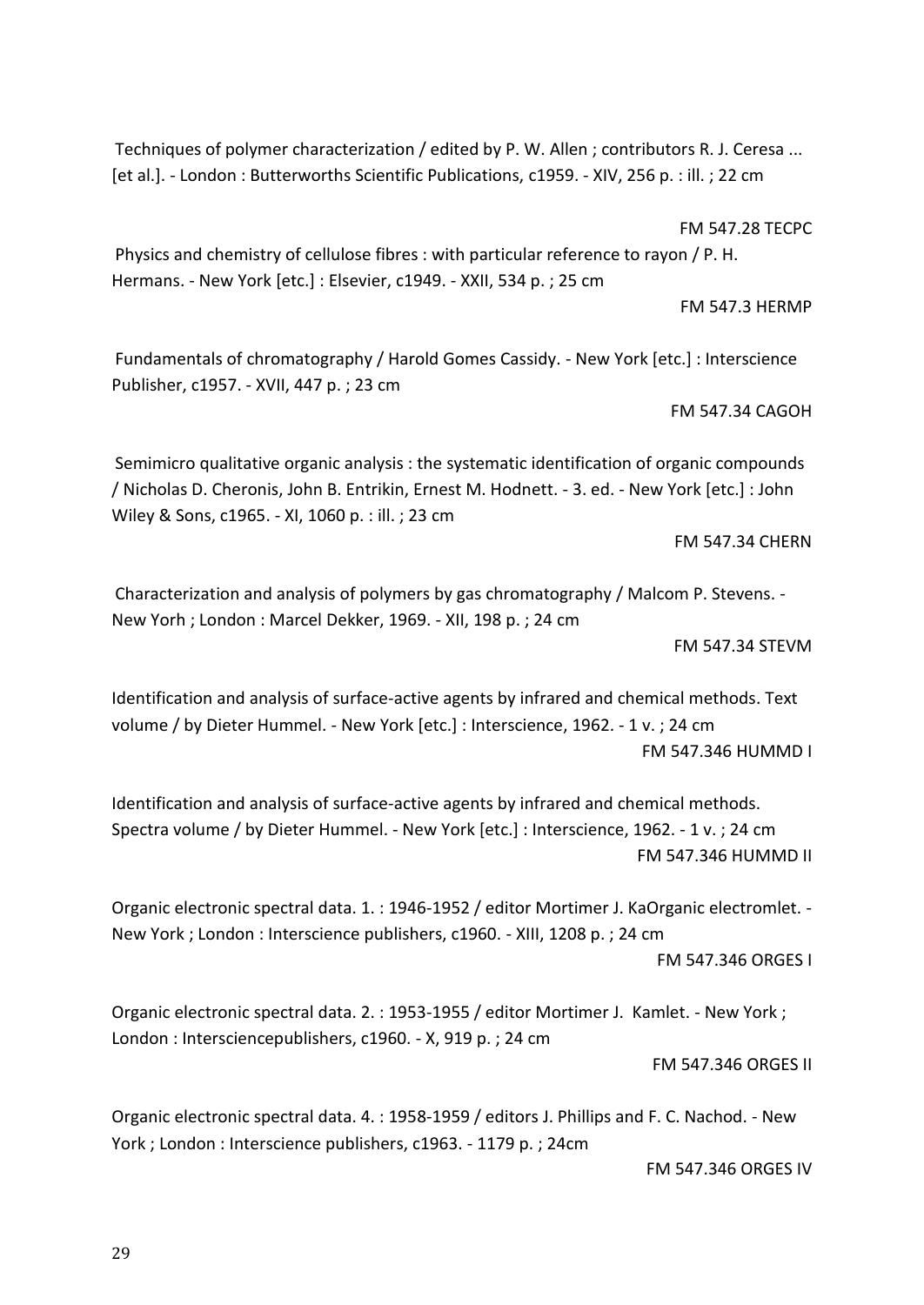Identification and analysis of surface-active agents by infrared and chemical methods. Spectra volume / by Dieter Hummel. - New York ; London ; Sidney : Interscience, 1962. - 1 v., [8! carte di tav. ripiegate ; 24 cm

FM 547.346HUMMD II.2

# Quantitative organic analysis via functional groups / Sidney Siggia. - 2. ed. - New York : Wiley & sons ; London : Chapman & Hall, c1954. - X, 227 p. : ill. ; 22 cm

The kinetics of vinyl polymerization by radical mechanisms / C. H. Bamford ... [et al.]. - London : Butterworths Scientific publications, c1958. - XII, 318 p. ; 22 cm

FM 547.412 KINVP

FM 547.35 SIGGS

Peroxide reaction mechanisms : based on a conference held at Brown University, Providence, Rhode Island, June 15-17, 1960 … / edited by John O. Edwards. - New York ; London : Interscience Publishers, c1962. - IX, 245 p. ; 22 cm

FM 547.43 PERRM

Pyridine and its derivatives / edited by Erwin Klingsberg. Vol.1. - New York ; London : Interscience Publishers, c1960. - X, 613 p. ; 24 cm

FM 547.593 KLINE I

Pyridine and its derivatives / edited by Erwin Klingsberg. Vol.2. - New York ; London : Interscience Publishers, c1961. - X, 576 p. ; 24 cm

FM 547.593 KLINE II

Characterization of macromolecular structure : proceedings of a conference April 5-7, 1967, Warrenton, Virginia / Committee on macromolecular chemistry division of chemistry and chemical technology National Research council. - Washington : National Academy of Sciences, 1968. - IX, 410 p. ; 24 cm

FM 547.7 CHAMS

10. Convegno italiano di scienza e tecnologia delle macromolecole : 6-11 ottobre 1991, Ferrara, Dipartimento di chimica, Università di Ferrara. - [S. l. : s. n., 1991] (Ospedaletto, Pisa : Pacini), 1991. - 2 volumi ; 24 cm

1: [ Conferenze]. - [S. l. : s. n., 1991] (Ospedaletto, Pisa : Pacini). - 501 p. : ill.; 24 cm 2: [ Comunicazioni orali e poster]. - [S. l. : s. n., 1991] (Ospedaletto, Pisa : Pacini). - P. 513- 1035 : ill. ; 24 cm

FM 547.7 CONIS I-II

Physical chemistry of high polymers / Maurice L. Huggins. - New York : John Wiley & Sons ; London : Chapman & Hall, c1958. - XIII, 175 p. : ill. ; 24 cm

FM 547.7 HUGGM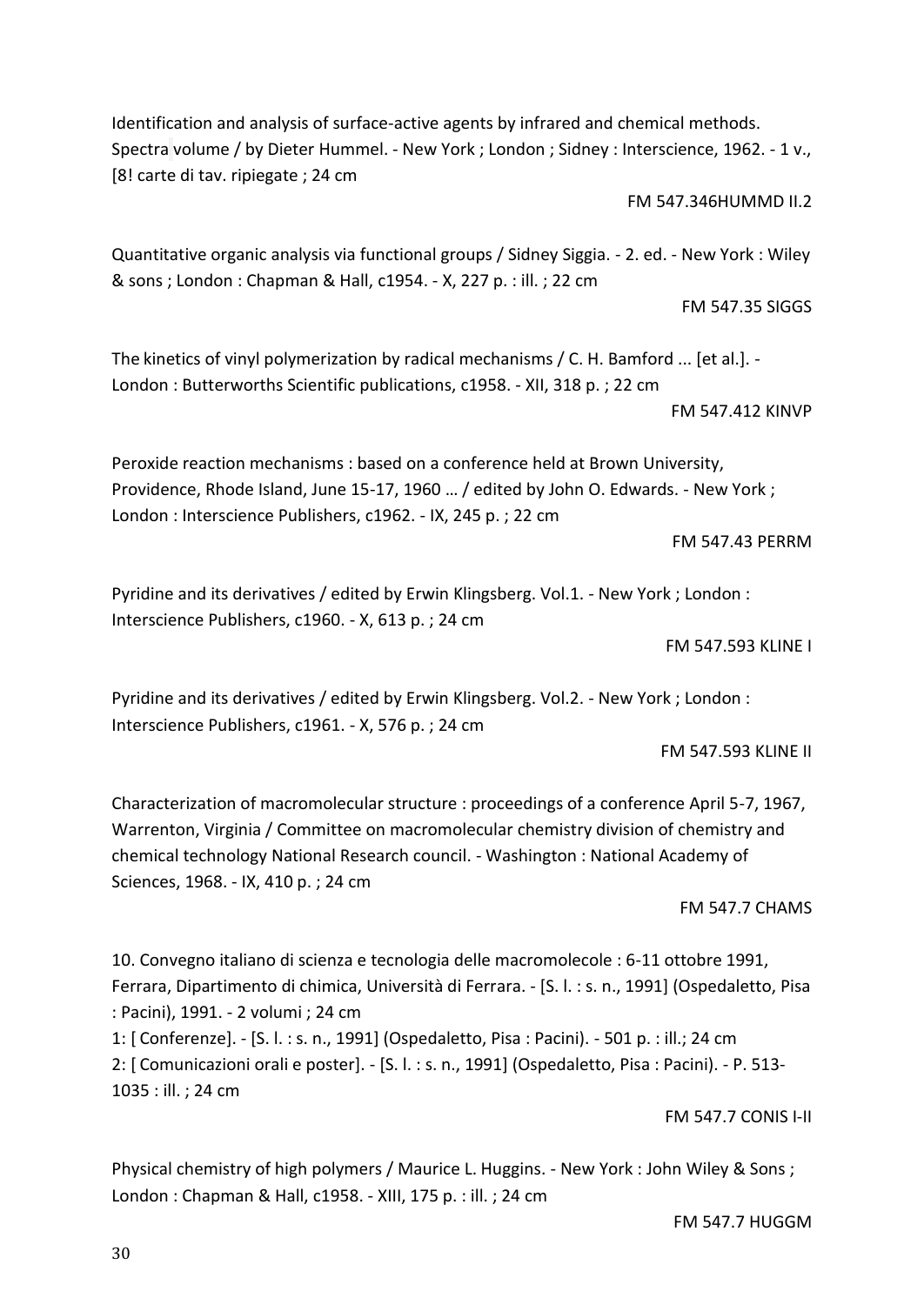Macromolecules in solution / Herbert Morawetz. - New York : Interscience Publishers, a division of John Wiley & sons, c1965. - XVI, 495 p. : ill. ; 23 cm

FM 547.7 MORAH

Convegno su Ricerche in Italia su biopolimeri e polimeri biocompatibili: aspetti chimici e macromolecolari : mercoledì 24 aprile 1991, Roma, Sala teleconferenze, Rettorato, Università La Sapienza : giornata d'incontro / organizzata dall'Associazione italiana di scienze e tecnologia delle macromolecole ; con la collaborazione ed il supporto finanziario dell'Università la Sapienza di Roma, del Consiglio nazionale delle ricerche e della Fidia spa, Abano Terme. - [S. l. : s. n.], stampa 1991 (Ospedaletto : Pacini). - XII, 294 p. ; 24 cm FM 547.7 RICIB 1991

Polymer solutions / H. Tompa. - London : Butterworths, 1956. - XIV, 325 p. ; 23 cm FM 547.7 TOMPH

Chemistry of natural protein fibers / edited by R. S. Asquith. - London [etc.] : J. Wiley & sons, 1977. - 417 p. : ill. ; 24 cm

FM 547.75 CHENP

Advances in protein chemistry / edited by M.L. Anson, John T. Edsall. - New York : Academic Press, 1944-. - volumi ; 24 cm

5 / edited by M. L. Anson, John T. Edsall ; associate editor for the British isles Kenneth Bailey. - New York : Academic Press, 1949. - IX, 481 p. ; 24 cm

FM 547.8 ADVPC V

[Organic sulfur compounds / edited by N. Kharasch. -](https://polovea.sebina.it/sebina/catalogazione/D_TIT_RET2.do?codFnz=D_TIT_RET2&operation=visualizzaDettaglio&typeCall=INSTANCE&id=2141519&idIndice=UBO0013674) Oxford [etc.] : Pergamon Press, 1961-. [volumi ; 26 cm](https://polovea.sebina.it/sebina/catalogazione/D_TIT_RET2.do?codFnz=D_TIT_RET2&operation=visualizzaDettaglio&typeCall=INSTANCE&id=2141519&idIndice=UBO0013674)

1 / edited by N. Kharasch. - Oxford [etc.] : Pergamon press, c1961. - IX, 624 p. ; 26 cm FM 547.8 ORGSC I

Determination of molecular weights of high polymers / Ch'ien Jen-Yuan. - Jerusalem : Israel Program for Scientific Translations, c1963. - 156 p. : ill. ; 25 cm

FM 547.84 JEYUC

X-ray diffraction methods in polymer science / Leroy E. Alexander. - New York [etc.] : Wileyinterscience, c1969. - XV, 582 p. : ill. ; 24 cm

FM 547.84 ALEXL

Textbook of polymer chemistry / Fred W. Billmeyer, Jr. - New York ; London : Interscience publishers, 1957. - VIII, 518 p. : ill. ; 23 cm

FM 547.84 BILLF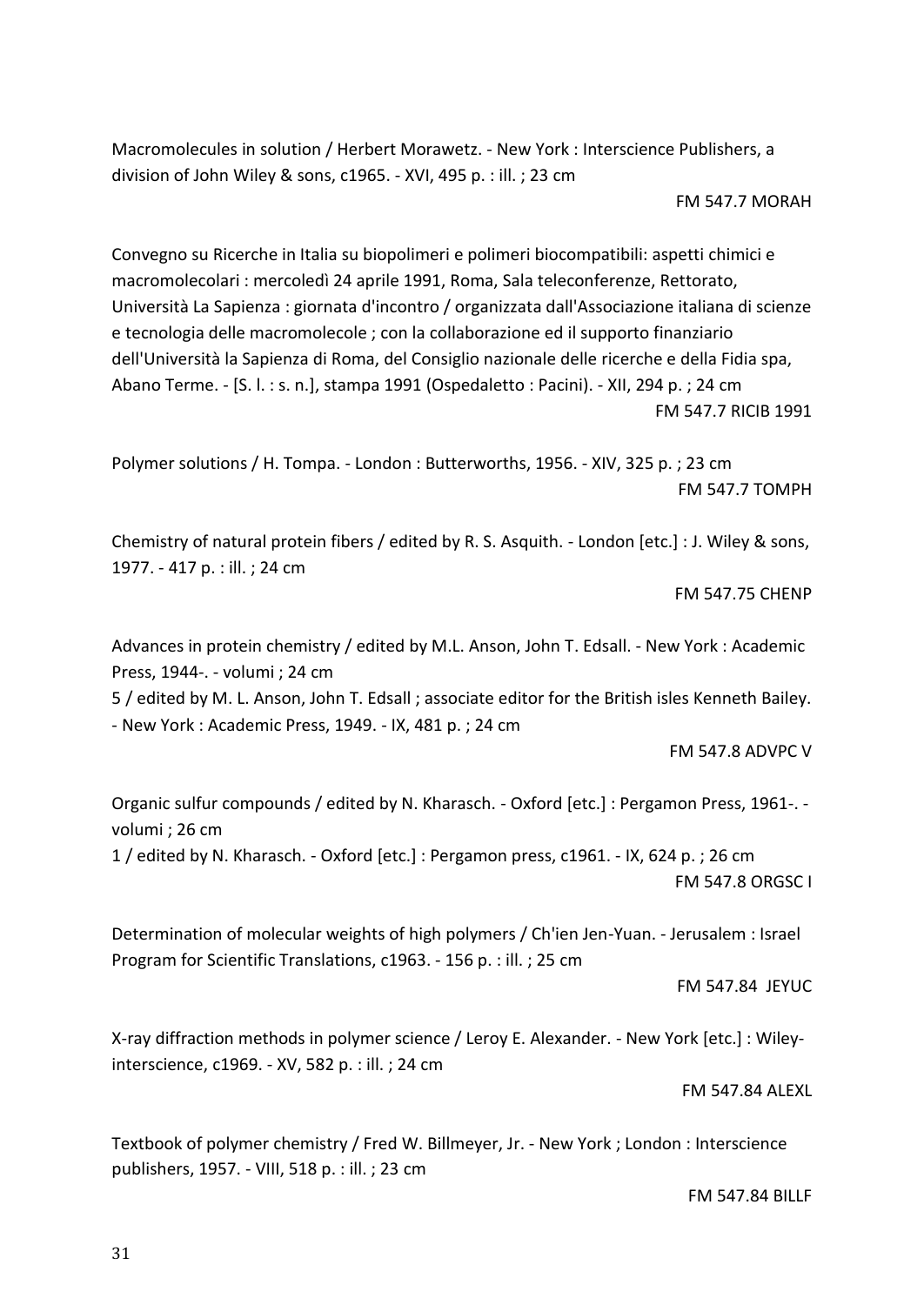Physical properties of polymers / F. Bueche. - New York ; London : Interscience Publishers, a division of John Wiley & Sons, c1962. - X, 354 p. ; 24 cm

### FM 547.84 BUECF

Physical methods in macromolecular chemistry / Edited by Benjamin Carroll. - New York : Marcel Dekker, 1969-1972. - volumi : ill. ; 24 cm 1 / edited by Benjamin Carroll. - New York ; London : Dekker, 1969. - X, 385 p. ; 24 cm 2 / edited by Benjamin Carroll. - New York : Marcel Dekker, 1972. - VIII, 369 p. : ill. ; 24 cm FM 547.84 CARRB I-II

Block and graft copolymers / R. J. Ceresa. - London : Butterworths, c1962. - XVI, 196 p., [2] c. di tav. : ill. ; 26 cm

FM 547.84 CERER

Chemistry of high polymer degradation processes / by Norman Grassie. - London : Butterworths Scientific Publications, 1956. - XV, 335 p. ; 23 cm

FM 547.84 GRASN

Infrared analysis of polymers, resins and additives : an atlas / Hummel-Scholl. - New York [etc.] : Wiley Interscience, 1969-. - volumi ; 30 cm

1: Plastics, elastomers, fibers and resins

Part 1: Text / by Dieter O. Hummel. - New York [etc.] : Wiley Interscience, 1971. - XI, 225 p.; 30 cm

FM 547.84 HUMMD I.I

Interface conversion for polymer coatings : proceedings of the Symposium on interface conversion for polymer coatings, General Motors Research Laboratories, Warren, MIchigan, 1967 / edited by Philip Weiss and G. Dale Cheever. - New York : Elsevier, 1968. - XIII, 389 p. : ill. ; 24 cm

FM 547.84 INTCP

The classifying of high polymers / by Ottmar Leuchs; English translation by Rubber and plastic research association ; edited by Gordon Mabey Kline. - London : Butterworths, 1968. - VII, 491-701 p. : ill. ; 26 cm

# FM 547.84 LEUCO

Thermal degradation of organic polymers / Samuel L. Madorsky. - New York [etc.] : Interscience Publishers, c1964. - XIV, 315 p. ; 23 cm

FM 547.84 MADOS

Crystallization of polymers / Leo Mandelkern. - New York [etc.] : McGraw-Hill Book Company, 1964. - XIII, 359 p. ; 23 cm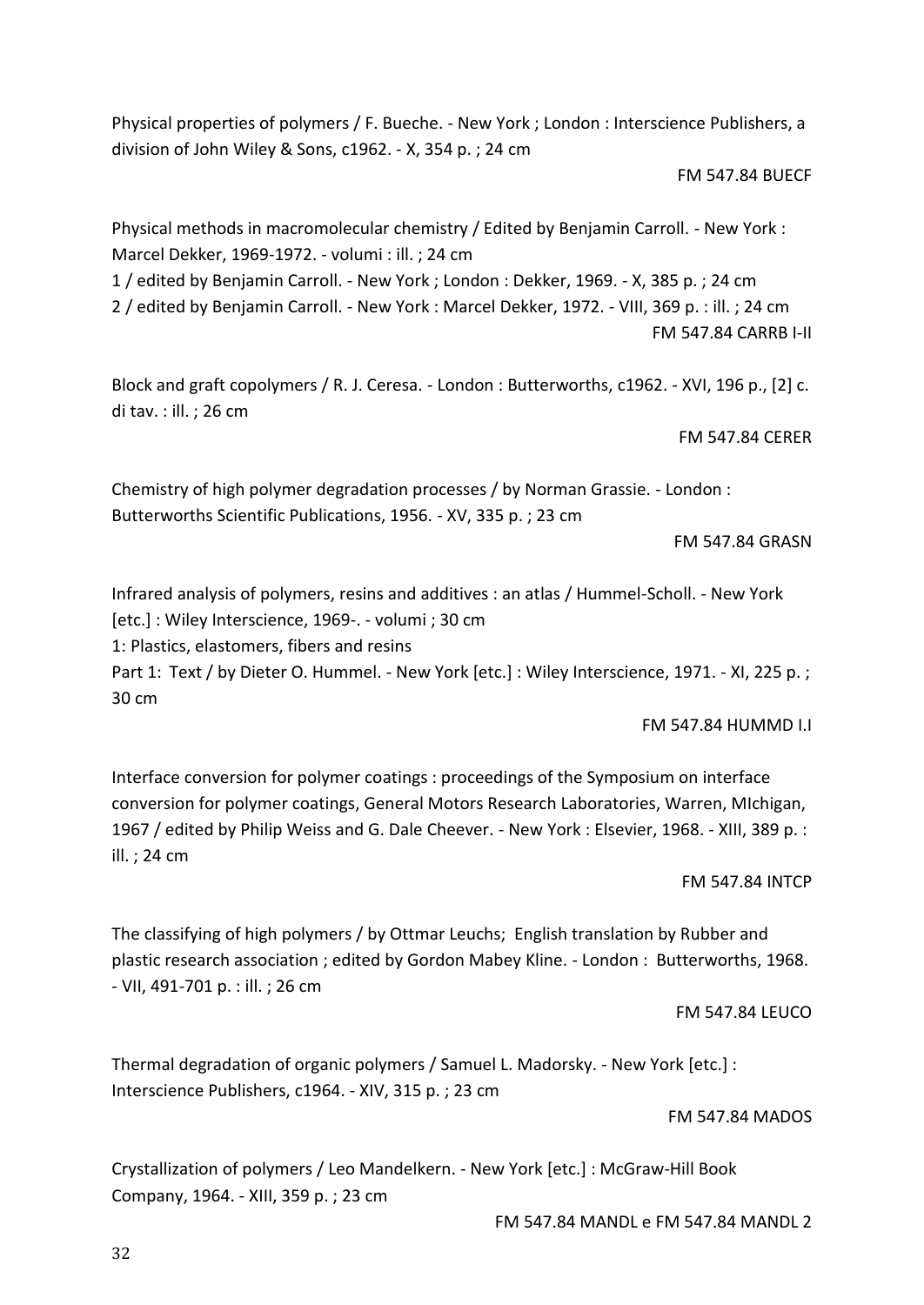Mechanical properties of polymers / Lawrence E. Nielsen. - New York : Reinhold Publishing Corporation ; London : Chapman & Hall, c1962. - IX, 274 p. : ill. ; 24 cm

FM 547.84 NIELL

Molecular weight distributions in polymers / Leighton H. Peebles. - New York : Interscience Publishers. - VIII, 331 p. : ill. ; 23 cm

FM 547.84 PEEBL

Introduction to polymer crystallization / Allan Sharples. - London : E. Arnold, 1966. - IV, 138 p. ; 21 cm

FM 547.84 SHARA

Stereoregular polymers and stereospecific polymerizations : the contributions of Giulio Natta and his school to polymer chemistry / edited by Giulio Natta and Ferdinando Danusso. - Oxford [etc.] : Pergamon Press, c1967. - 2 volumi ; 24 cm

1. - Oxford [etc.] : Pergamon Press, c1967. - XX, 467 p. ; 24 cm

2. - Oxford [etc.] : Pergamon Press, c1967. - XX, 467-888 p. ; 24 cm

FM 547.84 STEPS I-II

Thermal characterization techniques / Philip E. Slade, Lloyd T. Jenkins. - New York : Marcel Dekker, c1970. - X, 370 p. ; 23 cm

FM 547.84 THECT

Properties and structure of polymers / by Arthur V. Tobolsky. - New York ; London : John Wiley & Sons, c1960. - IX, 331 p. : ill. ; 24 cm

FM 547.84 TOBOA e FM 547.84 TOBOA 2

Introduction to polymer science / L. R. G. Treloar. - London and Winchester : Wykenham, pref. 1970. - VII, 183 p. : ill. ; 22 cm

FM 547.84 TRELL

Infrared spectroscopy of high polymers / Rudolf Zbinden. - New York ; London : Academic press, 1964. - XII, 264 p. ; 24 cm

FM 547.84 ZBINR

Degradation of vinyl polymers / by H. H. G. Jellinek. - New York : Academic Press, 1955. - 329 p. ; 24 cm

FM 547.843 JELLH

Structure and mechanism in vinyl polymerization / edited by Teiji Tsuruta and Kenneth F. O'Driscoll. - New York : Marcel Dekker, 1969. - XII, 540 p. : ill. ; 24 cm

FM 547.843 STRMV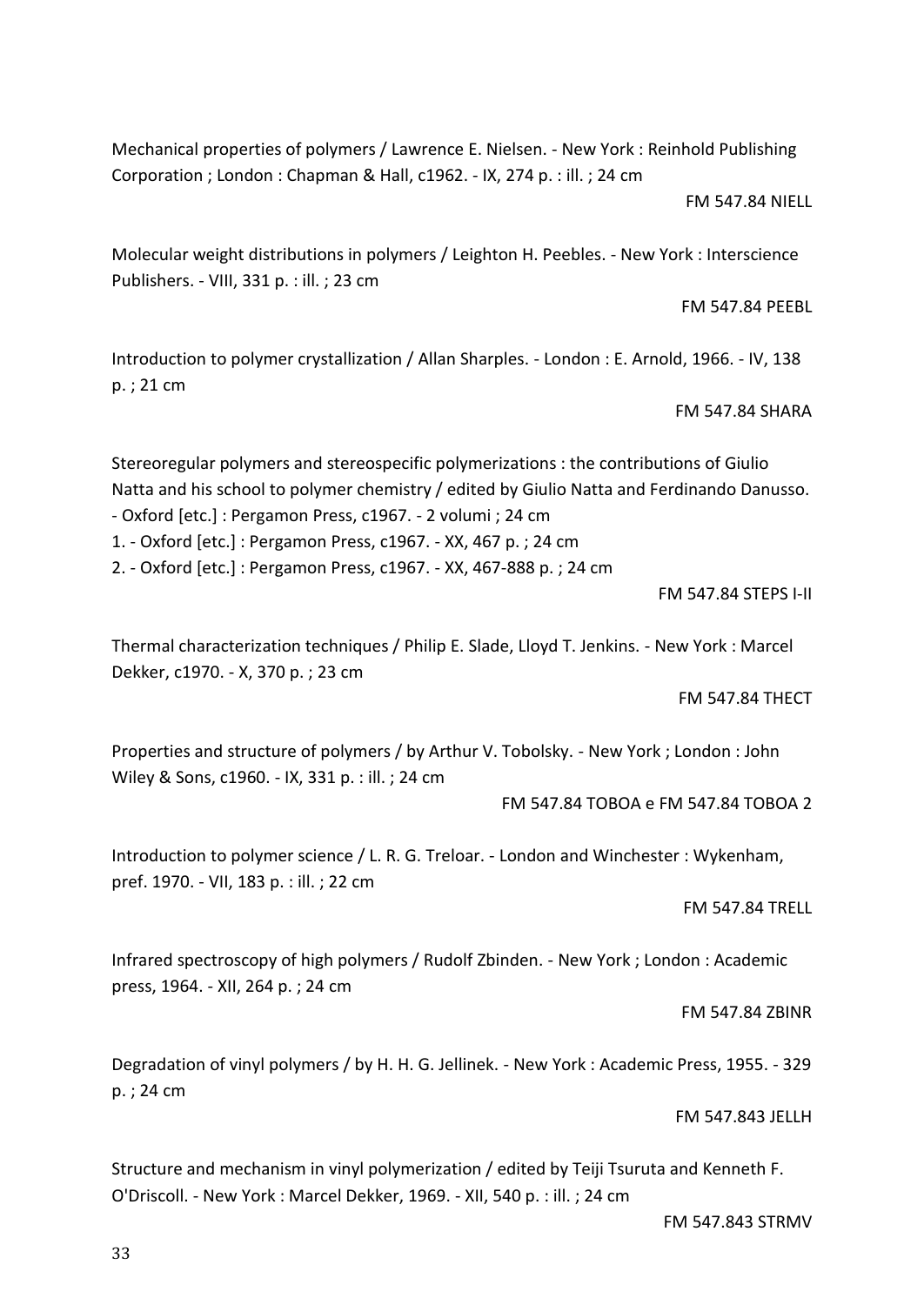Dynamical theory of crystal lattices / by Max Born and Kun Huang. - Oxford : Clarendon Press, 1954. - XII, 420 p. : ill. ; 24 cm

#### FM 548 BORNM

FM 548 CRYDM

Crystallographic data on metal and alloy structures / compiled by A. Taylor and Brenda J. Kagle. - New York : Dover, 1963. - 263 p. ; 20 cm

An introduction to crystal chemistry / by R. C. Evans. - 2. ed. - Cambridge : University Press, 1964. - XII, 410 p. : ill. ; 24 cm

# FM 548 EVANR

Crystal chemistry of large-cation silicates / by N. V. Belov. - New York : Consultants bureau, c1959. - 162 p. : ill. ; 28 cm

FM 548.3 BELON

Chemical crystallography : an introduction to optical and X-ray methods / by C. W. Bunn. - 2. ed. - Oxford : Clarendon press, c1961. - XIII, 509 p., 16 c. di tav. : ill. ; 25 cm FM 548.3 BUNNC

Organic chemical crystallography / A. I. Kitaigorodskii. - New York :Consultants Bureau, c1961. - X, 541 p. : ill. ; 26 cm

FM 548.3 KITAA

An introduction to mathematical crystallography / M. A. Jaswon. - London : Longmans, 1965. - XI, 125 p. ; 22 cm

#### FM 548.7 JASWM

Neutron diffraction / by G. E. Bacon. - Oxford : Clarendon Press, 1955. - IX, 299 p. : ill. ; 23 cm

FM 548.8 BACOG

Vector space and its application in crystal-structure investigation / Martin J. Buerger. - New York [etc.] : J. Wiley, c1959. - XIV, 347 p. : ill. ; 24 cm

FM 548.8 BUERM

Small angle scattering from fibrous and partially ordered systems : American chemical society symposium held at Detroit, Mich., May 26, 1965 / Robert H. Marchessault. - New York ; John Wiley & Sons, 1966. - VII, 165 p. ; 26 cm

FM 548.8 SMAAS 1965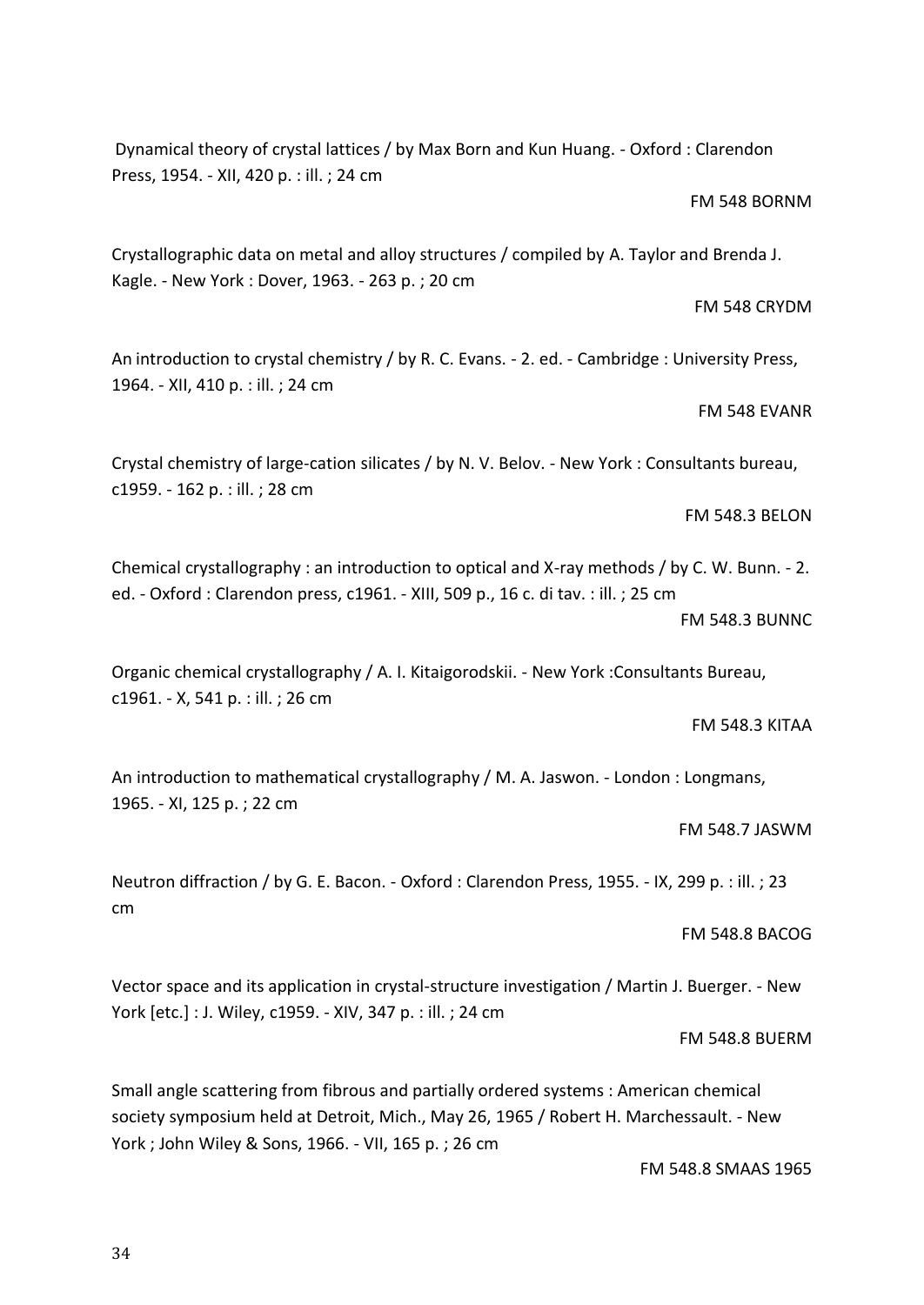35

Crystal structures / Ralph. W. G. Wyckoff. - New York : Interscience, 1963-. - volumi ; 26 cm 1 / Ralph W. G. Wyckoff. - New York : Interscience publishers, c1948. - 1 v. (paginazione varia) : ill. ; 26 cm

2: Inorganic compounds RXn, RnMX<sub>2</sub>, RnMX<sub>3</sub> / Ralph W. G. Wyckoff. - 2. ed. - New York [etc.] : Interscience publishers, c1964. - VIII, 588 p. : ill. ; 24 cm

FM 548.8 WYCKR I-II

Crystal-structure analysis / Martin J. Buerger. - New York : John Wiley & sons, c1960. - XVII, 668 p. : ill. ; 24 cm

FM 548.81 BUERMJ

Dislocations / by J. Friedel. - Oxford [etc.] : Pergamon Press, c1964. - XXI, 491 p., [14] c. di tav. : ill. ; 24 cm

FM 548.81 FRIEJ

The powder method in X-ray crystallography / Leonid V. Azaroff, Martin J. Buerger. - New York [etc.] : McGraw-Hill Book Company, 1958. - X, 342 p. : ill. ; 24 cm

FM 548.83 AZARL

Elements of x-ray crystallography / Leonid V. Azároff. - New York [etc.] : McGraw-Hill ; Tokyo : Kōgakusha, c1968. - XVI, 610 p. ; 21 cm

FM 548.83 AZARL ELE

X-ray diffraction in crystals, imperfect crystals and amorphous bodies / A. Guinier ; translated by Paul Lorrain. - San Francisco ; London : Freeman, c1963. - X, 378 p. : ill. ; 24 cm FM 548.83 GUINA

X-ray diffraction procedures for polycrystalline and amorphous materials / Harold P. Klug, Leroy E. Alexander. - New York ; J. Wiley & Sons ; London : Chapman & Hall, c1954. - XIII, 716 p., [1] c. di tav. ripieg. : ill. ; 24 cm

FM 548.83 KLUGH

Diffraction of X-rays by chain molecules / by B. K. Vainshtein. - Amsterdam [etc.] : Elsevier, 1966. - 414 p. : ill. ; 23 cm

> FM 548.83 VAINB FM 548.83 VAINB 2

Elementi di strutturistica chimica diffrattometrica / Roberto Zannetti, Giancarlo Celotti ; presentazione del prof. Giovanni Semerano. - Padova : Piccin, c1969. - XIII, 367 : ill. ; 25 cm FM 548.83 ZANNR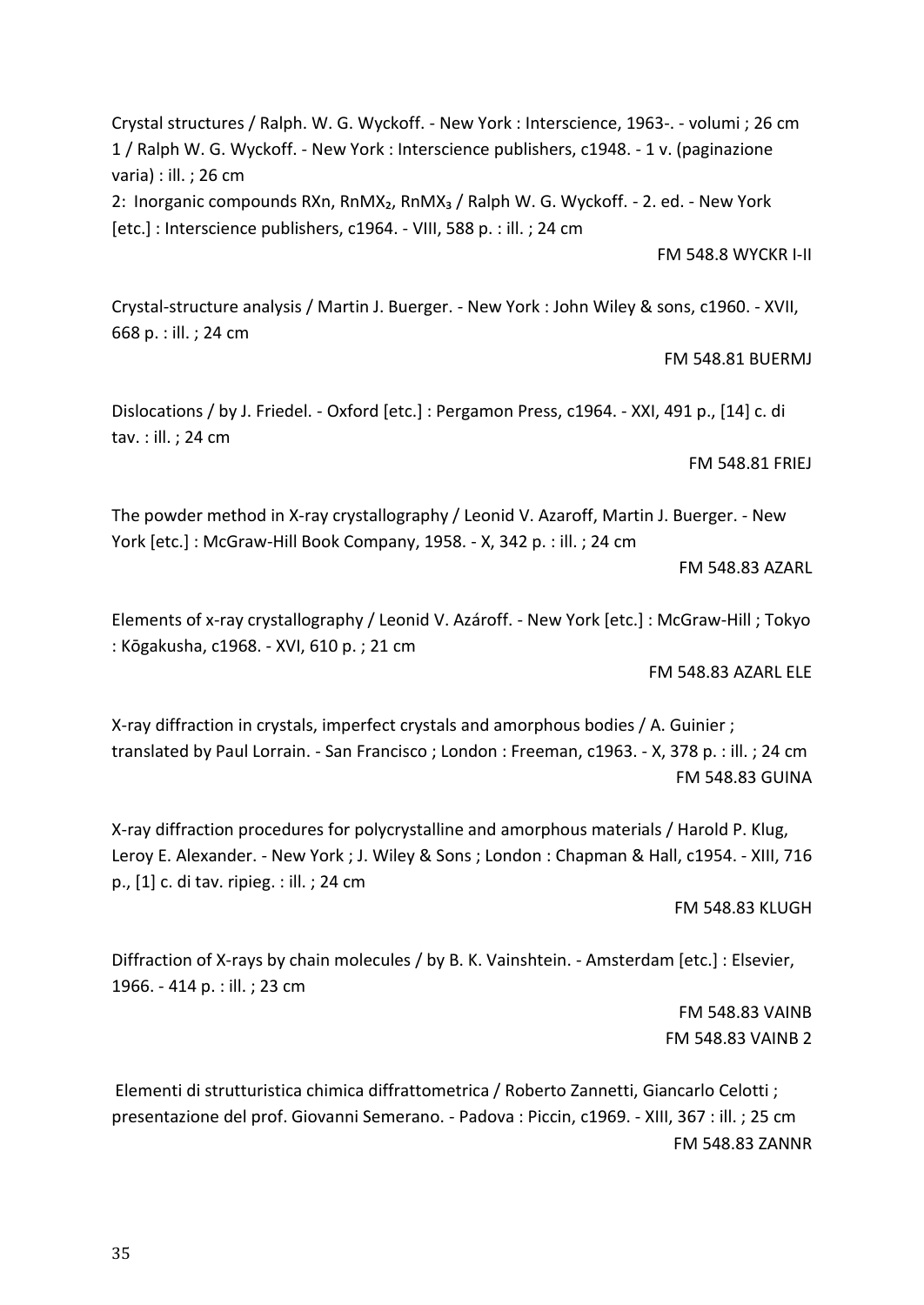Direct observation of imperfections in crystals : Proceedings of a technical Conference held in St. Louis, Missouri, March 1-2 1961 / Edited by J. B. Newkirk and J. H. Wernick. - New York : Interscience Publishers, c1962. - X, 617 p. : ill. ; 24 cm

FM 548.84 DIROI

Mechanical behavior of crystalline solids : proceedings of a symposium, April 28-29, 1962. - Washington D.C. : U.S. Government Printing Office, 1963. - iv, 113 p. ; 26 cm

FM 548.842 MECBC

Crystals and the polarising microscope / N. H. Hartshorne and A. Stuart. - 4. ed. - London : Arnold, 1970. - XI, 614 p., [1] c. di tav. rip. : ill. ; 24 cm

FM 548.9 HARTN

Optical crystallography with particular reference to the use and theory of the polarizing microscope / Ernest E. Wahlstrom. - 3. ed. - New York ; London : John Wiley, c1960. - X, 356 p. : ill. ; 24 cm

FM 548.9 WAHLE e FM 548.9 WAHLE 2

X-ray powder data file : inorganic. - Philadelphia : American Society for Testing and Materials, 1960-. - volumi ; 24 cm

Fink inorganic index to the powder diffraction file : 1966 / editorial staff Joseph V. Smith ... [et al.]. - Philadelphia : American Society for Testing and Materials, 1966. - XXIV, 1025 p. ; 24 cm

FM 549.125 XRAYP FI

Index (inorganic) to the powder diffraction file : 1966 / editorial staff Joseph V. Smith ... [et al.]. - Philadelphia : American Society for Testing Materials, 1966. - VII, 683 p. ; 24 cm FM 549.125 XRAYP I

Peroxides, superoxides, and ozonides of alkali and alkaline earth metals / Il'ya Ivanovich Vol'nov ; translated from Russian by J. Woroncow ; edited by A. W. Petrocelli. - New York : Plenum, 1966. - XIV, 146 p. ; 24 cm

FM 549.5 VOLNI

Elements of optical mineralogy : an introduction to microscopic petrography / by Alexander N. Winchell ; with collaboration of Horace Winchell. - New York : Wiley & sons : London : Chapman & Hall, 1951-1966 - volumi : ill. ; 24 cm

2: Descriptions of minerals / by Alexander N. Winchell ; with collaboration of Horace Winchell. - 4. ed. - New York : Wiley & sons : London : Chapman & Hall, c1951. - XVI, 551 p. FM 552 WINCA II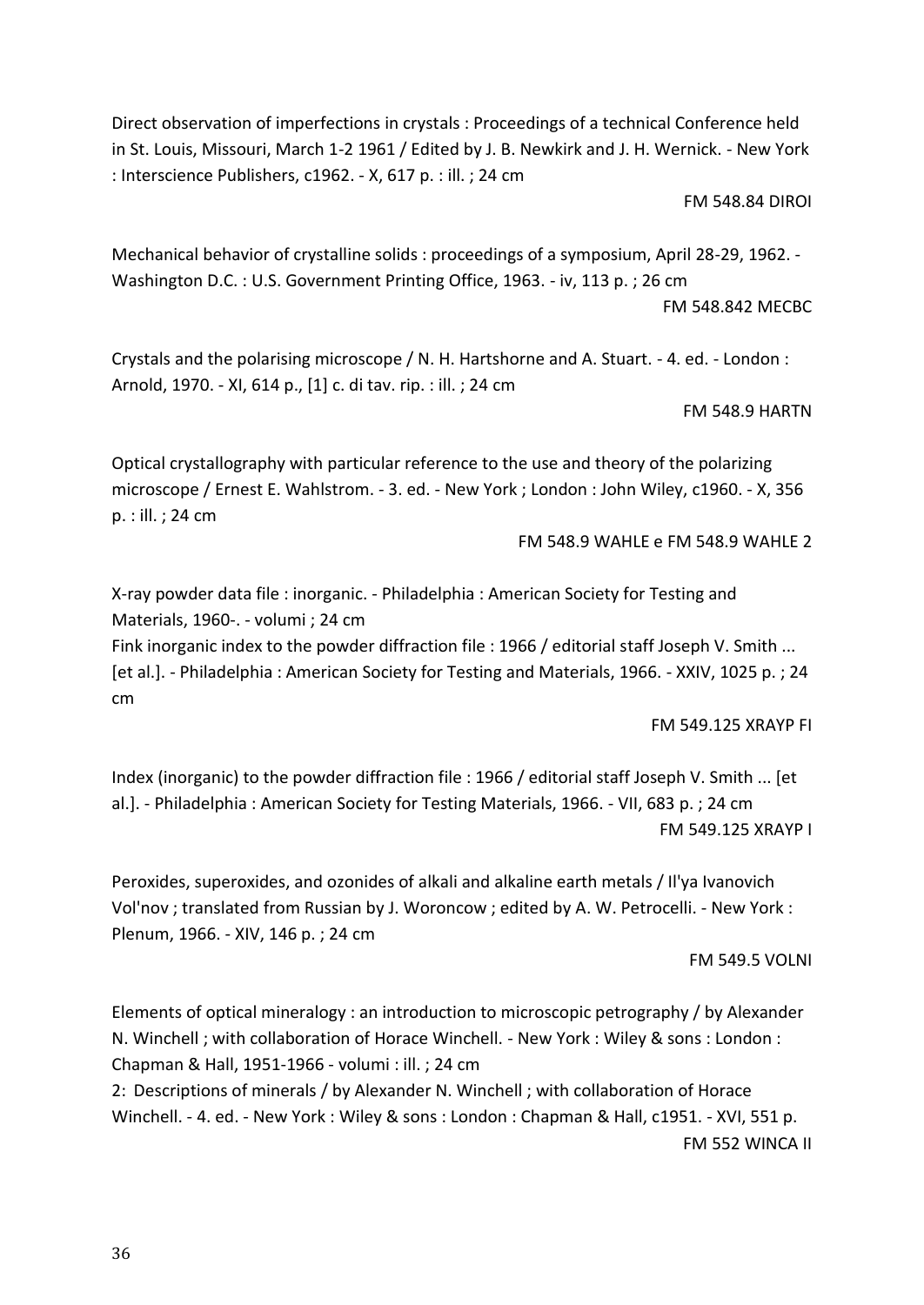Dangerous properties of industrial materials / N. Irving Sax ; assisted by Leonard J. Goldwater ... [et al.]. - 2. ed. - New York : Reinhold ; London : Chapman & Hall, c1963. - 1343 p. ; 25 cm

FM 604.7 SAXI e FM 604.7 SAXI 2

Brevetti di invenzione : atti del Convegno indetto dalla FAST, Federazione delle Associazioni Scientifiche e Tecniche tenutosi a Milano dal 5 al 7 marzo 1969. - Milano : il Saggiatore di Alberto Mondadori, 1969. - 319 p. ; 23 cm

FM 608 BREIA

The law of patents for chemists / Joseph Rossman. - Washington : Inventors Pub. Co., 1932. - IX, 304 p. : ill ; 22 cm

FM 608.6 ROSSJ

Toxicity and metabolism of industrial solvents / by Ethel Browning. - Amsterdam [etc.] : Elsevier publishing company, 1965. - XI, 739 p. ; 25 cm

FM 615.951 TOXMI

Instrument engineers' handbook / Bela G. Liptak ed. - Philadelphia [etc.] : Chilton book ; [poi] Boca Raton [etc.] : CRC Press, 1969-1970. - 2 volumi ; 24 cm

1.: Process measurement / Bela G. Liptak ed. - Philadelphia [etc.] : Chilton book, 1969. - XXI, 1194 p. ; 24 cm

Vol. 2: Process control / Bela G. Liptak, editor. - Philadelphia [etc.] : Chilton book company, 1970. - XXIII, 1636 p. : ill. ; 24 cm

FM 620.002 INSEH I-II

Advanced mechanics of materials / Hugh Ford ; Part 4. with the collaboration of J. M. Alexander. - London : Longmans, 1963. - VIII, 672 p. ; 26 cm

FM 620.1 FORDH

Fine particle measurement : size, surface, and pore volume / Clyde Orr jr., J. M. Dallavalle. - New York : Macmillan, c1959. - XIV, 353 p. ; 22 cm

FM 620.105 ORRC

Materiali compositi : tecnologie e progettazione / Ignazio Crivelli Visconti - Milano : Tamburini, 1975. - X, 223 p. : ill. ; 21 cm .

FM 620.11 CRIVI

Advanced materials : refractory fibres, fibrous metals, composites / C. Z. Carrol-Porczynski. - Guilford : Astex, 1962. - 286 p. : ill. ; 23 cm

FM 620.112 CARRC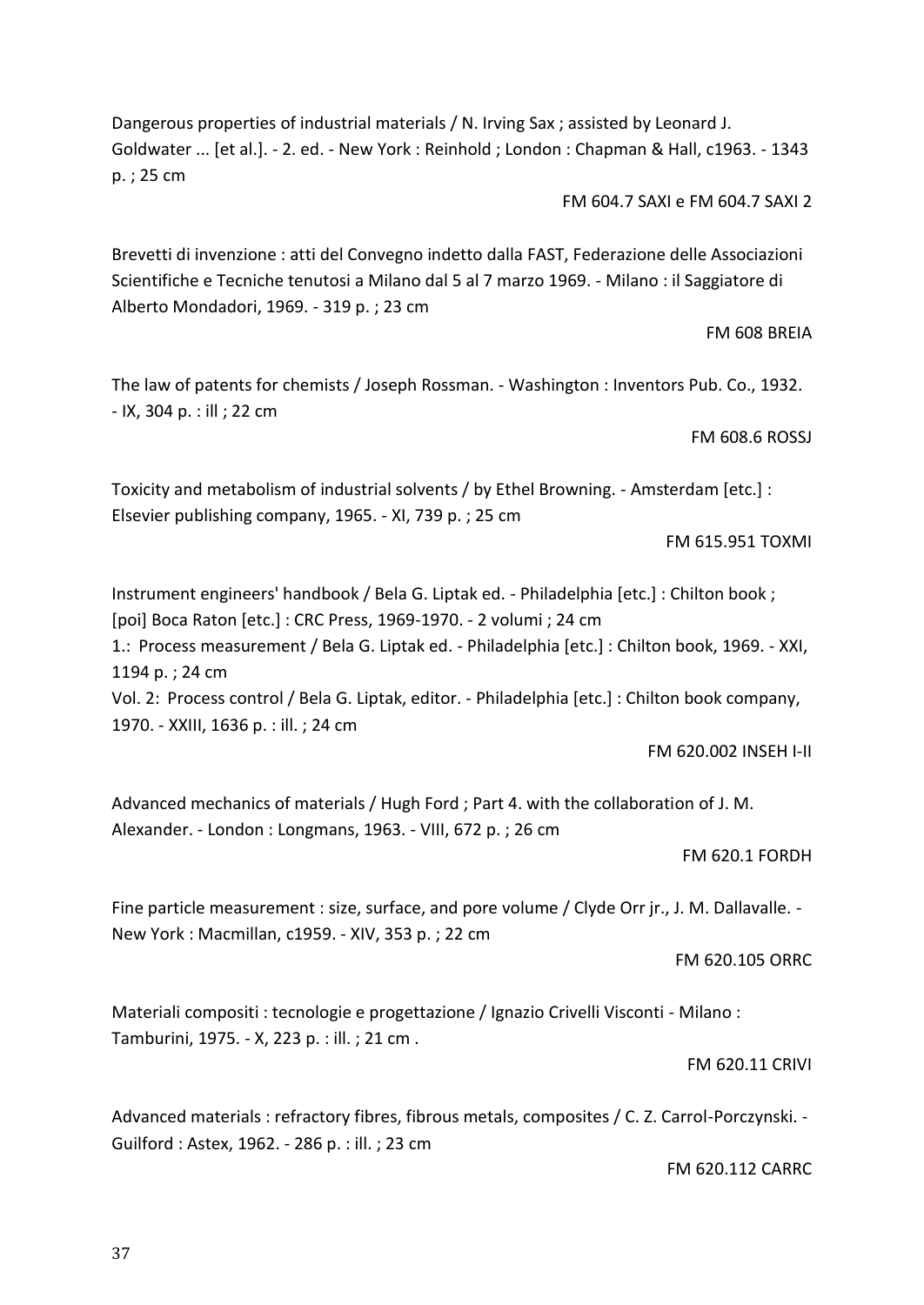The Corrosion handbook / edited by Herbert H. Uhlig and sponsored by the Electrochemical Society. - New York [etc.] : John Wiley & Sons, c1948. - XXXIII, 1188 p. : ill. ; 24 cm FM 620.112 CORH

Metallic corrosion passivity and protection / Ulick R. Evans. - London: E. Arnold and Co., 1937. - XXIII, 720 p. ; 24 cm

FM 620.112 EVANU

Experimental methods of materials research / edited by Herbert Herman. - New York [etc.] : Interscience publishers, c1967. - XI, 316 p. : ill. ; 24 cm

FM 620.112 EXPMM

Corrosione dei metalli e loro protezione : corrosioni chimiche ed elettrochimiche, gas ad alte temperature, ossidazione, correnti vaganti e disperse ... / G. Guzzoni, G. Storace. - 2. ed. completamente rifatta. - Milano : Hoepli, [1964]. - XII, 728 p. : ill. ; 25 cm FM 620.112 GUZZG e FM 620.112 GUZZG 2

Corrosion guide / by Erich Rabald. - Second revised edition. - Amsterdam : Elsevier, 1968. - XXXIV, 900 p. ; 23 cm

FM 620.112 RABAE

Corrosion : causes and prevention / by Frank N. Speller. - 3. ed. - New York ; London : McGraw-Hill, 1951. - XIII, 686 p. : ill. ; 24 cm

FM 620.112 SPELF

Recent advances in composites in the United States and Japan : a symposium / sponsored by ASTM Committees D-30 on High Modulus Fibers and Their Composites and E-9 on Fatigue, Hampton, VA, 6-8 June 1983 ; Jack R. Vinson and Minoru Taya, editors. - Philadelphia, PA : ASTM, c1985. - 727 p. : ill. ; 24 cm

FM 620.118 ASTM 1983

Composite materials / edited by Leslie Holliday. - Amsterdam [etc.] : Elsevier, 1966. - XIII, 540 p. : ill. ; 23 cm

FM 620.118 COMM

Atti del 6. Convegno nazionale sui materiali compositi : Milano, Plast 85 : 8-9 maggio 1985 / a cura di I. Crivelli Visconti, L. Carrino. - Bologna : Pitagora, c1985. - 168 p. ; 24 cm FM 620.118 MATC 1985

Fiber reinforced concrete : international symposium / George C. Hoff, editor. - Detroit : American concrete institute, c1974. - VI, 452 p. : ill. ; 22 cm

FM 620.137 FIBRC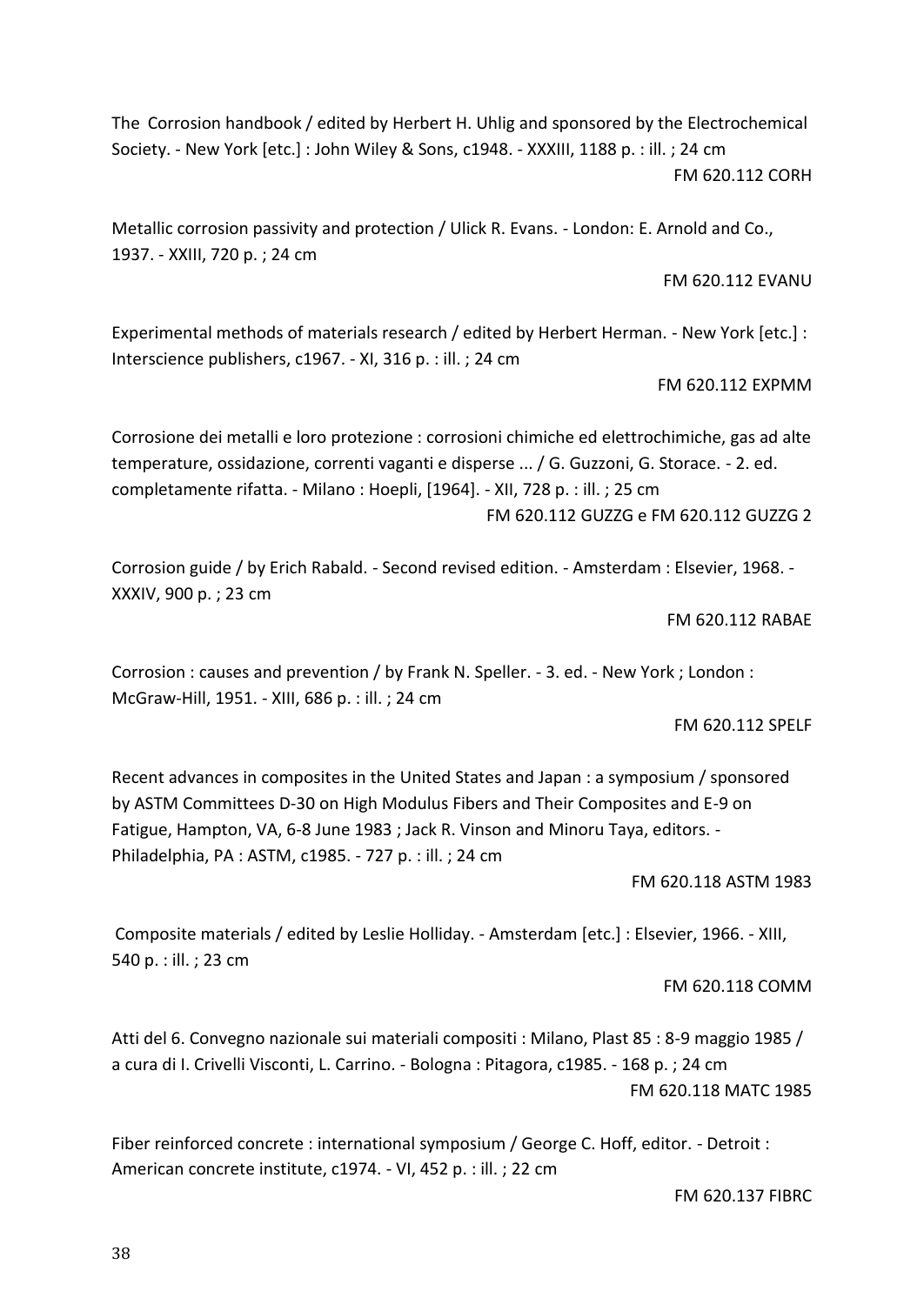Metallic corrosion inhibitors / by I. N. Putilova, S. A. Balezin, V. P. Barannik. - London [etc.] : Pergamon Press, c1960. - VIII, 196 p. : ill. ; 22 cm

FM 620.16 PUTII

Symposium on newer metals : presented at the third Pacific area national meeting, San Francisco, Calif., October 15 and 16, 1959 / American society for testing and materials. - Philidelphia : [S. n.], 1959. - 218 p.: ill. ; 24 cm

FM 620.16 SYMNM

Constitution of binary alloys / Max Hansen ; prepared with the cooperation of Kurt Anderko. - 2. ed. - New York [etc.] : McGraw-Hill book co., 1958. - XIX, 1305 p. ; 24 cm

FM 620.18 HANSM

Fracture in polymers / E. H. Andrews. - Edinburgh : Oliver & Boyd, 1968. - XIII, 204 p.; 23 cm FM 620.192 ANDRE

Viscoelastic properties of polymers / by John D. Ferry. - New York ; London : John Wiley & Sons, c1961. - XX, 482 p. : ill. ; 24 cm

FM 620.192 FERRJ

Flame retardancy of polymeric materials / edited by William C. Kuryla and Anthony J. Papa. - New York : Dekker, 1973-. - volumi ; 24 cm

1 / edited by William C. Kuryla and Anthony J. Papa. - New York : Dekker, 1973. - IX, 317 p. : ill. ; 24 cm

3 / edited by William C. Kuryla and Anthony J. Papa. - New York : Dekker, 1975. - IX, 364 p. : ill. ; 24 cm

FM 620.192 FLARP I,III

Atlas der Kunststoff-Analyse / D. O. Hummel, F. K. Scholl. - Munchen : Carl Hanser Verlag. volumi ; 31 cm

1: Hochpolymere und Harze / D. O. Hummel, F. K. Scholl

1.1: Text mit 53 Bildern un 64 Tabellen / von Dieter O. Hummel, Friedrick K. - Munchen : Carl Hanser Verlag, 1968. - XI, 223 p. ; 31 cm

[1.2: Spektren, Tabellen, Register / D. O. Hummel, F. K. Scholl. -](https://polovea.sebina.it/sebina/catalogazione/D_TIT_RET2.do?codFnz=D_TIT_RET2&operation=visualizzaDettaglio&typeCall=INSTANCE&id=2116337&idIndice=VEA1049116) Munchen : Carl Hanser [Verlag, 1968. -](https://polovea.sebina.it/sebina/catalogazione/D_TIT_RET2.do?codFnz=D_TIT_RET2&operation=visualizzaDettaglio&typeCall=INSTANCE&id=2116337&idIndice=VEA1049116) 615 p. ; 31 cm

# FM 620.192 HUMMD I,I.I,I.II

Anelastic and dielectric effects in polymeric solids / N. G. McCrum, B. E. Read, G. Williams. -London [etc.] : J. Wiley & sons, c1967. - XV, 617 p. : ill. ; 23 cm

FM 620.192 MCCRN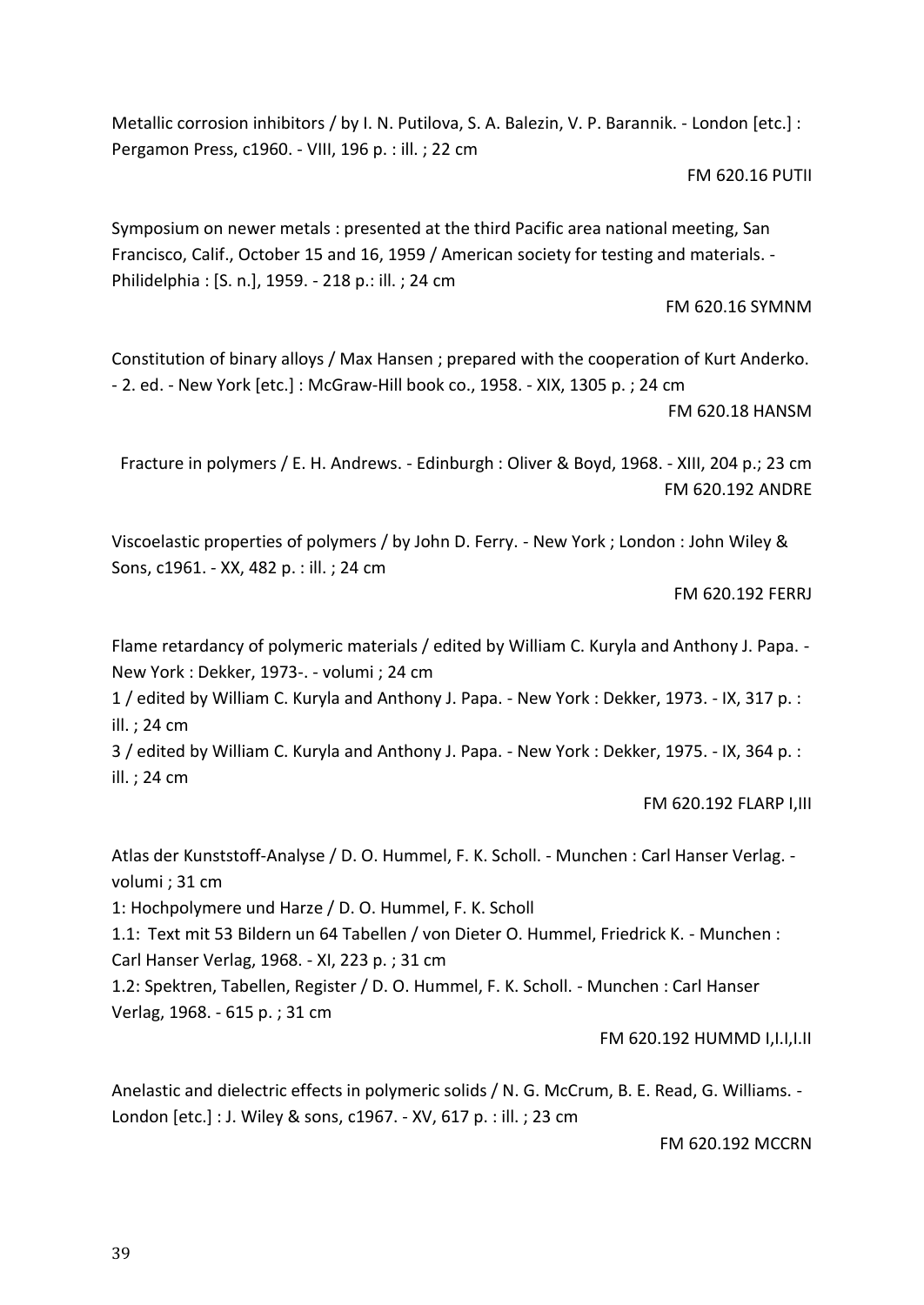Polymer systems : deformation and flow : proceedings of the 1966 annual conference of the British society of rheology / R. E. Wetton, R. W.Whorlow. - London: Macmillan, 1968. - IX, 338 p. ; 23 cm

FM 620.192 POLSD

Stress-strain behaviour of elastic materials : selected problems of large deformations / by O. H. Varga. - New York : Interscience pub., 1966. - 190 p. ; 23 cm

FM 620.194 VARGO

Fibre failure and wear of materials : an atlas of fracture, fatigue and durability / J. W. S. Hearle, B. Lomas, W. D. Cooke, I. J. Duerdon. - Chichester : Ellis Horwood Lmt., 1989. - 454 p. : ill. ; 25 cm

FM 620.197 HEARJ

Structural mechanics of fibers , yarns, and fabrics / John W. S. Hearle, Percy Grosberg, Stanley Backer. - New York [etc.] : Wiley-Interscience1969-. - volumi : ill. ; 23 cm 1. - New York [etc.] : Wiley-Interscience, 1969. - XIII, 469 p. : ill. ; 23 cm

FM 620.197 HEARJ STRMF I

Particle size : theory and industrial applications / Richard D. Cadle. - New York : Reinhold publishing corporation, c1965. - X, 390 p. : ill. ; 24 cm

FM 620.43 CADLR

Handbook of powder science and technology / edited by M. E. Fayed, L. Otten. - New York : Van Nostrand Reinhold Company, 1984. - XVI, 850 p. : ill. ; 26 cm

FM 620.43 HANPS

Condensa e aria negli impianti a vapore. - 5. ed. - Milano : Ed. Tecniche Jucker, stampa 1969. - IX, 140 p., [2] c. di tav. : ill. ; 24 cm

FM 621.1 CONAI

Heat pump applications / Emory N. Kemler, Sabert Oglesby. - New York : McGraw Hill, 1950. - VIII, 300 p. ; 24 cm

FM 621.5 KEMLE

Vacuum sealing techniques / by A. Roth. - Oxford [etc.] : Pergamon Press, c1966. - XIV, 845 p. ; 25 cm

FM 621.55 ROTHA

Condizionamento dell'aria e refrigerazione : teoria e calcolo degli impianti / Carlo Pizzetti. - Milano : Tamburini, 1967. - XIX, 771 p., [2] c. di tav. ripieg. : ill. ; 25 cm

FM 621.56 PIZZC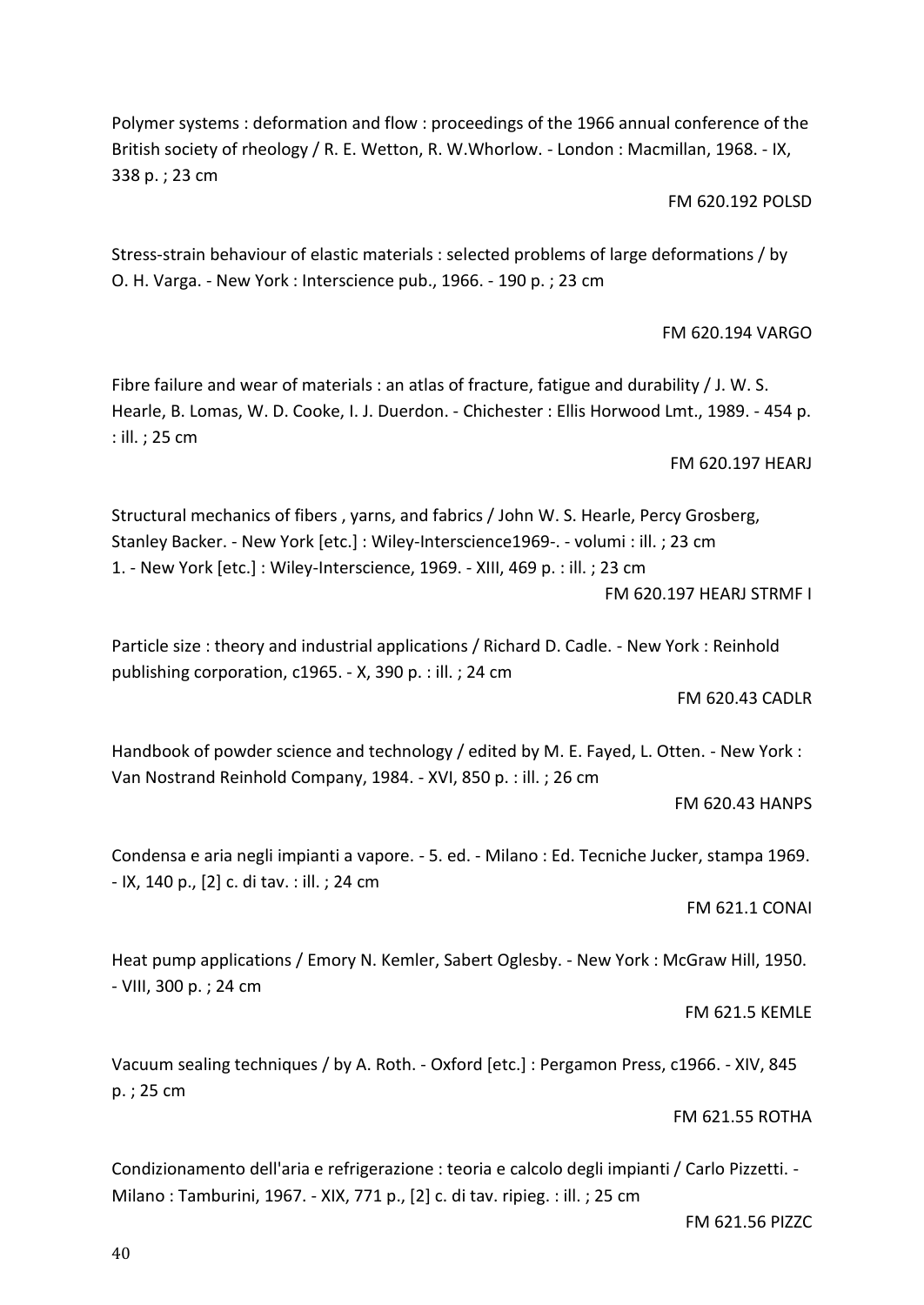Piping handbook / by Sabin Crocker. - rev. 4. ed. - New York ; Toronto ; London : McGraw-Hill, c1945. - XV, 1376 p. : ill. ; 19 cm

FM 621.867 WALKJ

Industrial instrument servicing handbook / Grady C. Carroll. - New York [etc.] : McGraw-Hill, 1960. - 1 volume (paginazione varia) : ill. ; 25 cm

FM 621.9 CARRG

Pali e fondazioni su pali / Renato Sansoni. - 2. ed. ampliata ed aggiornata. - Milano : U. Hoepli, 1963. - XV, 359 p. : ill. ; 25 cm

FM 624.1 SANSR

Il trattamento delle acque inquinate / Giovanni Bianucci, Esther Ribaldone Bianucci ; introduzione del prof. Camillo Porlezza: Il chimico idrologo e la difesa delle acque. - Milano : U. Hoepli, c1971. - XXIV, 481 p. : ill. ; 25 cm

FM 628.16 BIANG

Standards methods for the examination of water and wastewater : including bottom sediments and sludges / American public health association. - 12. edition. - New York, N.Y. : American public health association, 1967. - XXXI, 769 p. : ill. ; 23 cm FM 628.161 STAME e FM 628.161 STAME 2

La disciplina contro gli inquinamenti delle acque / Associazione degli industriali della provincia di Venezia. - Modena : STEM, 1972. - 298 p., [1] c. di tav. ripieg. : ill. ; 21 cm FM 628.168 DISCI

Industrial water pollution control / W. Wesley Eckenfelder, Jr. - New York .etc.. : McGraw-Hill, c1966. - V, 275 p. : ill. ; 24 cm

FM 628.168 ECKEW

Toxic substance storage tank containment / by Ecology and environment inc. Buffalo, New York and Whitman, Requardt and associates Baltimore, Maryland. - Park Ridge (N.J.) : Noyes publications, 1985. - XIV, 274 p. : ill. ; 24 cm

FM 628.52 TOXSS

Handbook of industrial loss prevention : recommended practices for the protection of property and processes against damage by fire, explosion, lightning, wind, earthquake / prepared by the staff of the Factory mutual engineering division. - New York [etc.] : McGraw-Hill, 1959. - 1 v. (paginazione varia) : ill. ; 26 cm

FM 628.92 HANIL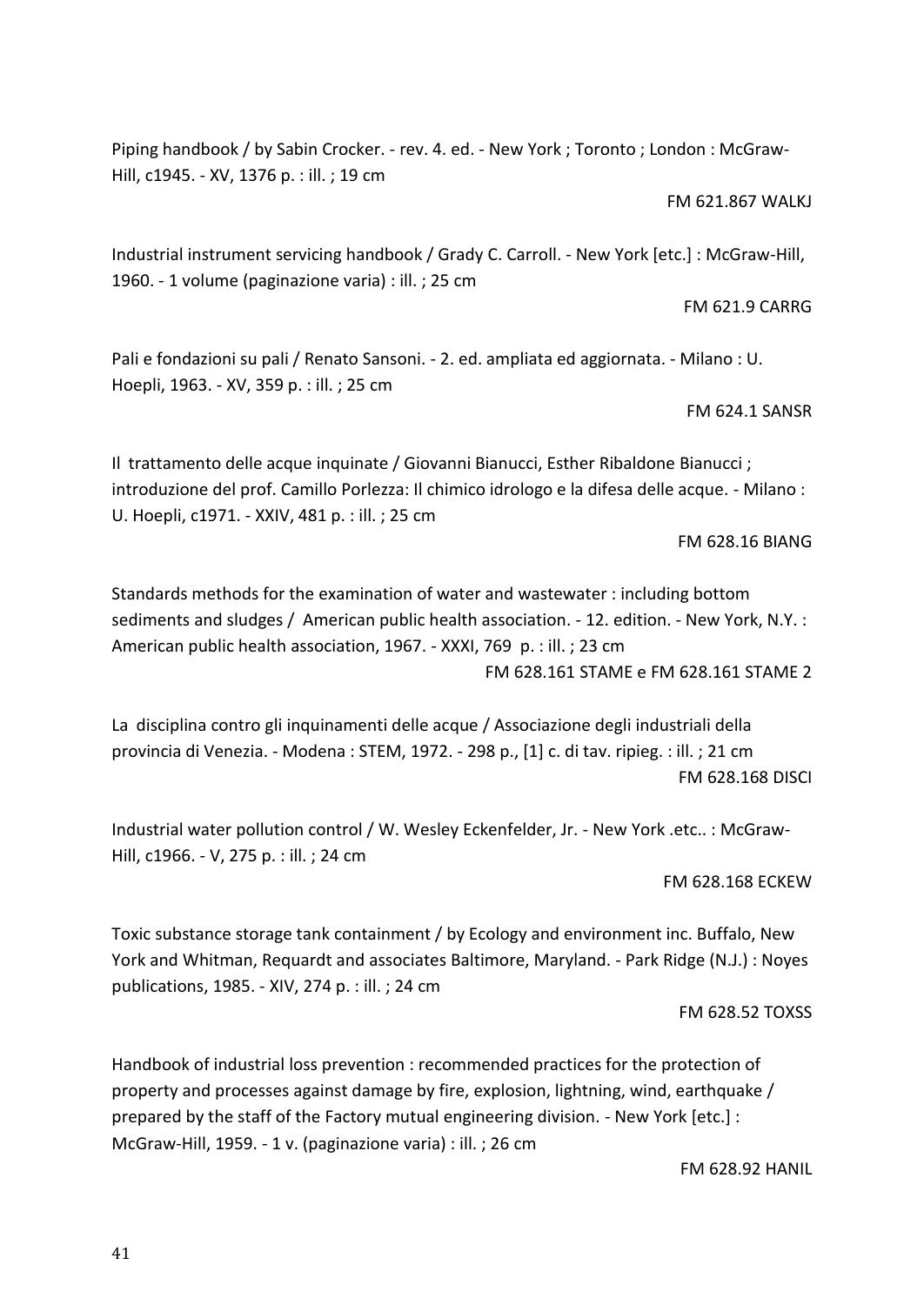Dust explosions and fires / K. N. Palmer. - London : Chapman and Hall, c1973. - XII, 396 p., [8] c. di tav. : ill. ; 24 cm

FM 628.92 PALMK e FM 628.92 PALMK 2

Fire and polymers II : materials and tests for hazard prevention : developed from a symposium sponsored by the Division of polymeric materials, Science and engineering, Inc. at the 208th National meeting of the American chemical society, Washington, DC, August 21-26, 1994 / edited by Gordon L. Nelson. - Washington, DC : American chemical society, 1995. - X, 662 p. : ill. ; 24 cm

FM 628.922 FIRP

L'incendio nelle aziende e l'impatto ambientale : analisi e prevenzione globale / Italiano Tiezzi. - Roma : EPC, [1993]. - 137 p. : ill. ; 22 cm

FM 628.922 TIEZI

The chemistry and uses of fire retardants / John W. Lyons. - New York : John Wiley, c1970. - XIV, 462 p. ; 24 cm

FM 628.925 LYONJ

Automatic control engineering / Francis H. Raven. - [2. ed.]. - New York [etc.] : McGraw-Hill, c1968. - XIII, 648 p. : ill. ; 24 cm

FM 629.83 RAVEF

Simplified technique of control system engineering : graphical methods of understanding and improving process control / G.K. Tucker and D.M. Wills. - Fort Washington (PA) : Honeywell Inc., c1962. - XII, 310 p. ; 24 cm

#### FM 629.83 TUCKG

Advances in laboratory automation robotics / edited by Janet R. Strimaitis and Gerald L. Hawk. - Hopkinton, Mass. : Zymark corp. - volumi : ill. ; 24 cm 4 / edited by Janet R. Strimaitis and Gerald L. Hawk. - Hopkinton, Mass. : Zymark corp., 1988. - IX, 550 p. : il. ; 24 cm

#### FM 629.892 ADVLA IV

Clothing : comfort and function / Lyman Fourt and Normann R. S. Hollies. - New York : Marcel Dekker, 1970. - IX, 254 p. ; 24 cm

#### FM 646.34 FOURL

Maintenance engineering handbook. - New York : McGraw-Hill, c1977. - 1486 p. in various pagings ; 24 cm

FM 658.202 MAIEH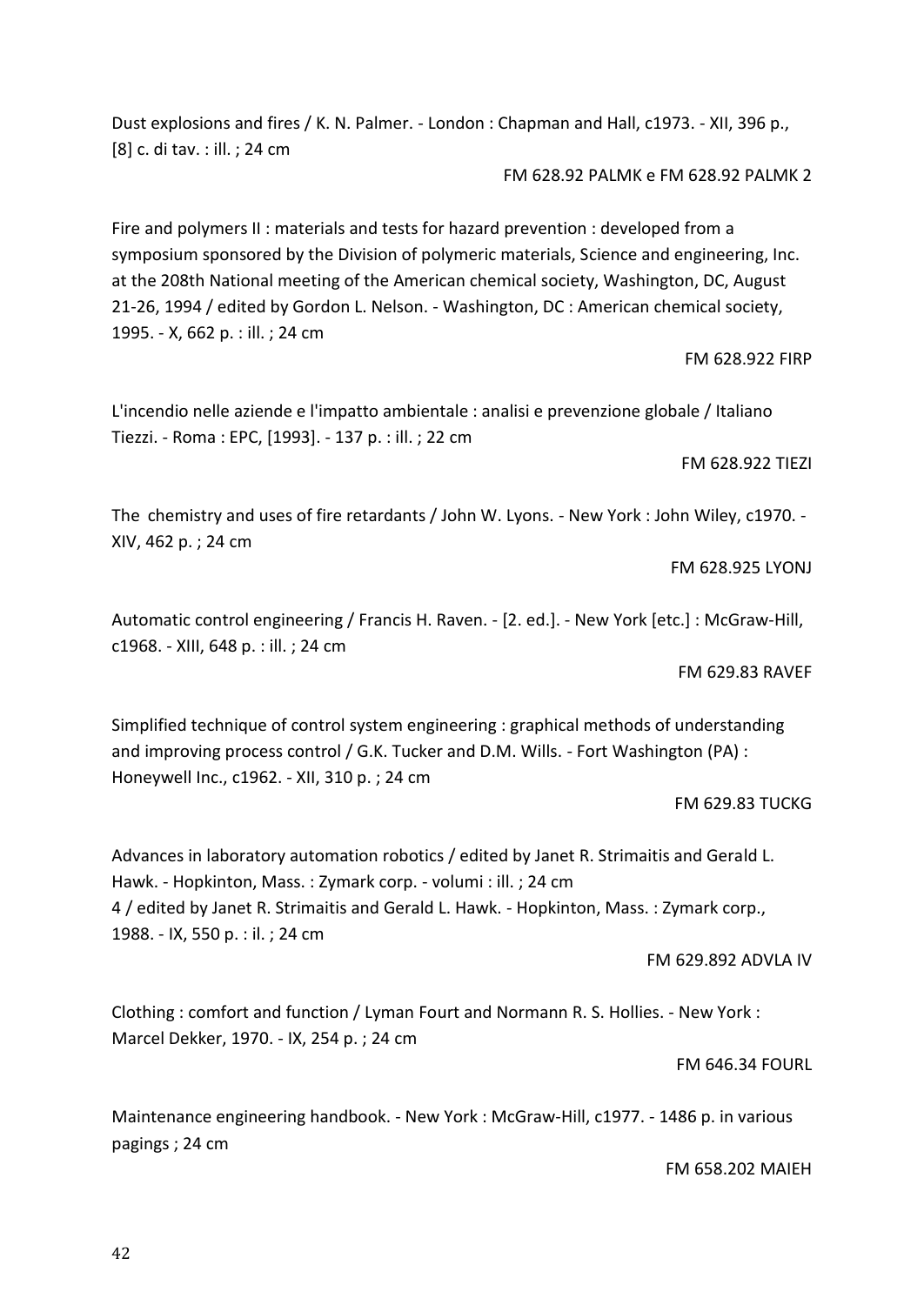Research in the chemical industry : the environment, objectives and strategy / A. Baines, F.R. Bradbury, C.W. Suckling. - Amsterdam [etc.] : Elsevier publishing company, 1969. - XVI, 298 p. ; 23 cm

#### FM 660 BAINA

Handbook of chemical engineering calculations / Nicholas P. Chopey, editor. - 2. ed. - New York [etc.] : McGraw-Hill, c1994. - 1 volume (paginazione varia) : ill. ; 25 cm FM 660.2 HANCE e 660.2 HANCE 2

Symposium on nucleation and crystallization in glasses and melts / Margie K. Reser...[et al.]. -Columbus, Ohio : American Ceramic Society, 1962. - 123 p. : ill. ; 30 cm

### FM 660.2 NUCCG

Chemical engineering / J. M. Coulson, J. F. Richardson. - Oxford : Pergamon press : [poi] Butterworth-Heinemann. - volumi ; 25 cm 1: Fluid flow, heat transfer and mass transfer / J. M. Coulson and J. F. Richardson. - Rev. 2. ed.- Oxford [etc.] : Pergamon, 1964. - XI, 492 p. : ill. ; 25 cm. 2: Unit operation / J. M. Coulson and J. F. Richardson. - London : Pergamon press, 1955. - XVI, P.387-975, [36] c. di tav. : ill. ; 24 cm

FM 660.28 COULJ I-II

Chemical pilot plant practice / Donald G. Jordan. - New York ; London : Interscience Publishers, c1955. - VIII, 152 p. : ill. ; 23 cm

#### FM 660.28 JORDD

Chemical engineering data book, incorporating the twenty-fourth edition for chemical industries / by T. K. Ross and D. C. Freshwater. - London : Leonard Hill, 1958. - X, 1200 p. : ill. ; 22 cm

FM 660.28 ROSST

Material and energy balances / Alois X. Schmidt, Harvey L. List. - Englewood Cliffs (NJ) : Prentice-Hall, 1962. - XV, 423 p. : ill. ; 24 cm

FM 660.28 SCHMA

Manual for process engineering calculations / Loyal Clarke, Robert L. Davidson. - 2. ed. - New York [etc] : McGraw-Hill, 1962. - VII, 492 p. ; 24 cm

# FM 660.281 CLARL

Chemical reaction engineering : an introduction to the design of chemical reactors / Octave Levenspiel. - New York ; London : John Wiley & Sons, c1962. - XV, 501 p. : ill. ; 24 cm FM 660.283 LEVEO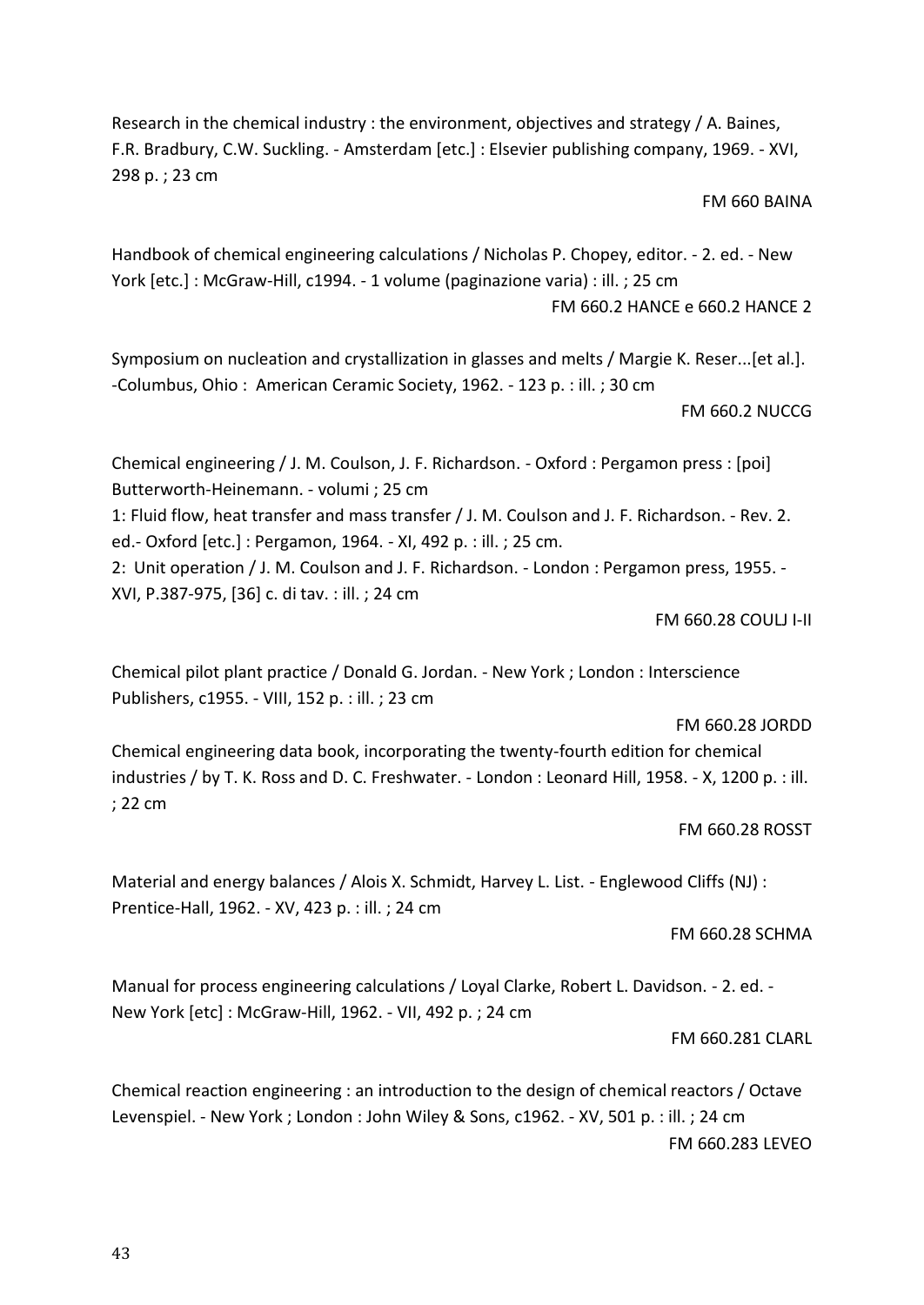Fundamentals of high polymers / O. A. Battista. - New York : Reinhold ; London : Chapman & Hall, c1958. - [VIII], 140 p. : ill. ; 25 cm

FM 660.284 BATTO

Distillation equilibrium data / by Ju Chin Chu ... [et al.]. - New York : Reinhold publishing corporation, 1950. - V, 304 p. ; 24 cm

FM 660.284 CHUJ

Chemical reactor theory : an introduction / by Kenneth Denbigh. - Cambridge : Cambridge University press, 1965. - XII, 184 p. : ill. ; 23 cm

> FM 660.284 DENBK FM 660.284 DENBK 2

Filters and filtration handbook / Christopher Dickenson. - 3. ed. - Oxford : Elsevier, 1992. - XI, 778 p. : ill. ; 24 cm

FM 660.284 DICKC

Emulsions and emulsion technology : (in two parts) / edited by Kenneth J. Lissant. - New York : Dekker, 1974-1984. - 2 volumi ; 24 cm

1 / edited by Kenneth J. Lissant. - New York : Dekker, 1974. - XII, p. 440 ; 24 cm 2 / edited by Kenneth J. Lissant. - New York : Dekker, 1974. - IX, p. 441-971 ; 24 cm

FM 660.284 EMUET I-II

Ion exchange resins / Robert Kunin. - 2. ed. - New York : John Wiley & Sons ; London : Chapman & Hall, c1958. - XIII, 466 p. : ill. ; 24 cm

FM 660.284 KUNIR

Crystallization / J. W. Mullin. - London : Butterworths, c1961. - IX, 268 p. : ill. ; 26 cm FM 660.284 MULLJ

Polymerization and polycondensation processes : a collection of papers based on the Symposium on polymerization and polycondensation processes : Division of industrial and engineering chemistry, 140. meeting of the American Chemical Society, Chicago, Ill., September 5-6, 1961 / Norbert A. J. Platzer, symposium chairman. - Washington : American Chemical Society, 1962. - VI, 260 p. : ill. ; 23 cm

FM 660.284 POLPP

Ion exchange separations in analytical chemistry / by Olof Samuelson. - Stockholm [etc.] : Almqvist & Wiksell ; New York [etc.] : J. Wiley & sons, c1963. - 474 p. ; 23 cm FM 660.284 SAMUO FM 660.284 SAMUO 2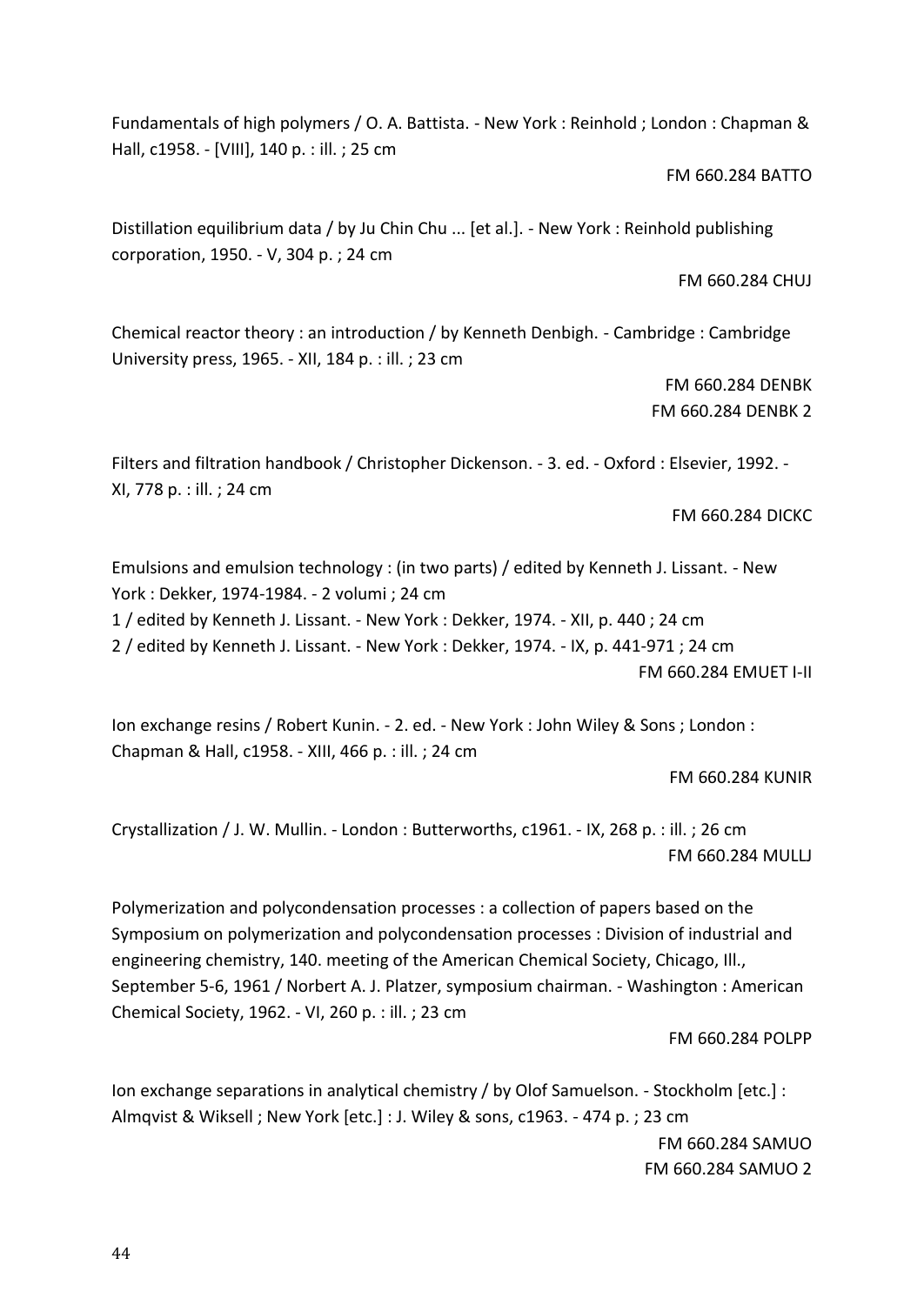Solid-liquid separation / editor Ladislav Svarovsky. - London [etc.] : Butterworths, 1977. - XII, 333 p. : ill. ; 24 cm

FM 660.284 SOLLS

Vapour-liquid equilibrium / Eduard Hála ... [et al.] ; translated by George Standart. - 2. English ed. - Oxford [etc.] : Pergamon, 1967. - XXI, 599 p. ; 24 cm

Applied nomography / Javier F. Kuong. - Houston : Gulf. - volumi ; 29 cm 3 / Javier F. Kuong. - Houston : Gulf, 1969. - X, 125 p. ; 29 cm

FM 660.29 KUONJ III

FM 660.29 HALAE

Acqua, aria, combustibili / Elisa Bonaguri ; F. Parini A. Girelli. - Bologna : Zanichelli, 1969. - 146 p. : ill. ; 24 cm

FM 661 BONAE

Industrial chemicals / W. L. Faith, Donald B. Keyes, Ronald L. Clark. - New York : Wiley and Sons, 1950. - XI, 652 p. ; 24 cm

FM 661 FAITW

Surface active agents and detergents / Anthony M. Schwartz, James W. Perry, Julian Berch. - New York ; London : Interscience Publishers, c1949-1958. - 2 volumi ; 24 cm 1: Surface active agents: their chemistry and technology / Anthony M. Schwartz, James K. Perry. - New York ; London : Interscience Publishers, c1949. - XI, 579 p. ; 24 cm 2: Surface active agents and detergents / Anthony M. Schwartz, James W. Perry, Julian Berch. - New York ; London : Interscience Publishers, c1958. - XV, 839 p. : ill. ; 24 cm FM 661.8 SURAA I-II

Fatty acids and their industrial applications / edited by E. Scott Pattison. - New York : Dekker, 1968. - XII, 390 p. : ill. ; 24 cm

FM 661.86 FATAI

Laboratory handbook for oil and fat analysts / L. V. Cocks, C. van Rede. - London ; New York : Academic Press, 1966. - XXIV, 419 p. ; 24 cm

FM 665.028 COCKL

Gas purification / Arthur L. Kohl, Fred C. Riesenfeld. - New York [etc.] : McGraw-Hill, 1960. - X, 556 p. : ill. ; 24 cm

FM 665.7 KOHLA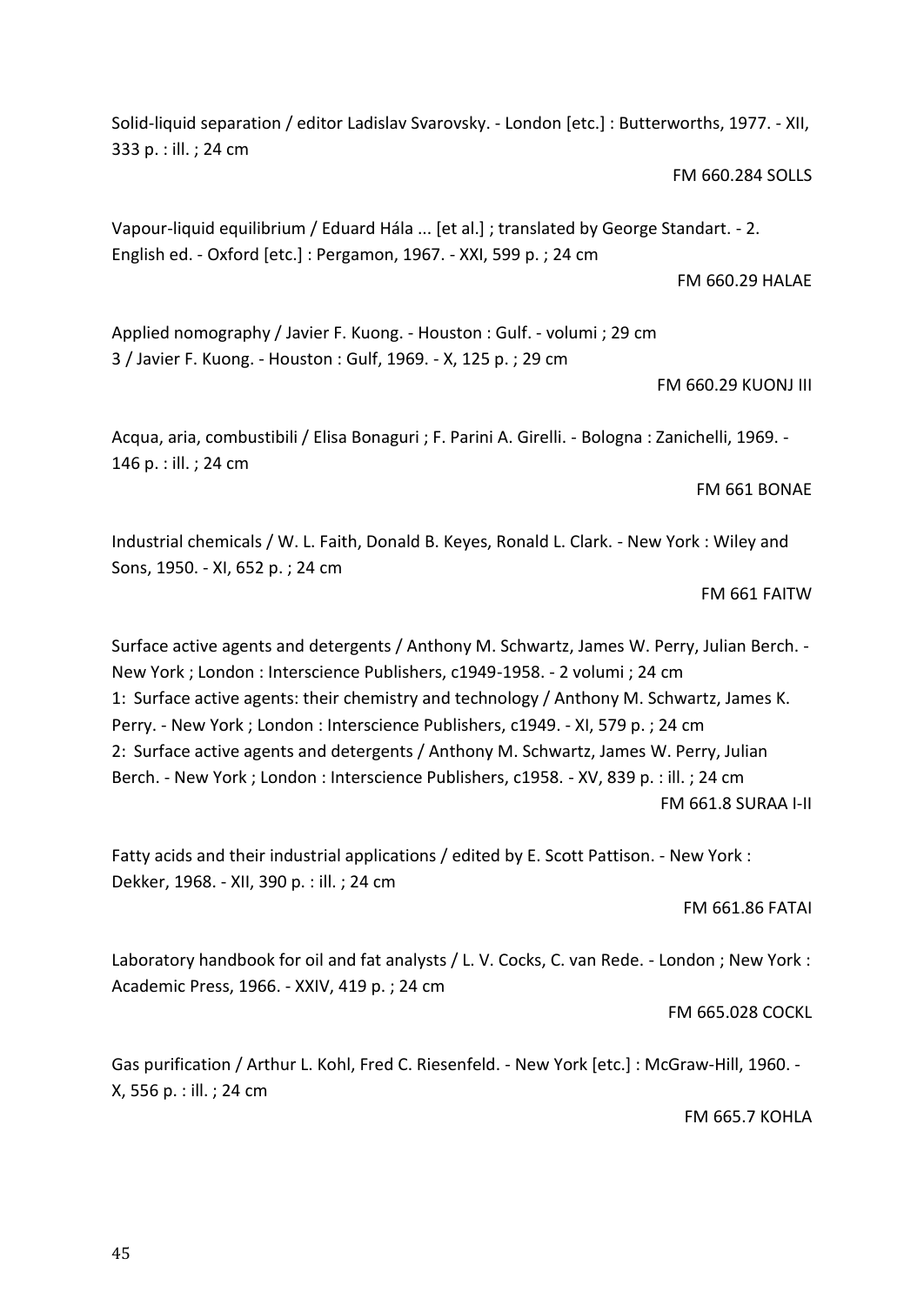Chapman & Hall, 1950. - VII, 413 p. ; 21 cm

Bruxelles : Impr. Wellens-Pay, 1965. - 192 p. : ill. ; 24 cm

Technology of paints, varnishes and lacquers / edited by Charles R. Martens. - New York [etc.] : Reinhold Book Co., a subsidiary of Chapman-Reinhold, c1968. - vii, 744 p. : ill. ; 21 cm FM 667 TECPV

Textile scouring and bleaching / E. R. Trotman. - London : Griffin, 1968. - VIII, 278 p. : ill. ; 24 cm

FM 667.14 TROTE

Colour chemistry / Reginald Lancelot Mountford Allen. - London : Nelson, 1971. - XII, 336 p. : ill. ; 24 cm

FM 667.2 ALLER

The chemistry of synthetic dyes and pigments / edited by H. A. Lubs. - New York : Reinhold Publishing Corporation, 1955. - XIV, 734 p. ; 23 cm

FM 667.2 CHESD

The chemical technology of dyeing and printing : vat, sulfur, indigosol, azo and chrome dyestuffs and their auxiliaries / by Ludwig Diserens; Paul Wengraf, Herman P. Baumann. - New York : Reinhold Pub. Corp., 1948. - XII, 500 p. ; 24 cm

FM 667.2 DISEL

# Ceramic and graphite fibers and whiskers : a survey of the technology / L. R. McCreight, H.

effectuées de 1947 à 1964 à l'Institut national du verre, à Charleroi avec l'accord du Centre technique et scientifique de l'industrie belge du verre / par Jean De Bast, Pierre Gilard. -

Rhéologie du verre sous contrainte dans l'intervalle de transformation : recherches

W. Rauch, W. H. Sutton. - New York ; London : Academic press, 1965. - XIV, 395 p. ; 24 cm FM 666.3 MCCRL

Rheology of ceramic systems / by F. Moore. - London : MacLaren, 1965. - VII, 78 p. : ill. ; 23 cm

Introduction to textile chemistry / Bruce E. Hartsuch. - New York : Wiley and Sons ; London :

### FM 666.315 MOORF

FM 666.1 DEBAJ

# FM 667 HARTB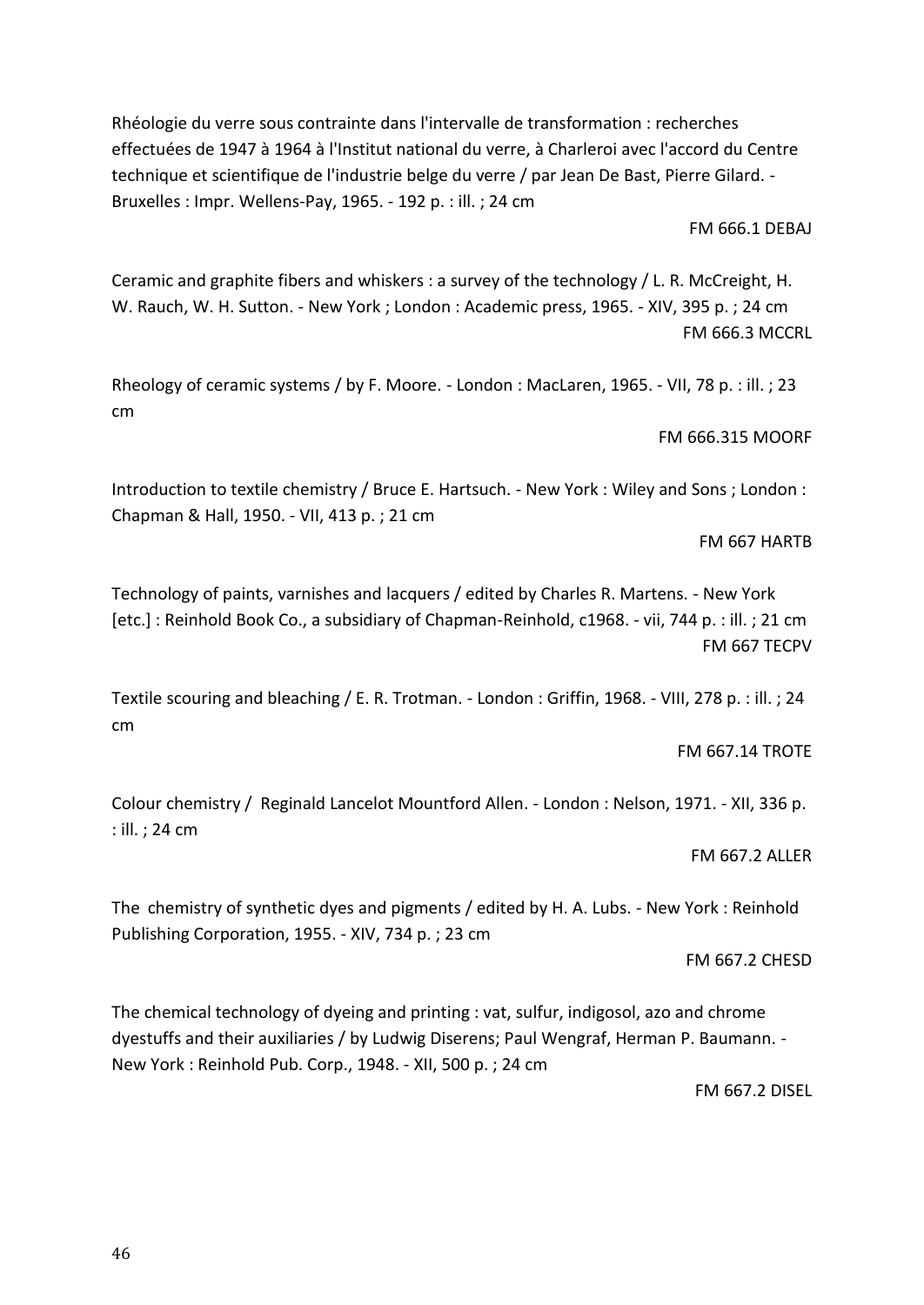The chemical technology of dyeing and printing : substantive, basic, acid and pigment colors, aniline black, and dyestuffs for acetate rayon and synthetic fibres / by Louis Diserens ; translated and revised by Paul Wengraf and Herman P. Baumann. - New York : Reinhold Pub. Corp., 1951. - VII, 446 p. ; 24 cm

FM 667.2 DISEL II

Fundamental processes of dye chemistry / by Hans Eduard Fierz David and Louis Blangey ; translated from the 5. Austrian edition by Paul W. Vittum. - New York ; London : Interscience, c1949. - XXIX, 479 p. : ill. ; 24 cm

FM 667.2 FIERH

Principles and practice of textile printing / Edmund Knecht and James Best Fothergill. - 4. ed. with emendments and additional notes by J. G. Hurst. - London : Charles Griffin & Company, 1952. - XXIII, 1064 p. : ill. ; 23 cm

FM 667.2 KNECE

Chimica pratica delle resine sintetiche per vernici / S. R. W. Martin ; traduzione [dall'inglese] di Giorgio Balbi. - Milano : U. Hoepli, 1953 (Tip. U. Allegretti di Campi). - 263 p. : ill. ; 19 cm FM 667.25 MARTS

Dispersion of powders in liquids : with special reference to pigments / edited by G. D. Parfitt. - Amsterdam : Elsevier Pub. Co, 1969. - XIII, 354 p. : ill. ; 23 cm

FM 667.29 DISPL

Tecnologia della tintura delle fibre tessili : tecnologia della tintura delle fibre naturali, artificiali e sintetiche, e delle miste : nozioni di stampa / Antonino Algerino. - Biella ; Vicenza : ELSA, 1969. - 2 volumi : ill., tav. ; 24 cm 2 / Antonino Algerino. - Vicenza : E.L.S.A., 1969. - X, 253 p. : ill. ; 25 cm

FM 667.3 ALGEA II

Dyeing fibre blends : the processing of blends, unions and mixtures containing natural or man-made fibres / R. C. Cheetham. - London : D. Van Nostrand, c1966. - XVI, 371 p. ; 24 cm FM 667.3 CHEER

Dyeing and chemical technology of textile fibres / E. R. Trotman. - 5. ed. - High Wycombe : Charles Griffin & co., 1975. - XII, 709 p. : ill. ; 22 cm

FM 667.3 TROTE

Dyeing of synthetic fibers : recent developments / Keith Johnson. - Park Ridge : Noyes data corporation, 1974. - XI, 332 p. ; 24 cm

FM 667.34 JOHNK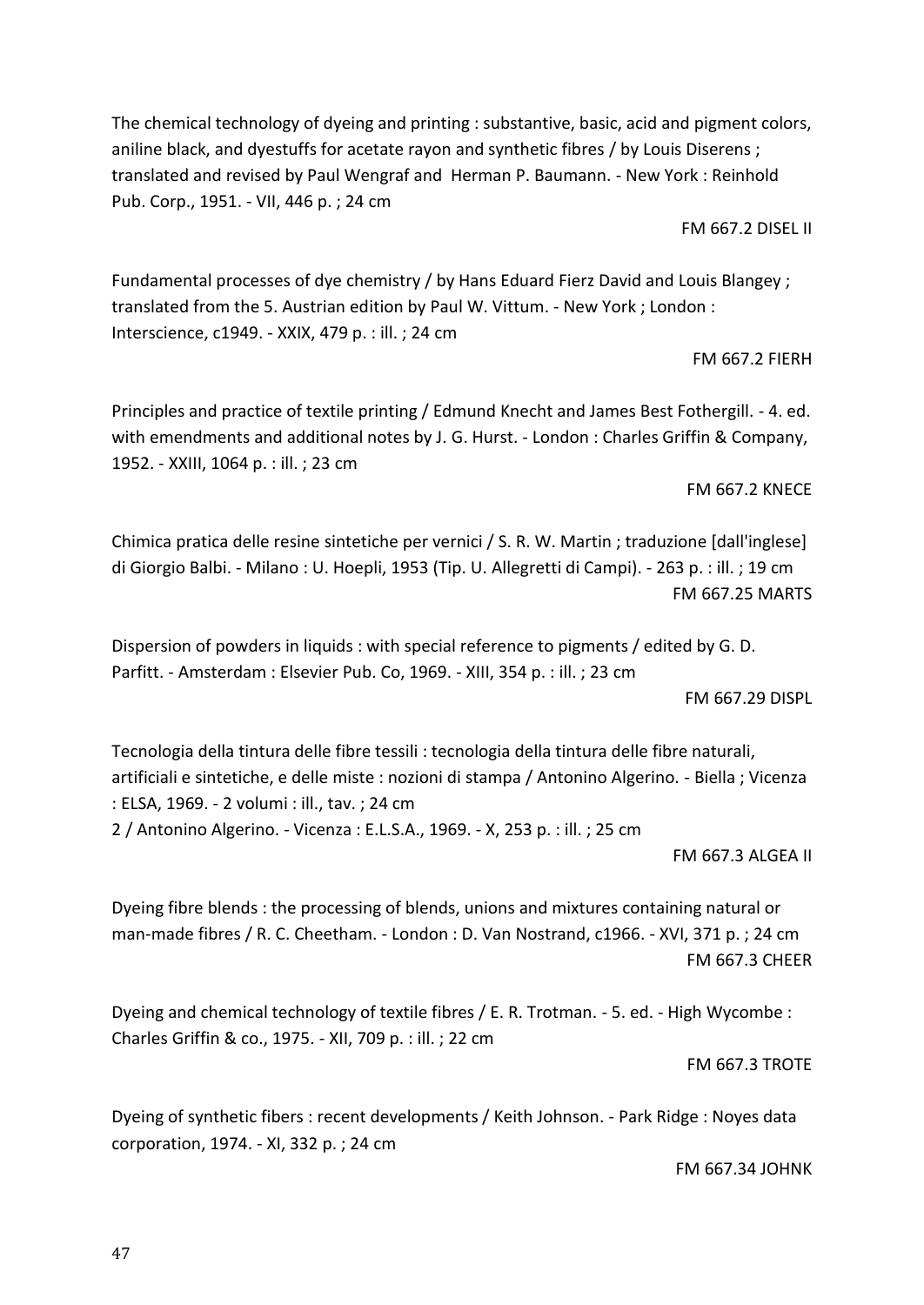48

Preparation and dyeing of synthetic fibres / H.U. Schmidlin ; translated by the late W. Meitner Ph.D., F.T.I. and A.F. Kertess Ph.D., F.T.I., F.S.D.C. - London : Chapman & Hall ltd., 1963. - XI, 462 p. : ill. ; 25 cm

FM 667.346 SCHMH

Clothing comfort : interaction of thermal, ventilation, construction and assessment factors : the Fiber society, Inc. Comfort symposium proceedings / edited by Norman R. S. Hollies and Ralph F. Goldman. - Collingwood : Ann Arbor Science Publishers, 1977. - X, 189 p. ; ill. ; 24 cm

Industrial painting : the engineered approach / C. R. Martinson, C. W. Sisler. - New York : Reinhold Publishing Corporation, 1961. - VII, 148 p. ; 23 cm

FM 667.9 MARTC

FM 667.68 CLOCI

Nonionic surfactants / edited by Martin J. Schick. - New York : M. Dekker, 1967. - XXV, 1085 p. : ill. ; 25 cm

FM 668.1 SCHIM

Detergency evaluation and testing / Jay C. Harris. - New York ; London : Interscience, 1954. -X, 210 p. : ill. ; 18 cm

FM 668.14 HARRJ

Synthetic detergents / by John W. McCutcheon. - New York : Mc Nair-Dorland, 1950. - 435 p. : ill. ; 23 cm

FM 668.14 MCCUJ

Adhesion / Edited by D. D. Eley. - Oxford : Oxford University Press, c1961. - XI, 290 p. ; 25 cm

FM 668.3 ADH

Modern plastics / by Harry Barron. - 2. ed. rev. - London : Chapman & Hall, c1949. - XX, 779 p., [1] c. di tav. ripieg. : ill. ; 23 cm

FM 668.4 BARRH

The flow of high polymers : continuum and molecular rheology / Stanley Middleman. - New York : Interscience Publishers, 1968. - 246 p. : ill. ; 24 cm

FM 668.4 MIDDS

Quality control for plastics engineers / edited by Lawrence M. Debing. - New York : Reinhold publishing corporation, 1957. - 142 p. : ill. ; 24 cm

FM 668.4 QUACP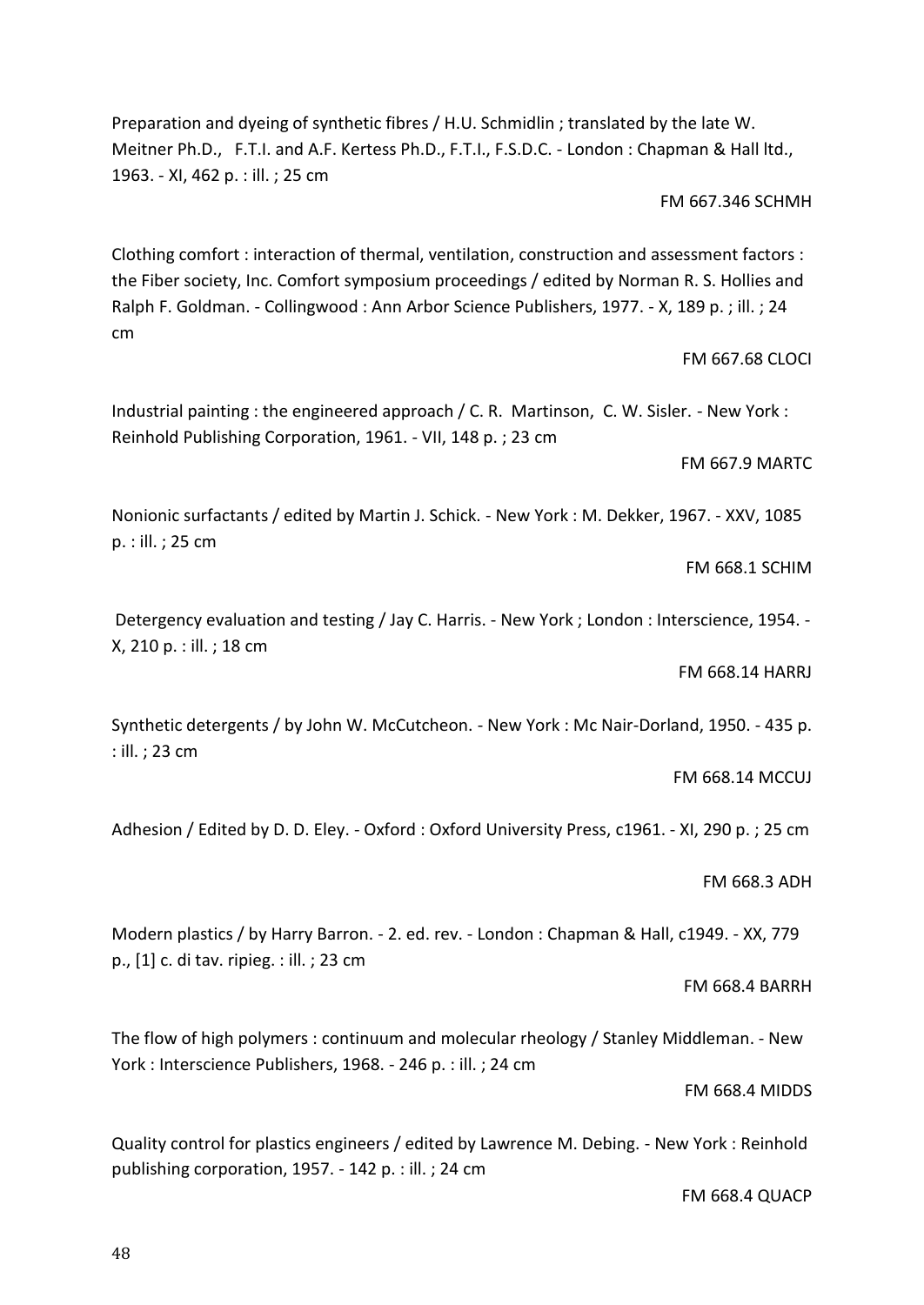Reviews in polymer technology / edited by Irving Skeist. - New York : Dekker, 1972. - VII, 252 p. ; 24 cm

FM 668.4 REVPT

The physical properties of polymers : comprising papers read at the Silver Jubilee Symposium organized by the Plastics and Polymers Group held in the Univ. of London, April 15-17, 1958. - London : Society of Chemical Industry, 1959. - 293 p. ; 22 cm FM 668.404 PHYPP

La colorazione delle materie plastiche / Imperial chemicals industries. Dystuffs division. - [London] : Imperial chemicals industries, [196?]. - 105 p. ; 25 cm

FM 668.41 COLMP

Rheology in polymer processing / Chang Dae Han. - New York \etc.! : Academic press, 1976. - XVI, 366 p. : ill. ; 24 cm

FM 668.41 HANC

Handbook of reinforced plastics of the Society of the plastic industry / Samuel S. Oleesky and J. Gilbert Mohr. - New York : Reinhold ; London : Chapman & Hall, c1964. - VIII, 640 p. : ill. ; 26 cm

FM 668.41 OLEES

Mechanical principles of polymer melt processing / J. R. A. Pearson. - Oxford ; New York : Pergamon Press, 1966. - XII, 148 p. : ill. ; 22 cm

FM 668.41 PEARJ

Plastics engineering handbook / of the Society of the Plastics Industry, inc. - 3. ed. - New York : Reinhold Publishing Corporation ; London : Chapman & Hall, c1960. - LIII, 565 p., [2] c. di tav. ripieg. : ill. ; 26 cm

FM 668.41 PLAEH

Processing of thermoplastic materials / edited by Ernest C. Bernhardt. - New York : Reinhold Publishing Co. ; London : Chapman & Hall, 1959. - XV, 690 p. : ill. ; 24 cm

Plastics extrusion technology, and theory: the design and operation of screw extruders for plastics / Gerhard Schenkel; edited by B. S. Glyde; translated from the German by L.A.H. Eastman. - London, Iliffe; New York, American Elsevier, 1966. - XII, 477 p., 44 c. di tav.; 26 cm FM 668.413 SCHEG

Laminated plastics : including high-pressure and low-pressure types and reinforced plastics / by D. J. Duffin. - New York : Reinhold Publishing Corporation, 1958. - VIII, 254 p. ; 20 cm FM 668.414 DUFFD

FM 668.41 PROTM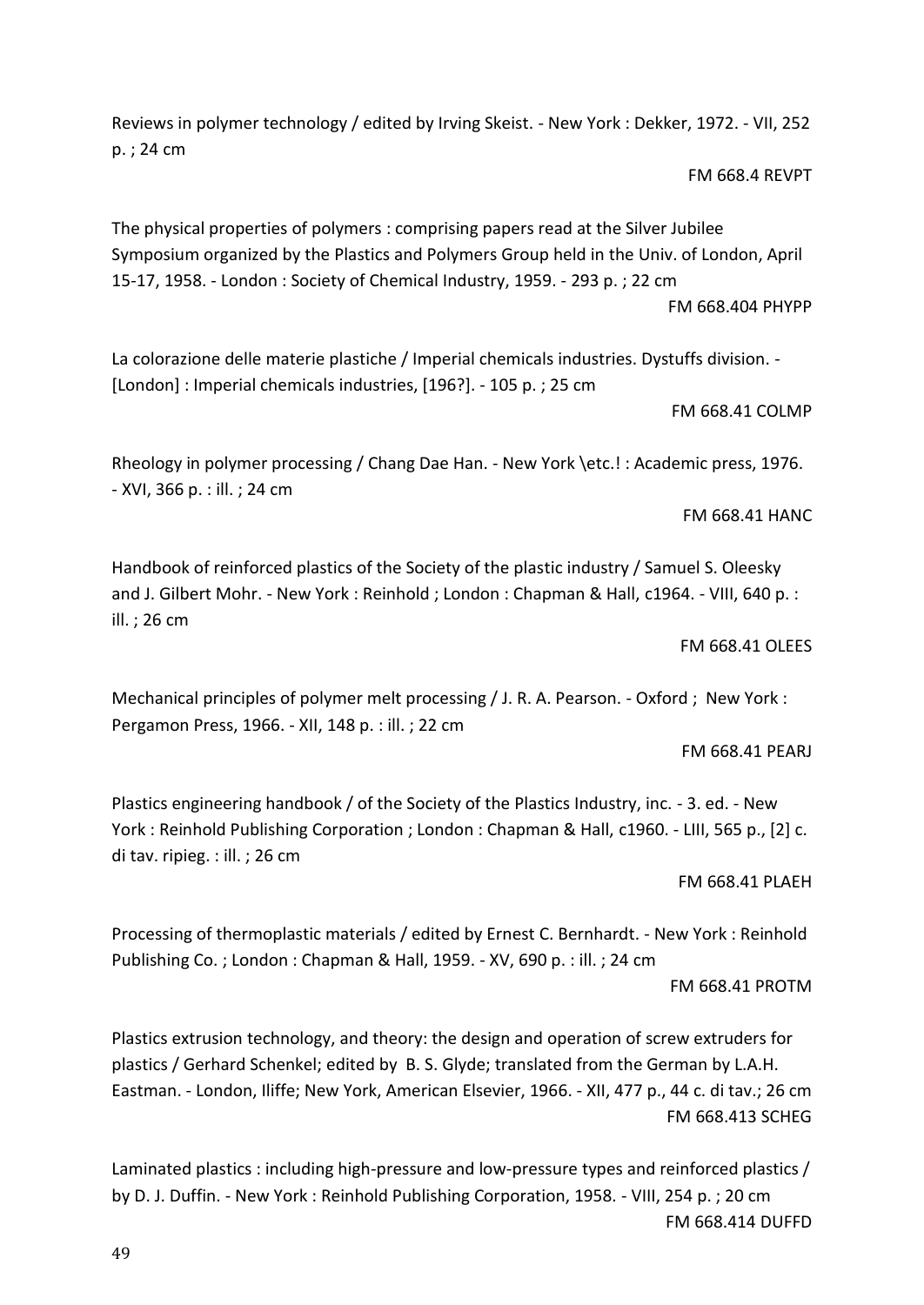Aging and stabilization of polymers / Edited by M.B. Neiman. - New York : Consultants Bureau, 1965. - X, 365 p. : ill. ; 26 cm

FM 668.42 AGISP

Elastic liquids : an introductory vector treatment of finite-strain polymer rheology / A. S. Lodge. - London : Academic Press, 1964. - XII, 389 p. : ill. ; 24 cm FM 668.42 LODGA e FM 668.42 LODGA 2

Rheology of polymers / Edward T. Severs. - New York : Reinhold Publishing ; London : Chapman & Hall, c1962. - XI, 180 p. : ill. ; 23 cm

FM 668.42 SEVEE

High polymers / Peter Tooley. - London : John Murray, 1971. - 215 p. ; 22 cm FM 668.42 TOOLP

Functional monomers : their preparation, polymerization and application / edited by Ronald H. Yocum and Edwin B. Nyquist. - New York : M. Dekker. - volumi ; 24 cm

1. - New York : Marcel Dekker, 1973. - XII, 715 p. ; 24 cm

2. - New York : M. Dekker, 1974. - X, 817 p. ; 24 cm

FM 668.42 YOCUR I-II

Chemie und Technologie der Silicone / von Walter Noll ; unter Mitarbeit von Oskar Glenz ... [et al.]. - Weinheim : Verlag Chemie, 1960. - XV, 460 p. : ill. ; 24 cm

FM 668.422 NOLLW

The stabilization of polyvinyl chloride / by Fernand Chevassus and Roger De Broutelles ; preface by L. Jacqué. - London : Edward Arnold, 1963. - XI, 385 p. ; 24 cm

FM 668.423 CHEVF

Polyurethanes / by Bernard A. Dombrow. - New York : Reinhold ; London : Chapman & Hall, c1957. - IX, 176 p. ; 19 cm

FM 668.423 DOMBB

Le chlorure de vinyle et ses polymères / par H. Gibello. - Paris : Dunod, 1959. - IX, 389 p. : ill. ; 22 cm

FM 668.423 GIBEH

Poly(vinyl chloride) / J. V. Koleske and L. H. Wartman. - New York : Gordon and Breach, 1969. - XI, 112 p. ; 23 cm

FM 668.423 KOLEJ e FM 668.423 KOLEJ 2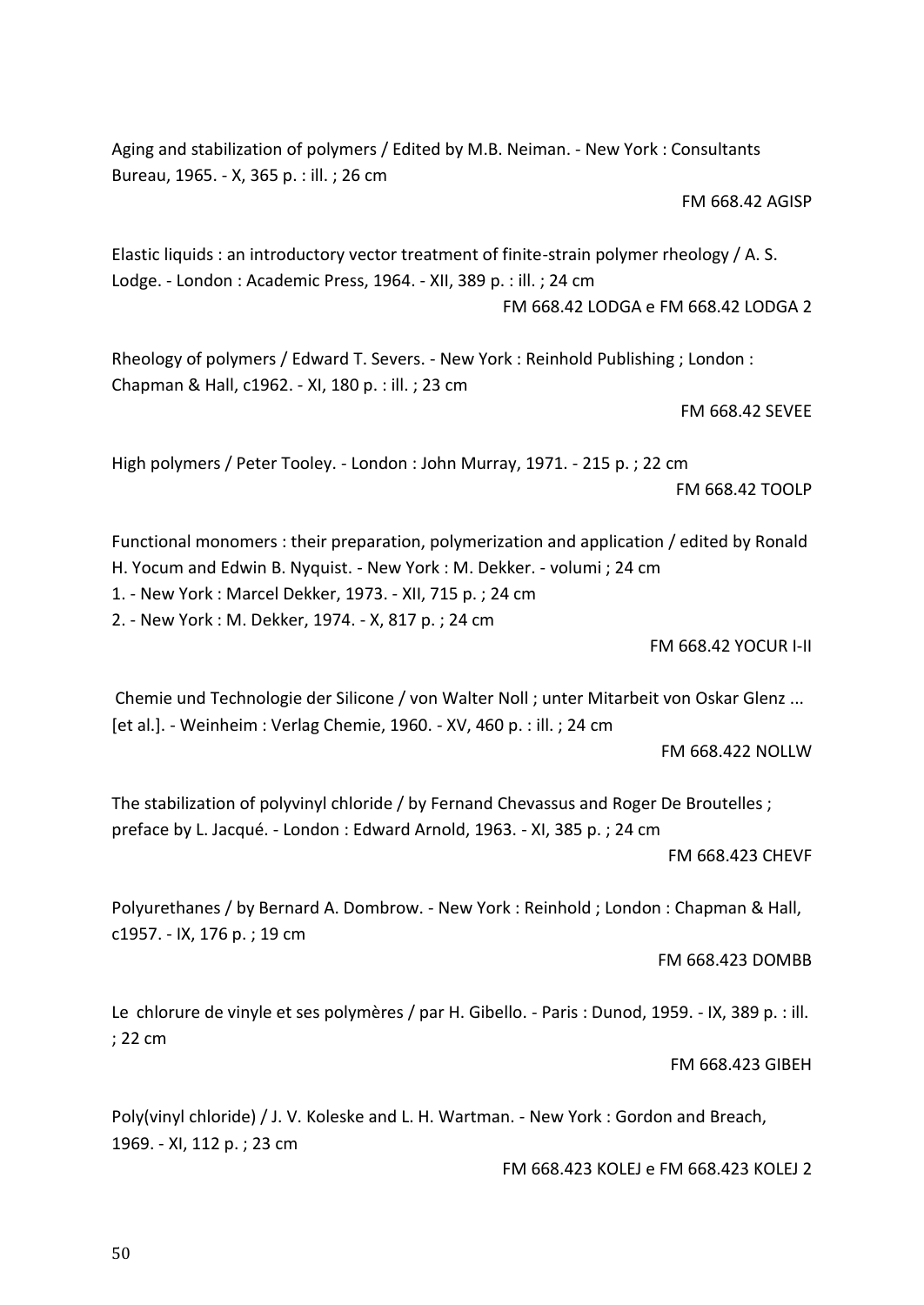Polypropylene / by Theodore O. J. Kresser. - New York : Reinhold ; London : Chapman & Hall, c1960. - XI, 268 p. ; 19 cm

## FM 668.423 KREST

Polyester resins / by John R. Lawrence. - New York : Reinhold ; London : Chapman & Hall, c1960. - IX, 251 p. : ill. ; 19 cm

## FM 668.423 LAWRJ

Polyesters and their applications / by Bjorksten research laboratories Inc., Madison, Wisconsin. - New York : Reinhold Publishing Corporation ; London : Chapman & Hall, c1956. - VIII, 618 p. : ill. ; 23 cm

# FM 668.423 POLA

Properties and applications of polyvinyl alcohol : comprising papers (with discussions) read at a Joint symposium organised by the Postgraduate school of polymer science of the University of Bradford and the Plastics and polymer group of the Royal Society of chemical industry, held on 17-18 November 1967, at the University of Bradford. - London : Society of chemical industry, 1968. - V, 221 p. : ill. ; 22 cm

# FM 668.423 PROAP

Vinyl and related polymers : their preparations, properties, and applications in rubbers, plastics, fibers, and in medical and industrial arts / Calvin E. Schildknecht. - New York : John Wiley & Sons; London : Chapman & Hall, 1952. - XI, 723 p., [1] c. di tav. : ill. ; 24 cm FM 668.423 SCHIC

Superabsorbent polymers : science and technology : developed from a symposium sponsored by the Division of polymeric materials, Science and engineering, Inc. at the 206th National meeting of the American chemical society, Chicago, Illinois, August 22-27, 1993 / Fredric L. Buchholz, editor ; Nicholas A. Peppas, editor. - Washington : American Chemical Society, 1994. - IX, 148 p. : ill. ; 23 cm

# FM 668.423 SUPP

Vinyl and allied polymers. - London : published for the Plastics Institute [by] Iliffe. - volumi : ill. ; 26 cm

1: Aliphatic polyolefins and polydienes : fluoro-olefin polymers / edited by P. D. Ritchie. - London : published for the Plastics Institute [by] Iliffe, c1968. - 280 p. ; 26 cm

2: Vinyl chloride and vinyl acetate polymers. - London : published for thePlastics Institute [by] Iliffe, c1972. - 401 p. ; 26 cm

FM 668.423 VINAP I-II

Plastic films from petroleum raw materials / Marshall Sitting. - Park Ridge, (N.J.) : Noyes Development Corp., 1967. - 276 p. : ill. ; 28 cm

FM 668.49 SITTM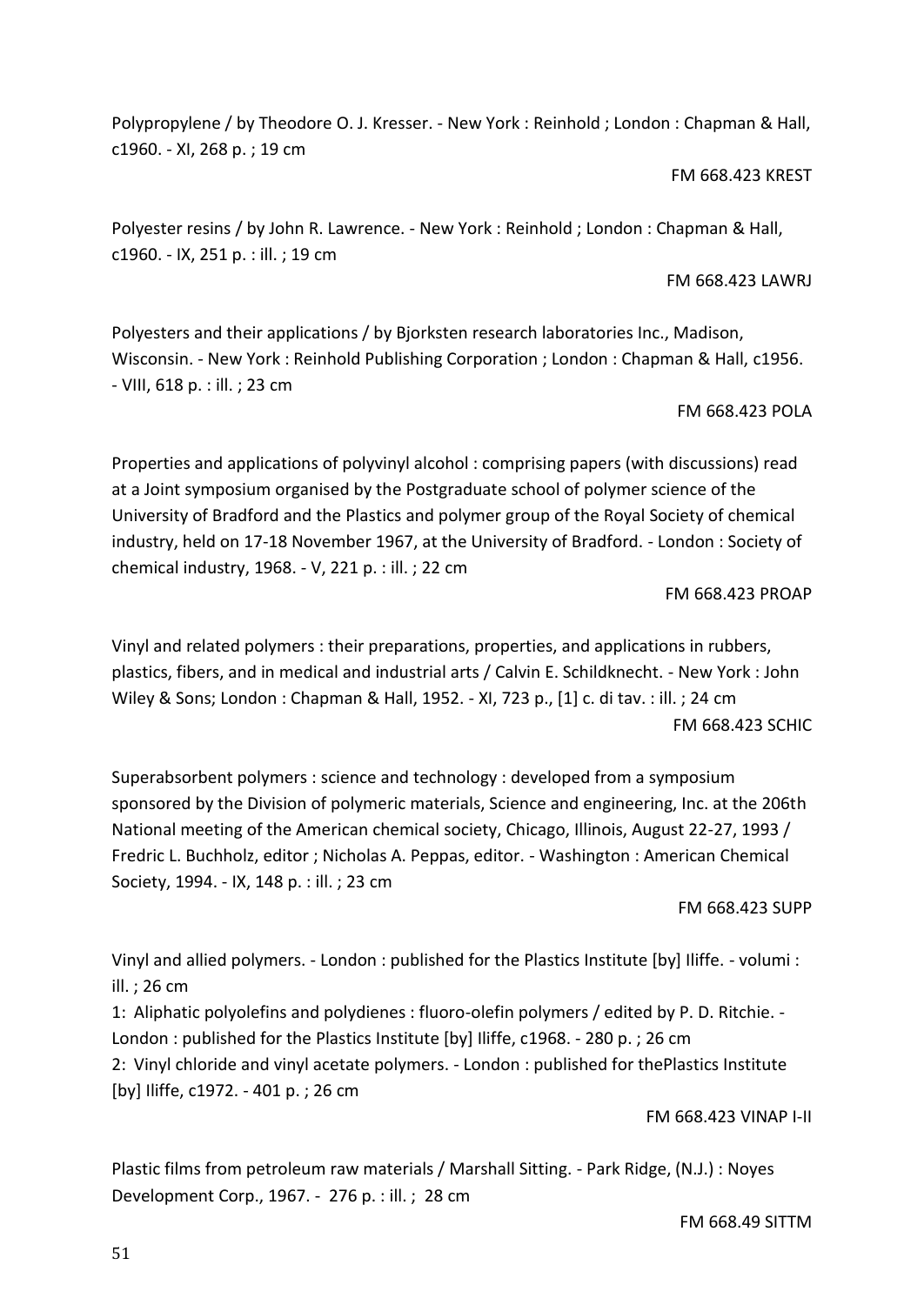52

The science and technology of polymer films / ed. by Orville J. Sweeting. - New York, NY : Interscience Publ. - volumi ; 23 cm - 1. / edited by Orville J. Sweeting. - New York, NY : Interscience Publ., 1968. - XII, 887 p. ; 23 cm

FM 668.495 SCITP I

High performance polymers : their origin and development : proceeding of the symposium on the history of high performance polymers at the american chemical society meeting held in New York,April 15-18,1986 / edited by Raymond B. Seymour ; Gerald S. Kirshenbaum. - New York ; Amsterdam ; London : Elsevier, 1986. - XIII, 461 ; 24 cm

FM 668.9 HIGPP

Polymer processing / by James M. McKelvey. - New York ; London : Wiley, c1962. - XII, 409 p. : ill. ; 24 cm

FM 668.9 MCKEM

Polymers and resins : their chemistry and chemical engineering / by Brage Golding. - Princeton (N. J.) : Van Nostrand, c1959. - VIII, 744 p. : ill. ; 24 cm

FM 668.92 BRAGG

Linear and stereoregular addition polymers : polymerization with controlled propagation / by Norman G. Gaylord and Herman F. Mark ; foreword by Giulio Natta. - New York ; London : Interscience Publishers, 1959. - X, 571 p. : tab. ; 23 cm

> FM 668.92 GAYLN FM 668.92 GAYLN 2

Metals reference book / Colin J. Smithells. - London : Butterworths. - volumi : ill. ; 25 cm 1 / Colin J. Smithells. - 4. ed. - London : Butterworths, 1967. - XVI, 370, 17 p. ; 26 cm 2 / Colin J. Smithells. - 4. ed. - London : Butterworths, 1967. - XVI, 371-683, 17 p.; 26 cm 3 / Colin J. Smithells. - 4. ed. - London : Butterworths, 1967. - XVI, 685-1147, 17 p.. ; 26 cm FM 669 SMITC I-II-III

Rare metals handbook / edited by Clifford A. Hampel. - Second edition. - London : Reinhold publ. co., 1961. - XVI, 715 p. : ill. ; 26 cm

FM 669.7 RARMH

Refractory metals and alloys 2. : proceedings of a Technical Conference sponsored by the Refractory Metals Committee of the Institute of Metals Division, The Metallurgical Society, and Chicago Section, American Institute of Mining, Metallurgical, and Petroleum Engineers / edited by M. Semchyshen and I. Perlmutter. - New York : Interscience Publishers, c1963. - VII, 448 p. : ill. ; 24 cm

FM 669.7 REFMA II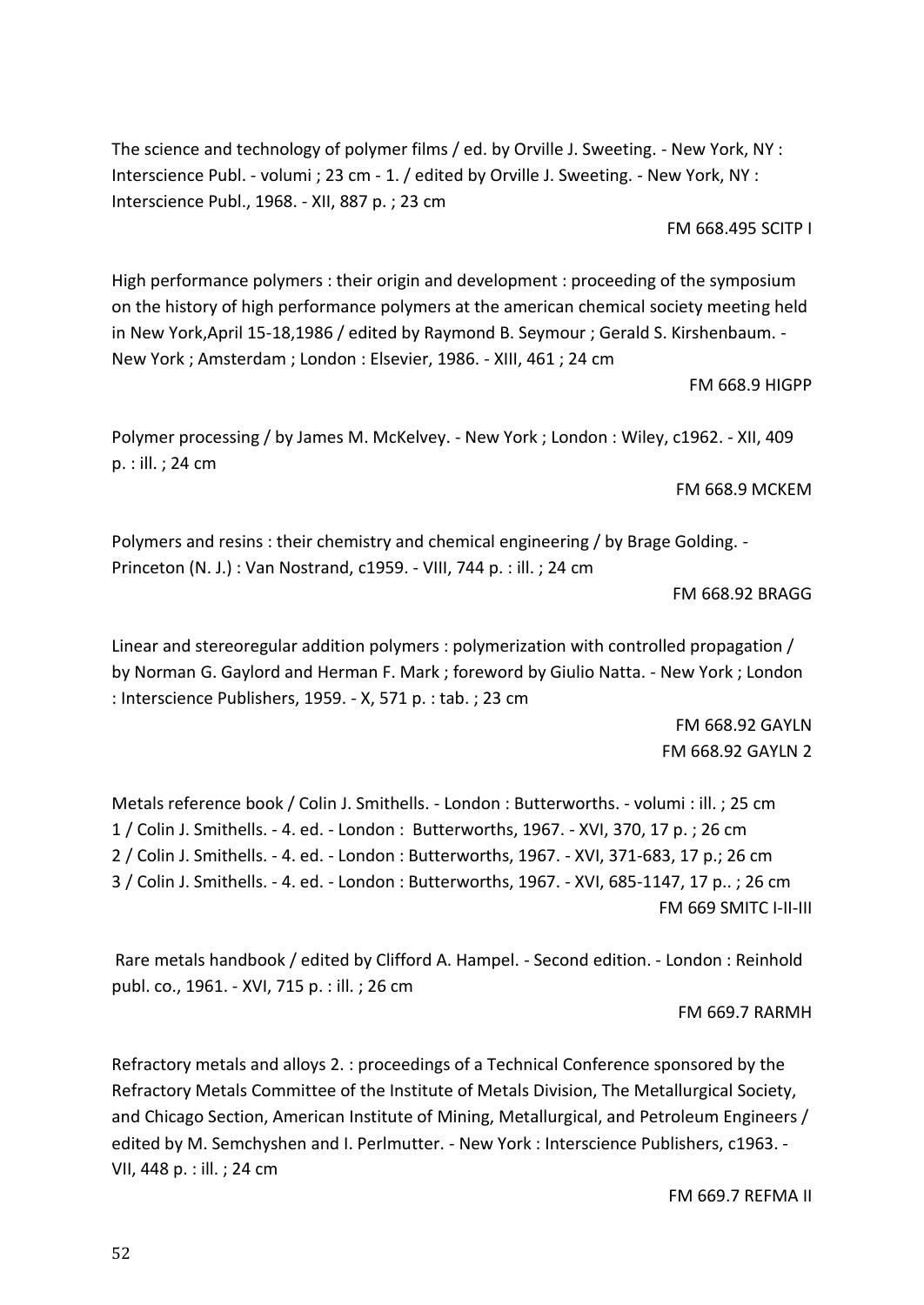FM 677 BELLJ

Problemi di corrosione nell'industria chimica / Paolo Bertelli ... [et al.]. - Venezia : Marsilio, 1984. - 125 p. : ill. ; 22 cm

FM 669.9 PROCIC

The theory of transformations in metals and alloys : an advanced textbook in physical metallurgy / By J.W. Christian. - Oxford [etc.] : Pergamon Press, c1965. - XVI, 975 p. ; 25 cm FM 669.94 CHTIJ

Commercial opportunities for advanced composites / edited by A. A. Watts. - Philadelphia : American society for testing and materials, 1980. - 125 p. : ill. ; 24 cm

# FM 670 COMOA

Symposium on paper and paper products : new developments with accompanying requirements for new testing methods, presented at the sixty-first annual meeting [by] American society for testing materials, Boston, Mass, June 26, 1958. - Philadelphia : American society for testing materials, 1959. - 73 p. ; 24 cm

FM 676.2 PAPPP 1958

Paper : structure and properties / edited by J. Anthony Bristow , Petter Kolseth. - New York : Marcel Dekker, 1986. - X, 390 p. : ill. ; 24 cm

FM 676.2 PAPSP

Synthetic fibers in papermaking / edited by O. A. Battista. - New York [etc.] : Interscience, 1964. - XI, 340 p. : ill. ; 24 cm

FM 676.2 SYNF e FM 676.2 SYNF 2

Pulp and paper manufacture : new series : an official work / prepared under the direction of the Joint Textbook Committee of the Paper Industry of the United States and Canada ; J. Newell Stephenson, editor-in-chief. - New York [etc.] : McGraw-Hill. - volumi : ill. ; 24 cm 4: Auxiliary paper mill equipment / J. Newell Stephenson. - New York [etc.] : McGraw-Hill, 1955. - XIII, 732 p. : ill. ; 24 cm

FM 676.23 PULPM IV

ASTM standards on textile materials (with related information) : specifications, tolerances, methods of testing, definitions and terms / ASTM Committee D-13 on Textiles. - 34th edition. - Philadelphia, Pa : American Society for Testing and Materials, 1963. - XXIII, 1008 p. : ill. ; 23 cm

FM 677 ASTMS

Practical textile chemistry : with special reference to the structure, properties and processing of wool / J. W. Bell. - London : The National Trade press, 1955. - XVI, 259 p. : ill. ; 23 cm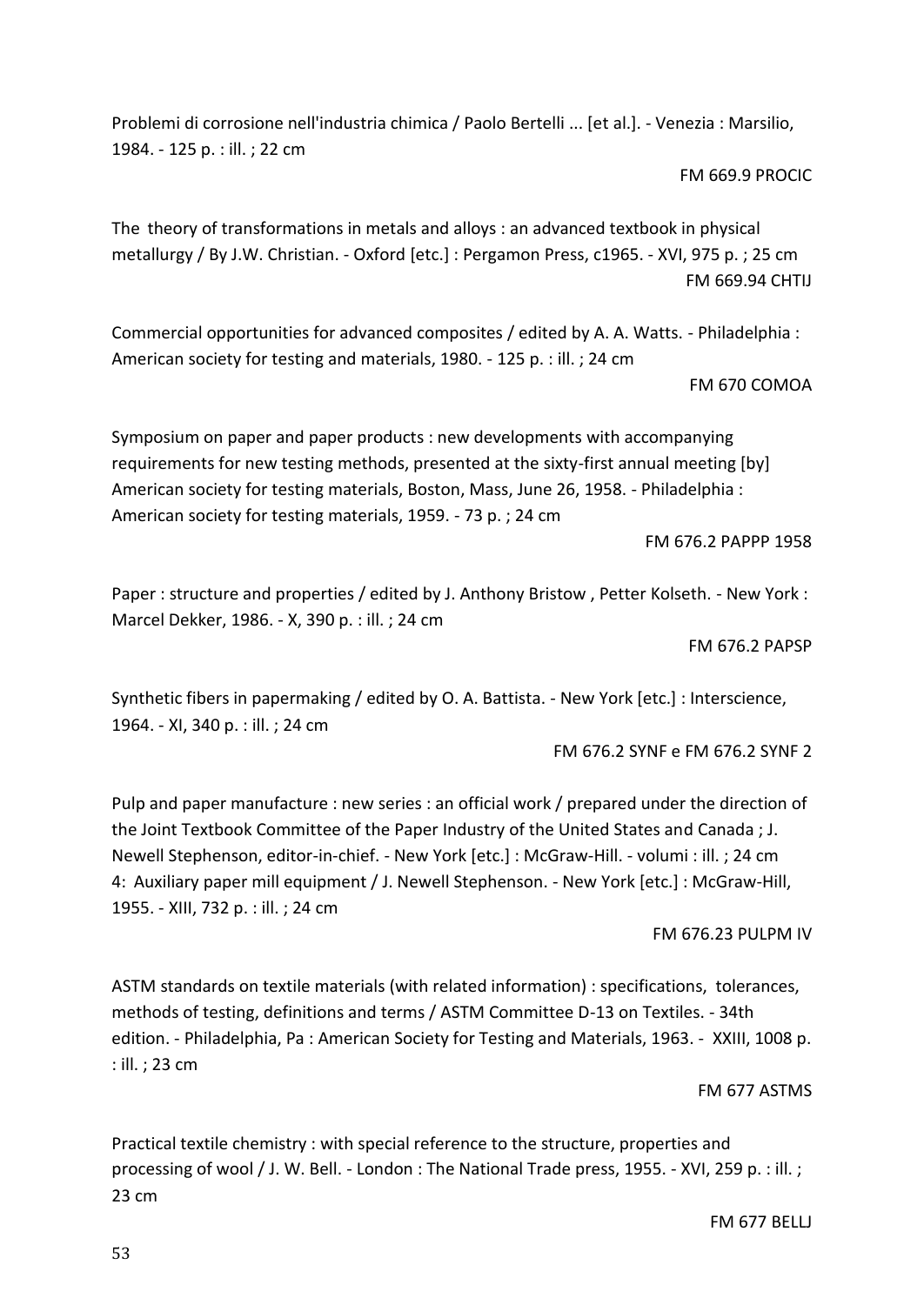Handbook of textile fibres / by J. Gordon Cook. - Watford : Merrow Publishing. - volumi : ill. ; 20 cm

1: Natural fibres / J. Gordon Cook. - Fourth edition. - Durham : Merrow, 1968. - XXVII, 208 p. : ill. ; 20 cm

FM 677 COOKJ I

Handbook of textile testing and quality control / by Elliot B. Grover and D. S. Hamby. - New York : Textile Book Publishers, 1960. - 614 p. : ill. ; 24 cm

FM 677 GROVE e FM 677 GROVE 2

The standard handbook of textiles / A. J. Hall. - 7. ed. - London : Heywood books, 1969. - 370 p. : ill. ; 22 cm

FM 677 HALLA e FM 677 HALLA 2

Tout le tissage : traité complet de tissage en six volumes / A. Lambrette. - Paris : Les Ed. Textile et technique, 1947-1950. - 6 volumi ; 22 cm

1: Metiers / A. Lambrette. - Paris : Les Ed. Textile et technique, 1947. - XXII, 484 ; 22 cm 2: Métiers et mécaniques / A. Lambrette. - Paris : Les Ed. Textile et technique, 1948. - XX, 480 ; 21 cm

FM 677 LAMBA I-II

Objective specification of fabric quality, mechanical properties and performance / edited by S. Kawabata, R. Postle, Masako Niwa. - Kyoto : The Textile Machinery Society of Japan, 1982. - 431 p. : ill. ; 25 cm

FM 677 OBJSF

Physical methods of investigating textiles / edited by R. Meredith and J. W. S. Hearle. - New York : Interscience publishers, 1959. - IX, 411 p. : ill. ; 23 cm

FM 677 PHYMI

Fiber to fabric / M. D. Potter, Bernard P. Corbman. - 3. ed. - New York : McGraw-Hill, 1959. - VIII, 342 p. : ill. ; 24 cm

FM 677 POTTM

Finissaggio dei filati di cotone e delle fibre sintetiche : guida pratica ad uso dei dirigenti, tecnici ed operai specializzati / Vittorino Ravasio. - [S. l. : s. n.], stampa 1964 (Bergamo : TOM). - 578 p. : ill. ; 24 cm

FM 677 RAVAV

Advanced knitting principles / Charles Reichman. - New York : National knitted outwear association, 1964. - 222, 66 p. : ill. ; 23 cm

FM 677 REICC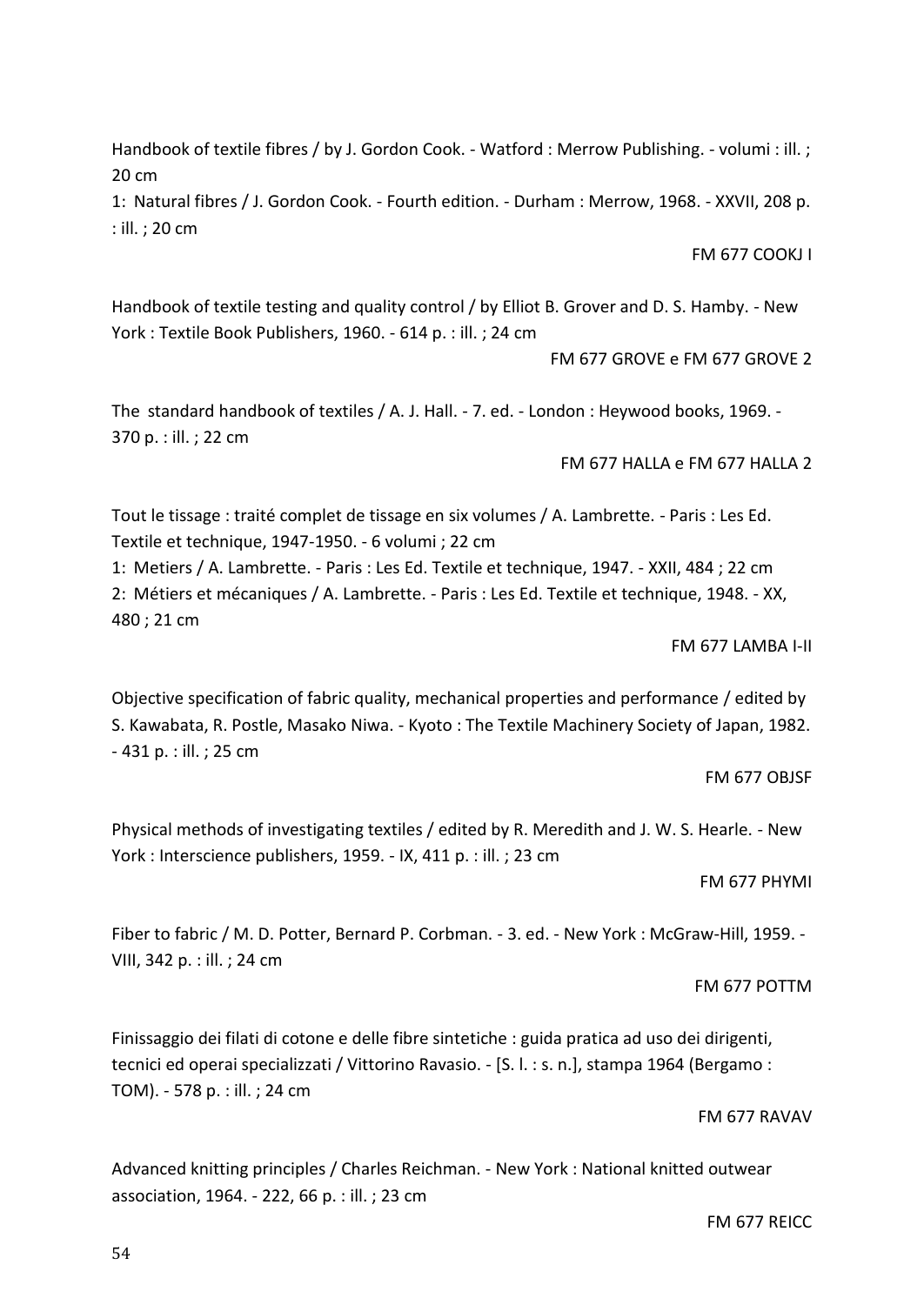Introduction to textiles / Evelyn E. Stout. - 3. ed. - New York [etc.] : J. Wiley & sons, c1970. - XIII, 434 p. : ill. ; 23 cm

FM 677 STOUE

Textile chemicals and auxiliaries with special reference to surfactants and finishes / revised and edited by Henry C. Speel and E. W. K. Schwarz. - Second edition. - New York : Reinhold Publishing corporation ; London : Chapman & Hall, c1957. - VI, 545 p. ; 24 cm FM 677 TEXCA

The microscopy of animal textile fibres : including methods for the complete analysis of fibre blends / Alec Blakey Wildman. - Leeds : Wool industries research association, 1954. - VIII, 209 p. : ill. ; 26 cm

FM 677 WILDA The Wira textile data book / compiled and edited by Alex Rae and Rollo Bruce. - Leeds(Eng.) : Wira, 1973. - XIV, 398 p. : ill. ; 30 cm

FM 677.021 WIRTD

The design of textiles for industrial applications / papers of the 61st annual conference of the textile institute 1977, 22-26 september, Rotterdam /edited by P. W. Harrison. - Manchester : The textile institute, 1977. - 218 p. : ill. ; 24 cm

FM 677.022 DESTI

Advanced fiber spinning technology / edited by T. Nakajima ; English edition edited by K. Kajiwara and J.E. McIntyre. - Oxford [etc.] : Woodhead Publishing limited, 1994. - X, 258 p. : ill ; 25 cm

FM 677.028 ADVFS

Riduzioni e pesi dei tessuti / per Basilio Bona. - 4. ed. sulla prima originale con aggiunte di Oscarre Giudici. - Roma ; Biella : Elsa, Editoriale Laniera Soc. An., 1949 (Todi : Tip. Tuderte). - 82 p., [1] c. di tav.:ill. ; 20 cm

> FM 677.028 BONAB FM 677.028 BONAB 2

Principles of textile testing : an introduction to physical methods of testing textile fibres yarns and fabrics / J. E. Booth. - London : National Trade press, 1961. - 497 p. : ill. ; 22 cm FM 677.028 BOOTJ

Methods of test for textiles / British Standards Institution. - Revised edition. - [S.l.] : British Standards Institution, 1956. - 461 p. : ill.; 23 cm( British standards handbooks ; 11) FM 677.028 BRITS FM 677.028 BRITS 2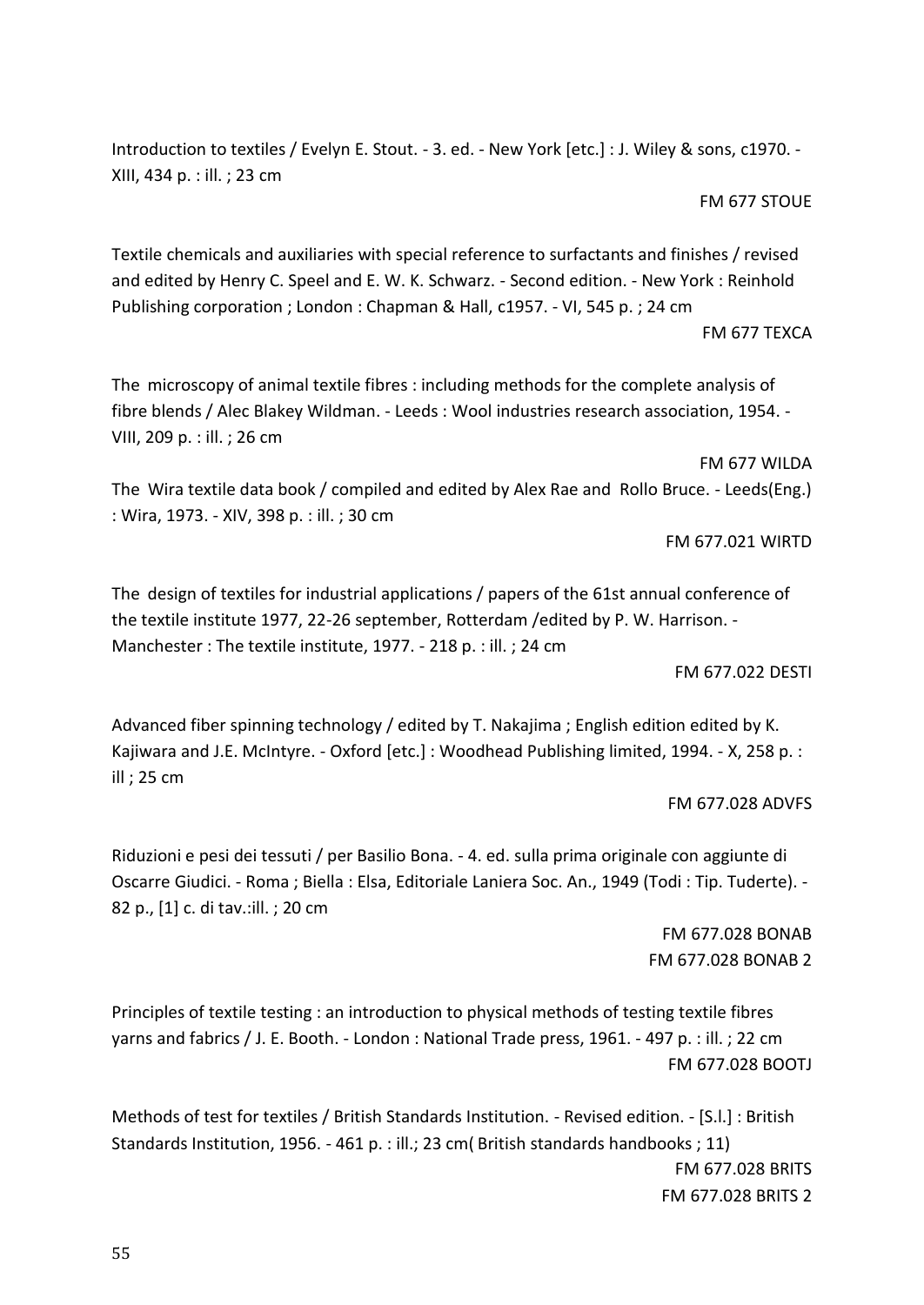Double knit fabric manual / Charles Reichman. - New York : National knitted outerwear association, 1961. - 160 p. : ill. ; 23 cm

Fibre structure / edited by J.W.S. Hearle and R.H. Peters. - Manchester [etc.] : The Textile Institute ; Butterworths, 1963. - XXV, 667 p. : ill. ; 22 cm

Textile calculations / by N. C. Gee. - Strand ; London : The British-Continental trade press, [1954]. - 280 p. ; 22 cm

FM 677.028 GEEN Handbook of knitting yarns and knitwear dyeing processes / Charles Reichman. - New York : National knitted outerwear association, 1962. - 156 p. : ill. ; 23 cm

FM 677.028 HANKY

Handbook of textile fibers / Milton Harris. - Washington : Harris Research Laboratories, c1954. - XII, 356 p. : ill. ; 29 cm

FM 677.028 HANTF

Friction in textiles / H. G. Howell, K. W. Mieszkis, D. Tabor. - London : Butterworths scientific publications, 1959. - XII, 263 p. : ill. ; 23 cm

FM 677.028 HOWEH

Impact phenomena in textiles / William James Lyons. - Cambridge, Mass. : M.I.T. Press, 1963. - 180 p. : ill. ; 24 cm

FM 677.028 LYONW

An introduction to textile finishing / by J. T. Marsh. - 2. ed. - London : Chapman & Hall Ltd., c1966. - XV, 559 p. : ill. ; 22 cm

FM 677.028 MARSJ

The mechanical properties of textile fibres / edited by R. Meredith. - Amsterdam : North-Holland Publishing Co., 1956. - XII, 333 p., [2] c. di tav. : ill. ; 24 cm

FM 677.028 MECPT

Modern developments in weaving machinery : a symposium / edited by V. Duxbury and G.R. Wray. - London ; Manchester : Columbin press, 1962. - IX, 184 p. . ill. ; 23 cm FM 677.028 MODDW

An introduction to the study of spinning / W. E. Morton, G. R. Wray. - 3. ed. - London : Longmans; Green, 1962. - 277 p. : ill. ; 23 cm

FM 677.028 MORTW

FM 677.028 DOUKF

FM 677.028 FIBS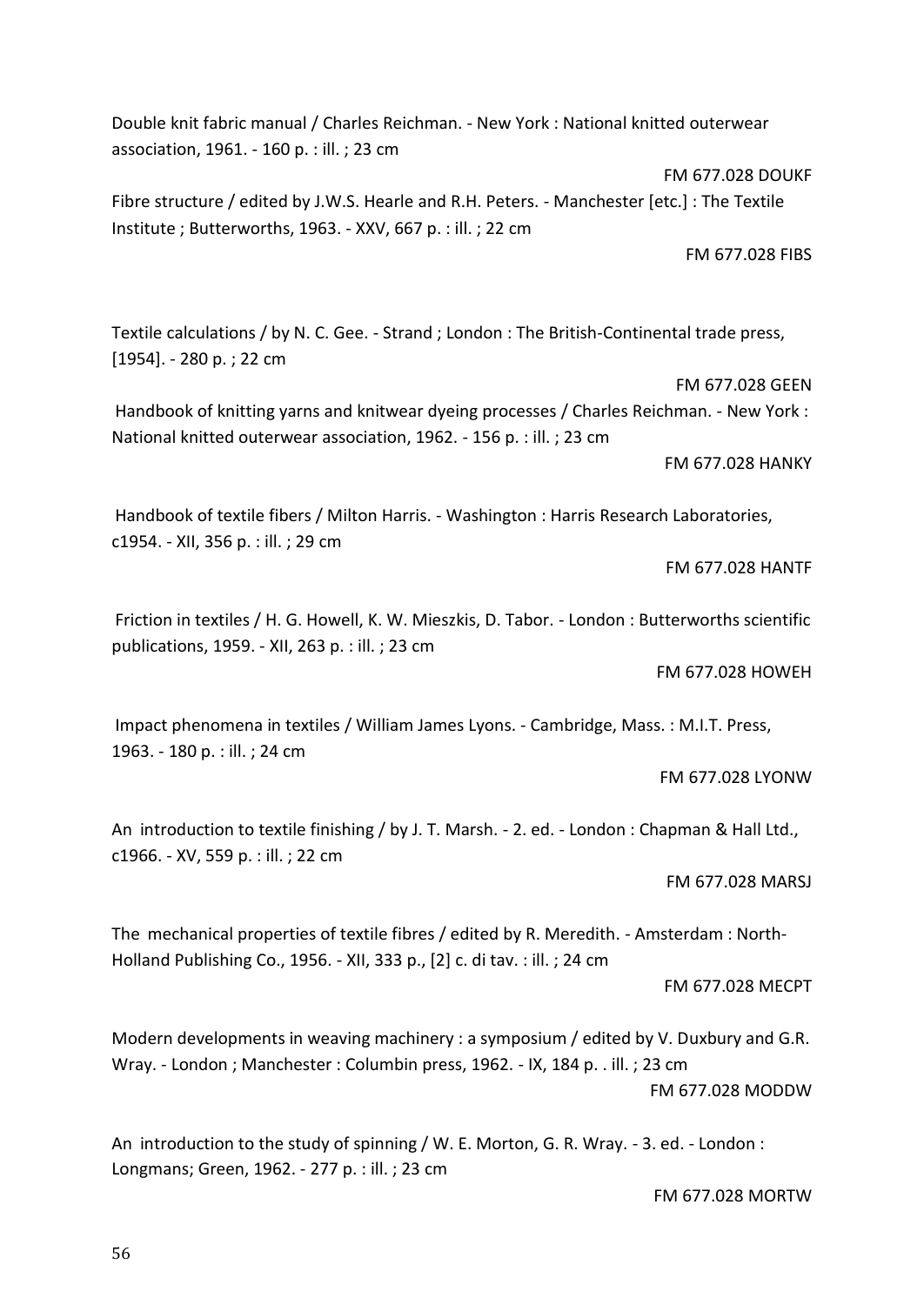Physical properties of textile fibres / W.E. Morton, M.Sc.Tech., F.T.I. Arkwright professor of textiles, University of Manchester and J.W.S. Hearle, M.A., Ph.D., F.Inst., F.T.I. reader in textile technology, University of Manchester. - Manchester ; London : The Textile institute : Butterworths, 1962. - XXI, 608 p. : ill. ; 24 cm

FM 677.028 MORTW

Physical properties of textile fibres / W. E. Morton, J. W. S. Hearle. - 2. ed. - Manchester : The Textile Institute, 1975. - XVIII, 660 p. : ill. ; 24 cm

FM 677.028 MORTW

Objective evaluation of apparel fabrics / edited by S. Kawabata, R. Postle, Masako Niwa. - Osaka : The Textile Machinery Society of Japan, 1983. - 568 p. : ill. ; 25 cm FM 677.028 OBJEA

The technology of washing / by G. R. Perdue ; with a preface by J. Leicester. - 3. ed. - London : The British Launderers' research association, 1966. - 255 p. : ill. ; 22 cm FM 677.028 PERDG

Manufacture of Raschel wool and cotton outwear / Charles Rotenstein. - New York : National knitted outerwear association, 1955. - 138 p.: ill. ; 22 cm

FM 677.028 ROTEC

Tecnologia delle fibre artificiali e sintetiche / [Bruno Scarabelli, Fernando Scarabelli!. - Milano : Ulrico Hoepli. - volumi : ill. ; 25 cm 2: Filo cupro, raion e fiocco acetato, fibre sintetiche.... / Fernando Scarabelli. - Milano : U. Hoepli, 1967. - XX, 417 p. : ill. ; 25 cm

FM 677.028 SCARF II

The thermal behaviour of textiles / by K. Slater. - Manchester : The Textile Institute, 1976. - 147 p. : ill. ; 25 cm

FM 677.028 SLATM

Surface characteristics of fibers and textiles / edited by M.J. Schick. - New York ; Basel : M. Dekker. - volumi ; 24 cm 1. - New York ; Basel : M. Dekker, c1977. - p. 416 : ill. ; 24 cm

FM 677.028 SURCF I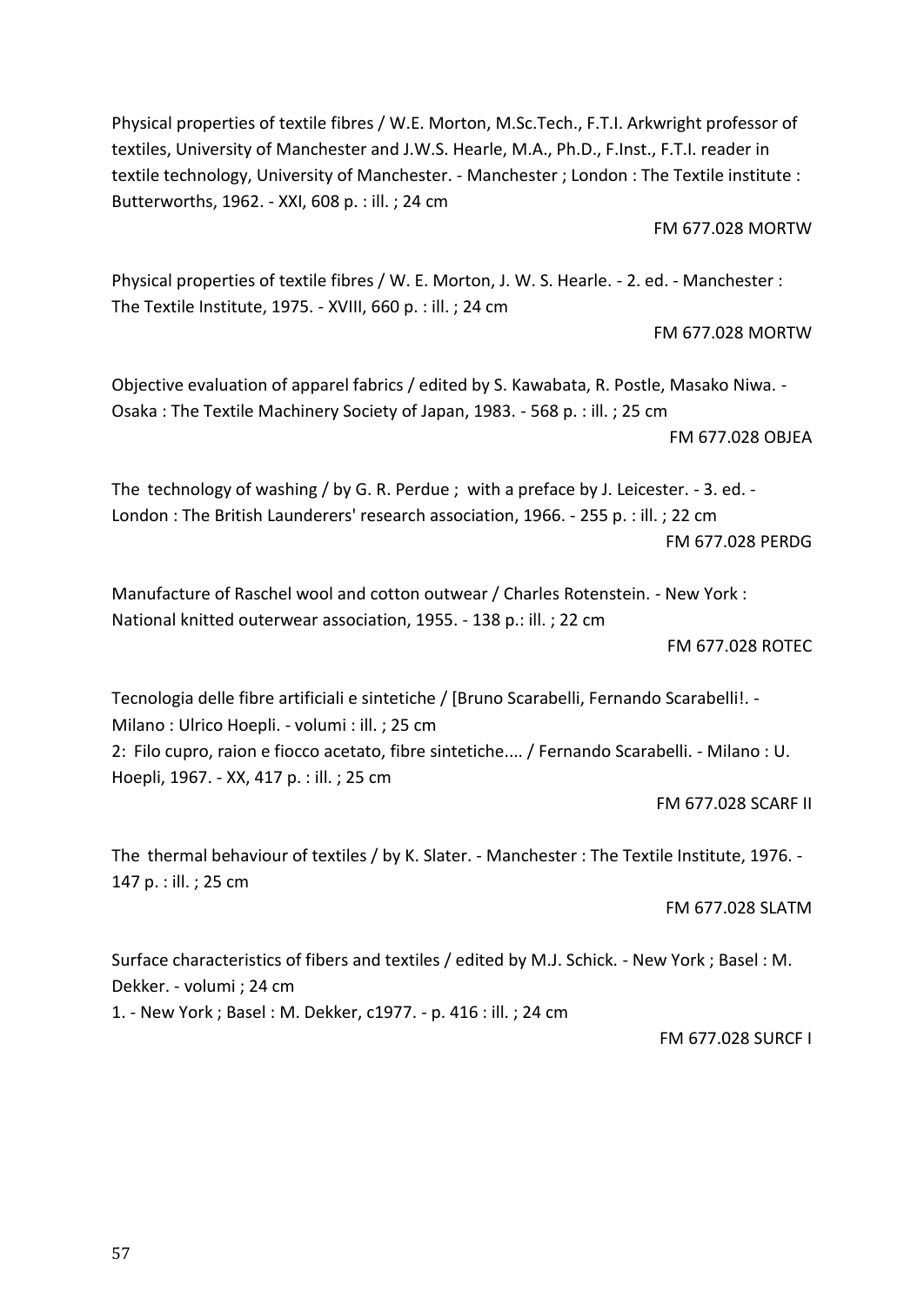58

Opening, cleaning, and picking / Zoltan S. Szaloki. - Charlottesville, Va. : Institute of textile technology. - III, 170 p. ; 24 cm

FM 677.028 SZALZ

High-speed carding and continuous card feeding / by Zoltan S. Szaloki. - Charlottesville (Virginia) : Institute of Textile Technology, 1977. - III, 170 p. : ill. ; 24 cm

FM 677.028 SZALZ HIG

Textile engineering processes / edited by Alfred H. Nissan. - London : Butterworths Scientific Publications, 1959. - 366 p. : ill. ; 23 cm

FM 677.028 TEXEP

Textile flammability and consumer safety / papers by George F Crikelair...[et al.]. - Rüschlikon (Zurich) : Gottlieb Duttweiler Institute for Economic and Social Studies, 1969. - VI, 206 p. : ill. ; 21 cm

FM 677.028 TEXFC

Textile fabric flammability / S. Backer, G. C. Tesoro, T. Y. Toong, and N. A. Moussa. - Cambridge [Mass.] : The Mit press, 1976. - VIII, 385 p. ; 23 cm

FM 677.028 TEXFF

Burning behaviour of textiles and its assessment by oxygen-index methods : a critical appreciation of recent developments / A. R. Horrocks, M. Tunc, D. Price ; edited by L. Cegielka. - Manchester : The Textile Institute, 1989. - 205 p. : ill. ; 24 cm FM 677.028 TEXP 1989

Textile degradation / by K. Slater ; edited by P. W. Harrison. - Manchester : The Textile Institute, c1991. - 158 p. : ill. ; 24 cm

FM 677.028 TEXP 1991

Principles of weaving / R. Marks , A. T. C. Robinson. - Manchester : The textile institute, 1976. - 249 p. : ill. ; 22 cm

FM 677.0285 MARKM

Wool : an introduction to its properties, varieties, uses and production / W. J. Onions. -London : Ernest Benn limited, 1962. - XVI, 278 p. : ill. ; 23 cm

FM 677.31 ONIOW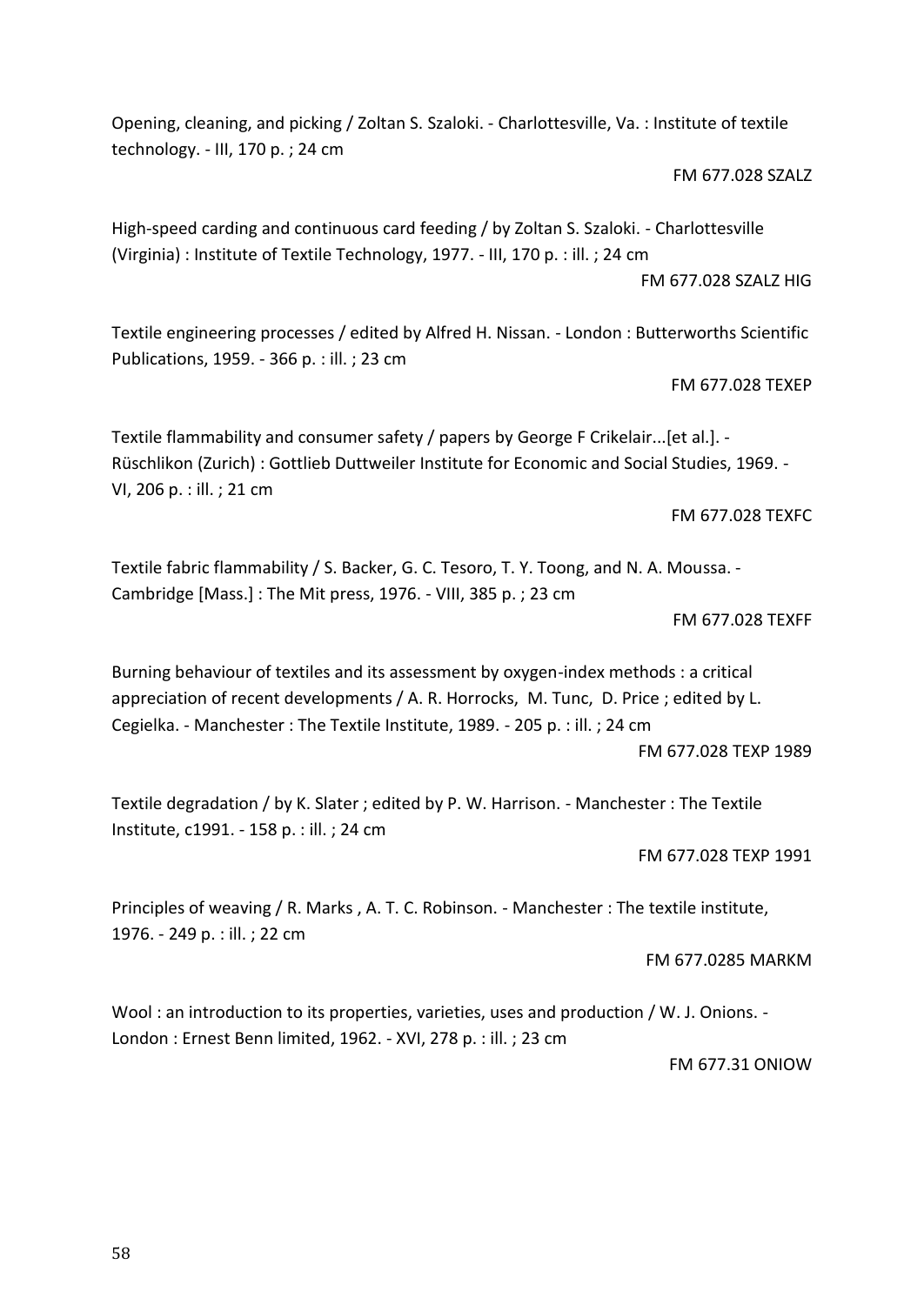Wool handbook : a text and reference book for the entire wool industry / prepared by a staff of specialists under the editorship of Werner von Bergen. - New York ; London : Interscience Publishers, a division of John Wiley & Sons, [196.]. - volumi : ill. ; 23 cm 1: / prepared by a staff of specialists under the editorship of Werner von Bergen. - 3. enlarged ed. - New York [etc.] : Interscience Publishers, a division of John Wiley & Sons, 1963. - XXII, 800 p. : ill. ; 24 cm

2.1: Spinning, weaving, knitting / prepared by a staff of specialists under the editorship of Werner von Bergen. - 3. enlarged ed. - New York [etc.] : Interscience Publishers, a division of John Wiley & Sons, c1969. - XX, 638 p. : ill. ; 24 cm

2.2: Dyeing, finishing, carpets, felts, testing, marketing / prepared by a staff of specialists under the editorship of Werner von Bergen. - 3. enlarged ed. - New York [etc.] : Interscience Publishers, a division of John Wiley & Sons, 1970. - XXIV, 639-1267 p. : ill. ; 24 cm

FM 677.31 VONBW I, II.I, II.II

Inorganic fibres / C. Z. Carroll-Porczynski. - London : National trade press, 1958. - XII, 353 p. : ill. ; 22 cm

FM 677.4 CARRC

Manual of man-made fibres : manufacture, properties, identification, bibliography / Charles S. Carroll-Porczynski. - Guildford : Astex Publishing, 1960. - 304 p. : ill. ; 23 cm

FM 677.4 CARRC MANM

Bicomponent fibres / Roy Jeffries. - Watford : Merrow Pub. Co. Ltd, 1971. - V, 70 p. ill. : 22 cm

FM 677.4 JEFFR

Polyester fibres : chemistry and technology / Hermann Ludewig. - London (etc.) : Wiley - Interscience, c1964. - IX, 476 p. ; 24 cm

FM 677.4 LUDEH

Man-made fibers : science and technology / edited by H. F. Mark, S. M. Atlas, E. Cernia. -New York : Interscience Publ. - volumi ; 24 cm

2 / edited by H. F. Mark, S. M. Atlas, E. Cernia. - New York : Interscience Publ., 1968. - XI, 493 p. 24 cm

3 / edited by H. F. Mark, S. M. Atlas, E. Cernia. - New York : Interscience Publ., 1968. - XI, 706 p. : ill. ; 24 cm

FM 677.4 MANMF II, II.2-III

Modern yarn production : from man-made fibres and their conversion into fabrics : a symposium / edited by G. R. Wray. - Manchester : Columbine press, 1960. - X, 202 p. : ill. ; 22 cm

FM 677.4 MODYP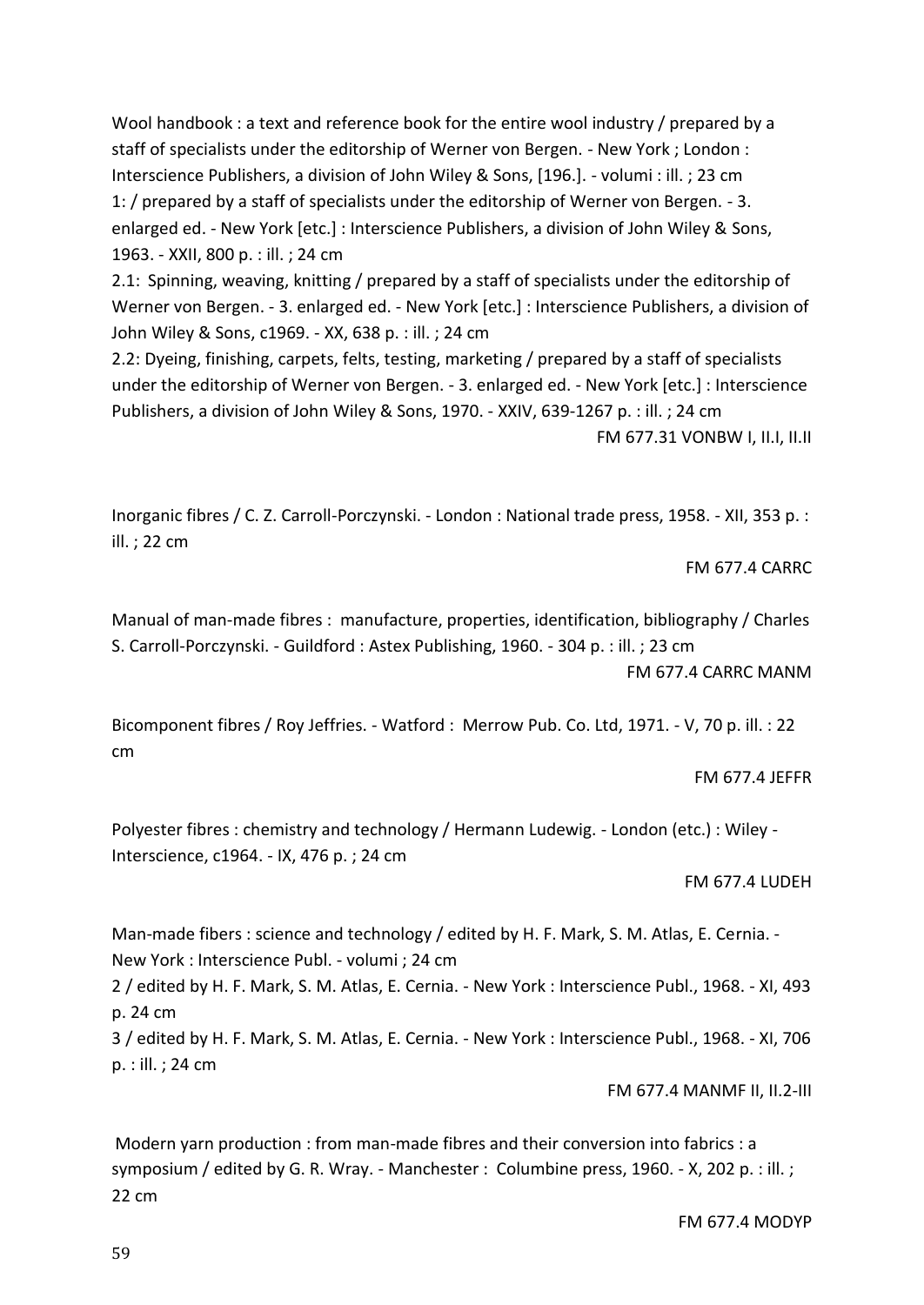Spinning, extruding, and processing fibers : recent advances / J. S. Robinson. - Park Ridge, N.J. : Noyes Data Corp., 1980. - XII, 436 p. : ill. ; 25 cm

#### FM 677.4 ROBIJS

FM 677.4 YANGH

Aromatic high-strength fibers / H. H. Yang. - New York : Wiley-Interscience, 1989. - XIII, 873 p. : ill. ; 26 cm

Advances in fibre science / compiled and edited by S. K. Mukhopadhyay. - [Manchester] : The Textile Institute, c1992. - XIV, 218 p., 2 c. di tav. : ill. ; 24 cm

FM 677.46 MUKHS

Rayon technology (including acetate) : handbook for textile mills / prepared by the Textile research department american viscose Corporation. - 2. ed. - New York [etc.] : McGraw-Hill, 1953. - VII, 344 p. : ill. ; 24 cm

FM 677.46 RAYTI

Synthetische Fasern : Herstellung und Verarbeitung / herausgegeben von Franz Fourné unter Mitarbeit von M. Bühler ... [et al.]. - Stuttgart : Wissenschaftliche Verlagsgesellschaft, 1964. - 955 p. : ill. ; 24 cm

FM 677.46 SYNF

Textile antistats and lubricants / John P. G. Beiswanger. - New York : General aniline & film corporation, 1963. - 55 p. : ill. ; 26 cm

> FM 677.47 BEISJ FM 677.47 BEISJ 2

Fibres from synthetic polymers / Edited by Rowland Hill. - Amsterdam [etc.] : Elsevier Publishing Company, 1953. - XV, 554 p. ; 23 cm

FM 677.47 FIBSP

New fibres from proteins / by Robert Louis Wormell. - London : Butterworths Scientific Publications, 1954. - XX, 208 p. : ill. ; 23 cm

FM 677.472 WORMR

Synthetische Fasern aus Polyamiden : Technologie und Chemie / Hermann Klare ; unter Mitarbeit von Ehrhard Fritzsche und Volker Gröbe. - Berlin : Akademie-verlag, 1963. - XII, 540 p., [1] c. di tav. : ill. ; 25 cm

FM 677.473 KLARH

Polypropylene fibers and films / Anthony Galanti, Charles L. Mantell. - New York : Plenum press, 1965. - IX, 181 ; 23 cm

FM 677.474 GALAA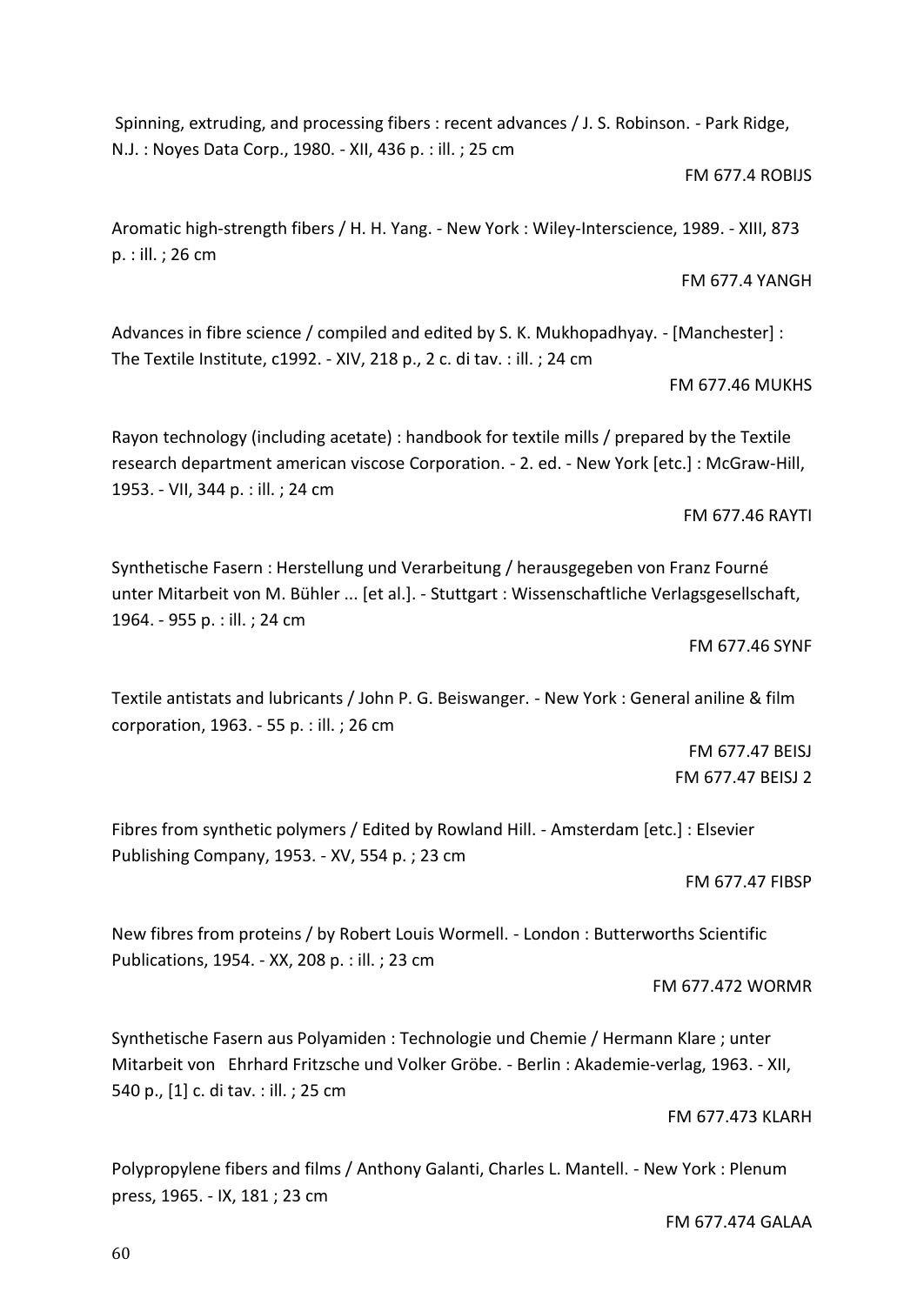Manual of PVC-additives. - Marienberg : Ciba-Geigy, 1971. - 161 p. . ill. ; 26 cm FM 677.474 MANPA

The technology of polyester fibres / B. V. Petukhov ; translated by Margaret F. Mullins ; english translation edited by B. P. Mullins. - Oxford [etc.] : Pergamon Press, c1963. - XIV, 89 p. : ill. ; 22 cm

FM 677.474 PETUB

Modern carpet manufacture / Arthur Crossland. - Manchester : Columbine Press, 1958. - VII, 176 p. , ill. ; 23 cm

FM 677.643 CROSA

Carpets / by George Robinson. - London : Pitman, 1966. - 189 p. ; 22 cm

FM 677.643 ROBIC

Fundamentals of Raschel knitting / A. Reisfeld. - New York : National knitted outerwear association, 1958. - 50 p. : ill. ; 22 cm

FM 677.66 REISA

Knitted stretch technology / Charles Reichman. - New York : National knitted outerwear association. - New York : National knitted outerwear association, 1965. - 158 p. : ill. ; 23 cm FM 677.661 KNIST

Manuale tecnico per l'industria della maglieria / a cura di A. Tremelloni e L. Ceriani ; promosso da Ente Fiera di Bologna, Associazione Magliecalze Montefibre. - Milano : Industria pubblicazioni audiovisivi, 1975-. - volumi : ill. ; 30 cm Vol. 1. - Milano : Industria pubblicazioni audiovisivi, 1975. - VI, 299 p. : ill. ; 30 cm FM 677.661 MANTI I

Fully-fashioned garment manufacture / R. W. Mills. - London : Cassel, 1965.- XII, 276 p. : ill. ; 22 cm

FM 677.661 MILLR

Principles of knitting outerwear fabrics and garments : a manual on basic stitch formations and machine types / Charles Reichman. - New york : National knitted outerwear association, 1961. - 193 p. : ill. ; 23 cm

FM 677.661 PRIKO

Knitting / Harry Wignall ; foreword by J.C.H. Hurd. - London : Pitman, 1964. - 132 p. : ill. ; 23 cm

FM 677.661 WIGNH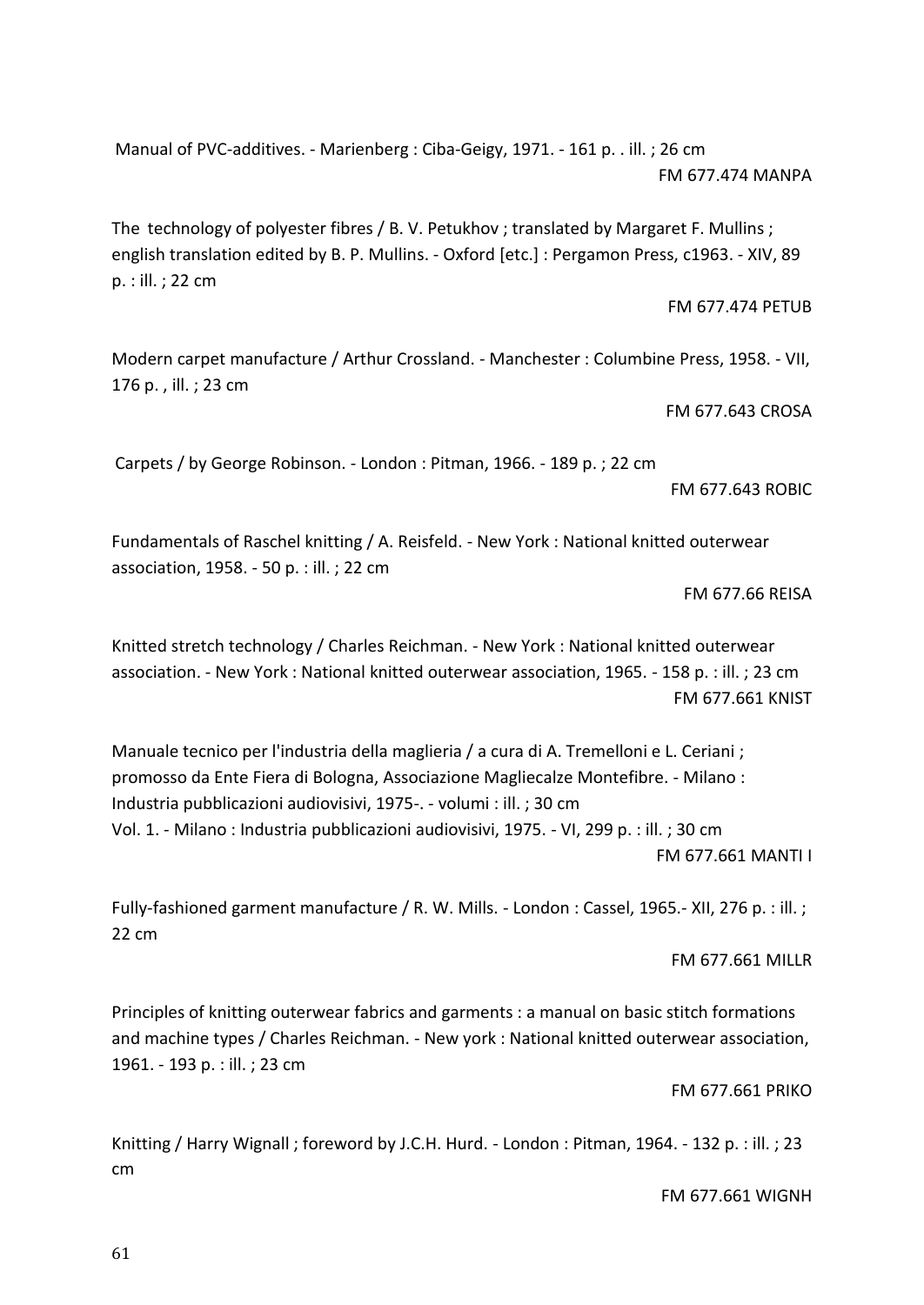Waterproofing and water-repellency / edited by J. L. Moilliet. - Amsterdam ; London ; New York : Elsevier, 1963. - X, 502 p. : ill. ; 23 cm

FM 677.682 WATWR

Flammability of composite fabrics / C. Z. Carroll-Porczynski. - Guildford : Seven corners press, 1976. - XXIV, 472 p. ; 22 cm

FM 677.689 CARRC

Nonwoven textiles / by Radko Krcma. - Manchester : Textile trade press, c1962. - 324 p. : ill. ; 21 cm

FM 677.69 KRCMR

The physics of rubber elasticity / by L. R. G. Treloar. - 2. ed. - Oxford : at the Clarendon press, 1958. - 342 p., [1] c. di tav. : ill. ; 23 cm

> FM 678.4 TRELL FM 678.4 TRELL 2

The physics exhibition 1967 : 51st exhibition of scientific instruments and apparatus, Alexandra Palace, London, 17th-20th April 1967 / James Taylor. - Salisbury : Salisbury press, 1967. - XX, 266, 64 p. : ill. 27 cm

FM 681.75 PHYE 1967

Civil engineering in the process industries / T. S. Macneish. - London : Leonard Hill , 1968. - XVIII, 357 p. ; 22 cm

FM 690.54 MACNT

Symposium on fire test methods : restraint & smoke, 1966 : a symposium presented at the sixty-ninth annual meeting American society for testing and materials : Atlantic City, N.J., 26 June-1 July, 1966. - Philadelphia : American society for testing and materials, c1967. - 225 p. : ill. ; 24 cm

FM 693.82 SYMFT

Essentials of modern carpet installation / D. J. Duffin. - 2nd edition revised and enlarged. - Princenton, N.J. : Van Nostrand, 1962. - 324 p. : ill. ; 24 cm

FM 698.9 DUFFD

Trattamento del materiale a colori / Fabrizio Celentano. - Milano : Edizioni del Castello, 1962. - 270 p. : ill. ; 18 cm

FM 778.6 CELEF